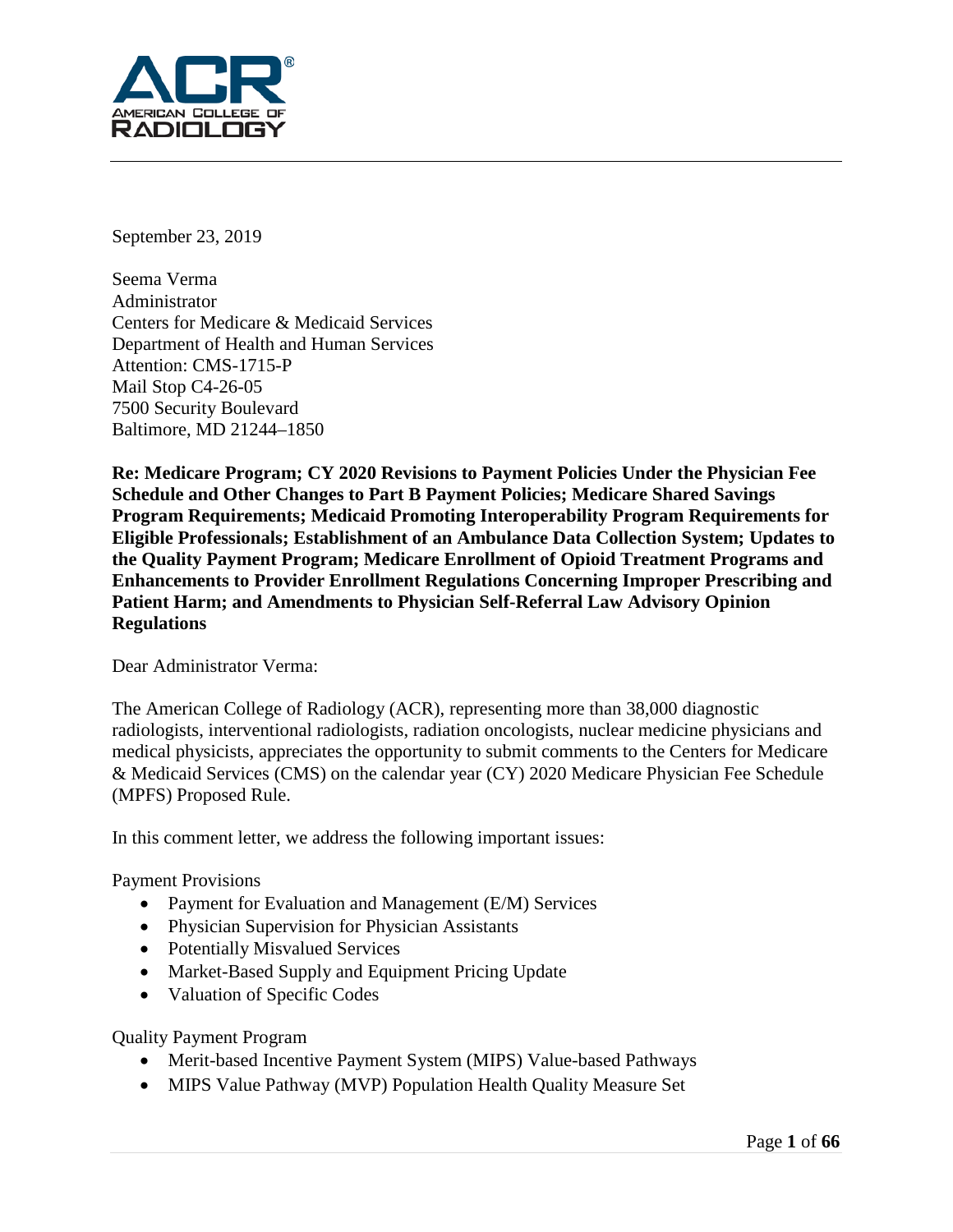

- Patient Reported Measures
- MVP as Permanent MIPS Participation Solution
- MIPS: Quality Performance Category
- MIPS: Improvement Activity (IA) Performance Category
- MIPS: Promoting Interoperability Performance Category
- MIPS: Cost Performance Category
- MIPS: Qualified Clinical Data Registry (QCDR)
- MIPS: Targeted Review
- Medicare Shared Savings Program (MSSP)
- Physician Compare

# **PAYMENT PROVISIONS**

## **Payment for Evaluation and Management (E/M) Services**

## *Proposals*

For CY 2021, CMS is building on changes it finalized last year to reduce administrative burden, improve payment rates, and reflect current clinical practice. CMS proposes to adopt the new coding structure for the office/outpatient evaluation and management (E/M) codes as recommended by the American Medical Association (AMA), as well as the AMA/Specialty Society Relative Value Scale (RVS) Update Committee (RUC)-recommended times and values. There will be separate payments for each of the five levels of office/outpatient E/M (instead of the blended payments for levels 2-4), along with a new add-on code for prolonged visits. January 1, 2021 implementation will allow time for feedback, provider education, changes to workflow, and updates to electronic health records (EHRs) and systems.

#### *Office/Outpatient E/M Visit Coding and Documentation*

For the E/M services, CMS proposes to adopt the new coding, prefatory language, and interpretive guidance framework issued by AMA/Current Procedural Terminology® (CPT®) to further reduce the burden of documentation. In this framework, history and exam would no longer be the basis for selecting the level for office/outpatient E/M visits. Instead, an office/outpatient E/M visit would include a medically appropriate history and exam, when performed. Therefore, CMS proposes to eliminate the use of history and/or physical exam to select among code levels. CMS proposes to adopt choice of time or medical decision-making (MDM) to determine the level of office/outpatient E/M visit (using the revised CPT interpretive guidelines for medical decision-making).

## *Office/Outpatient E/M Visit Revaluation (Codes 99202-99215)*

CMS proposes to adopt the RUC-recommended work RVUs for the E/M codes and the new prolonged services add-on code. CMS proposes to establish separate values for Levels 2-4 office/outpatient E/M visits for both new and established patients rather than continue with the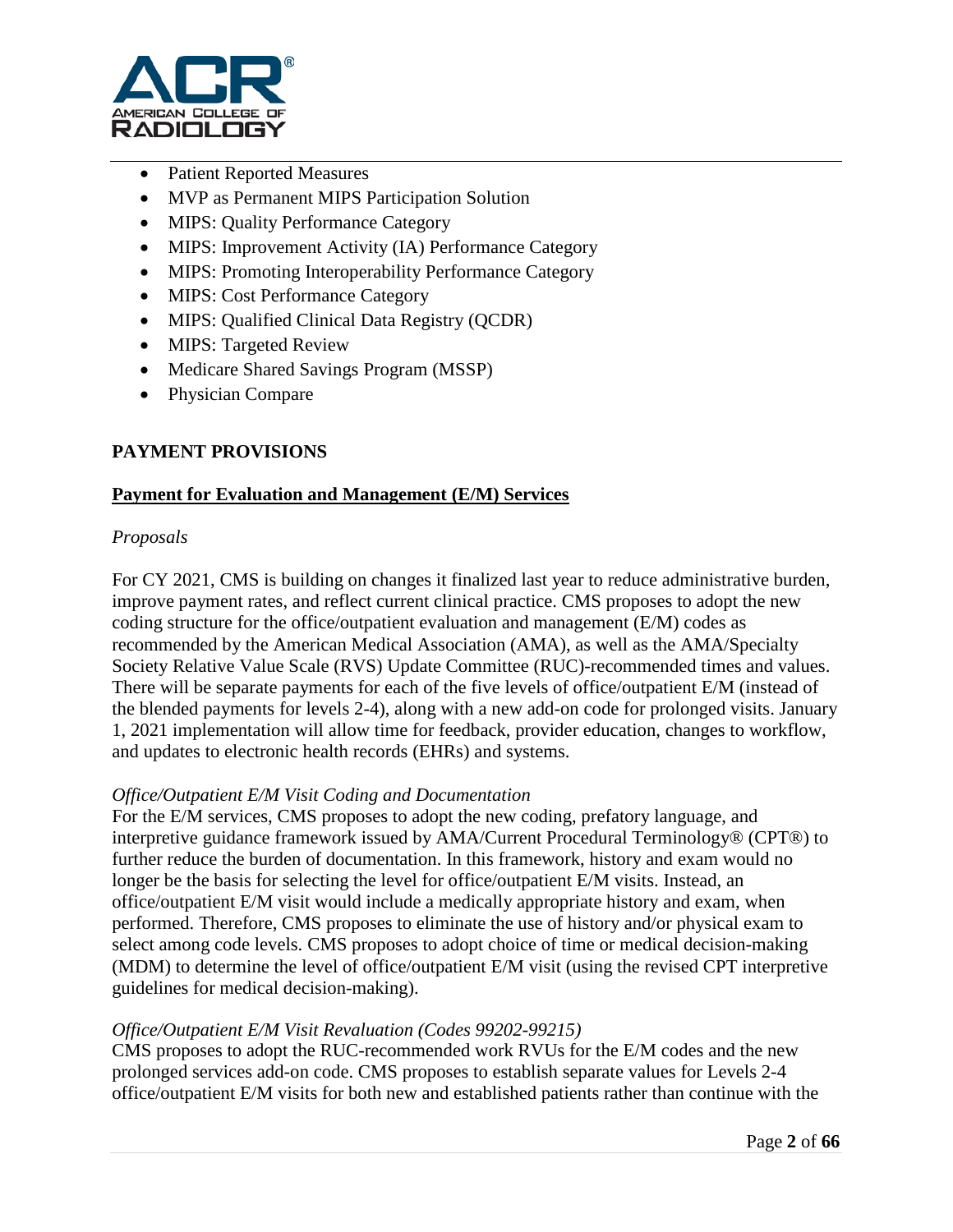

blended rate. CMS proposes to delete Level 1 new patient office/outpatient E/M visit code, 99201. CMS plans to implement changes to the E/M services starting January 1, 2021.

## *ACR Perspective and Comments*

The ACR appreciates CMS' commitment to reducing physician burden and documentation requirements. We also support the AMA's purposeful approach to restructuring and revaluing the office-based E/M codes and the concordant increases in primary care payments these updates shall provide. However, the ACR is deeply concerned about the sizable cuts this update will impose upon radiology and other medical specialties who do not frequently bill E/M codes. This will have a devastating impact to the medical community and ultimately negative impact to the patients.

To achieve the main goal above, one of the guiding principles established by the CPT/RUC Workgroup was, **"To ensure that payment for E/M is resource-based and that there is no direct goal for payment redistribution between specialties."** Despite this assertion, the opposite has occurred largely because of the sheer volume with which the office-based codes are billed compared to other specialty services, such as radiology. For instance, the office-based codes receive annual estimated payments of \$23 billion, constituting roughly 25 percent of all MPFS spending.<sup>1</sup> Therefore, within the budget neutral mandates of the MPFS, even a small increase in E/M payment has large effects on specialties that do not bill E/M codes frequently. According to Table 111 in the proposed rule, in the case of radiology, this is an 8 percent reduction. In addition, there is a 6 percent reduction for interventional radiology, 5 percent reduction for nuclear medicine, and 4 percent reduction for radiation oncology and radiation therapy centers. These reductions are on top of approximately 12 percent overall reductions to radiology services from 2006 to 2017 (see graph below).<sup>2</sup>



Note: 2017 is the most recent year of available Physician Supplier Procedure Summary (PSPS) data. The PSPS is the data source used for this assessment of longitudinal changes in allowed charges for diagnostic radiology services.

\_\_\_\_\_\_\_\_\_\_\_\_\_\_\_\_\_\_\_\_\_\_\_\_\_\_\_\_\_\_\_ <sup>1</sup> The Moran Company Analysis

2 The Moran Company Analysis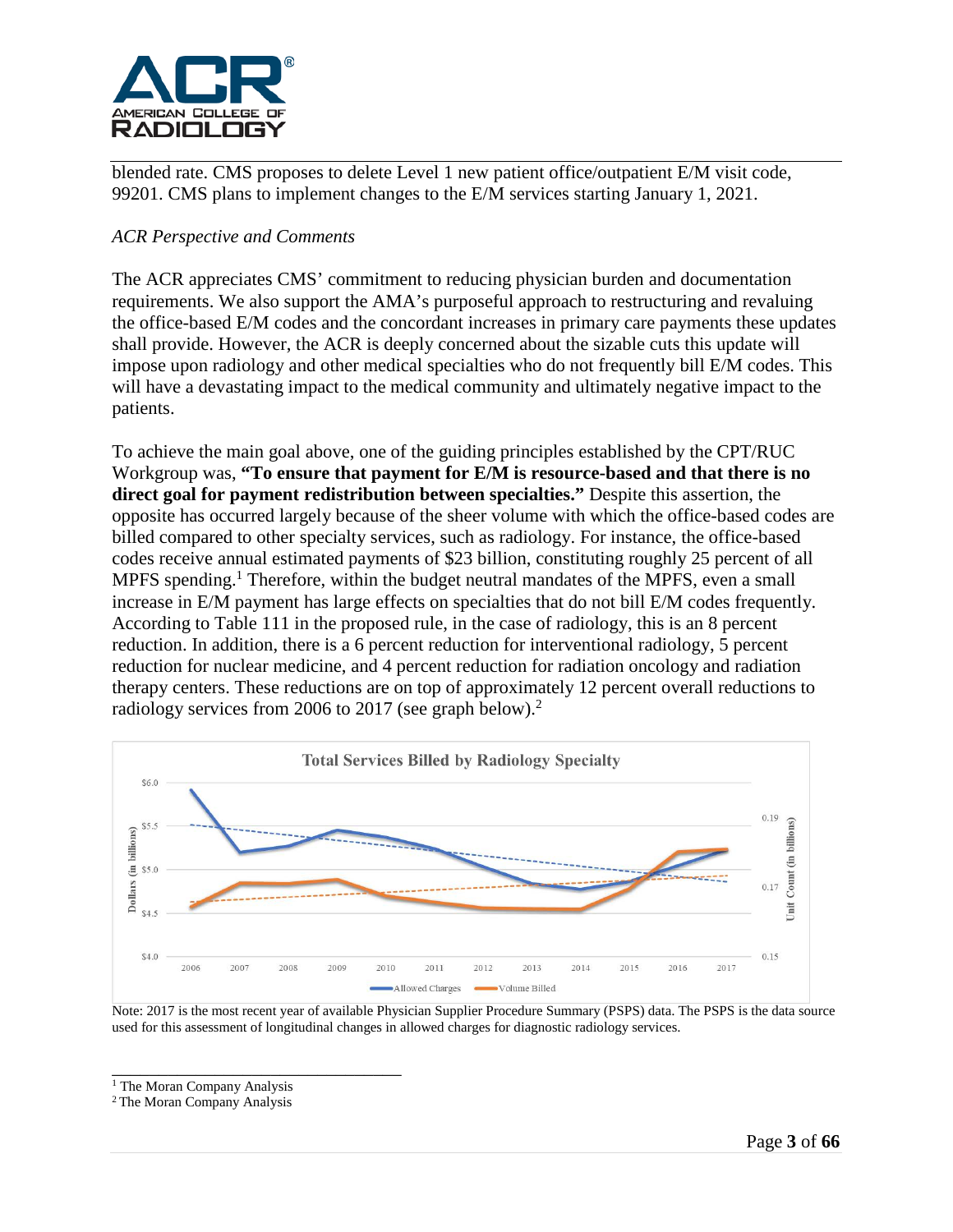

Analysis conducted by The Moran Company shows that increased valuation of E/M services, without any offset to the conversion factor, would result in increased reimbursement to E/M services of \$5 billion dollars in a single year alone.<sup>2</sup> Table 1 below shows the estimated singleyear budget impact of proposed changes to E/M codes 99202-99215 if implemented in CY 2020. 3

Table 1

| <b>Existing E&amp;M Codes</b>           | <b>Estimated Single</b><br>Year<br><b>Budgetary Impact</b><br>(2020, \$ in billions) |
|-----------------------------------------|--------------------------------------------------------------------------------------|
| 99202                                   | \$0.0                                                                                |
| 99203                                   | \$0.1                                                                                |
| 99204                                   | \$0.1                                                                                |
| 99205                                   | \$0.1                                                                                |
| 99211                                   | \$0.0                                                                                |
| 99212                                   | \$0.1                                                                                |
| 99213                                   | \$1.8                                                                                |
| 99214                                   | \$2.6                                                                                |
| 99215                                   | \$0.4                                                                                |
| <b>Total New Patient Visits</b>         | \$0.2                                                                                |
| <b>Total Established Patient Visits</b> | \$4.9                                                                                |
| <b>Estimated Impact to Existing</b>     | \$5.1                                                                                |
| <b>E&amp;M</b> Codes                    |                                                                                      |

In the proposed rule, it is unclear how CMS is planning to maintain budget neutrality in the MPFS with the substantial increase in the office/outpatient E/M valuations. For medical specialties to best assess the impacts, **the ACR requests that CMS make available the impacts at the CPT code level as soon as possible. In addition, before CMS makes any final decisions, the ACR requests further discussion of impacts and budget neutrality implications in the future rules issued for review and comments.**

In the event that CMS decides to finalize updates to the E/M codes in CY 2021, **the ACR proposes the following remedies.**

**1) The intent of this effort was not this massive redistribution of MPFS payments. We urge CMS to maintain the same relativity among E/M services and all other services as exists in today's Physician Fee Schedule (PFS). This includes working with the ACR on ways to maintain relativity and payment rates for radiology services.**

**\_\_\_\_\_\_\_\_\_\_\_\_\_\_\_\_\_\_\_\_\_\_\_\_\_\_\_\_\_\_\_\_**

<sup>3</sup> The Moran Company Analysis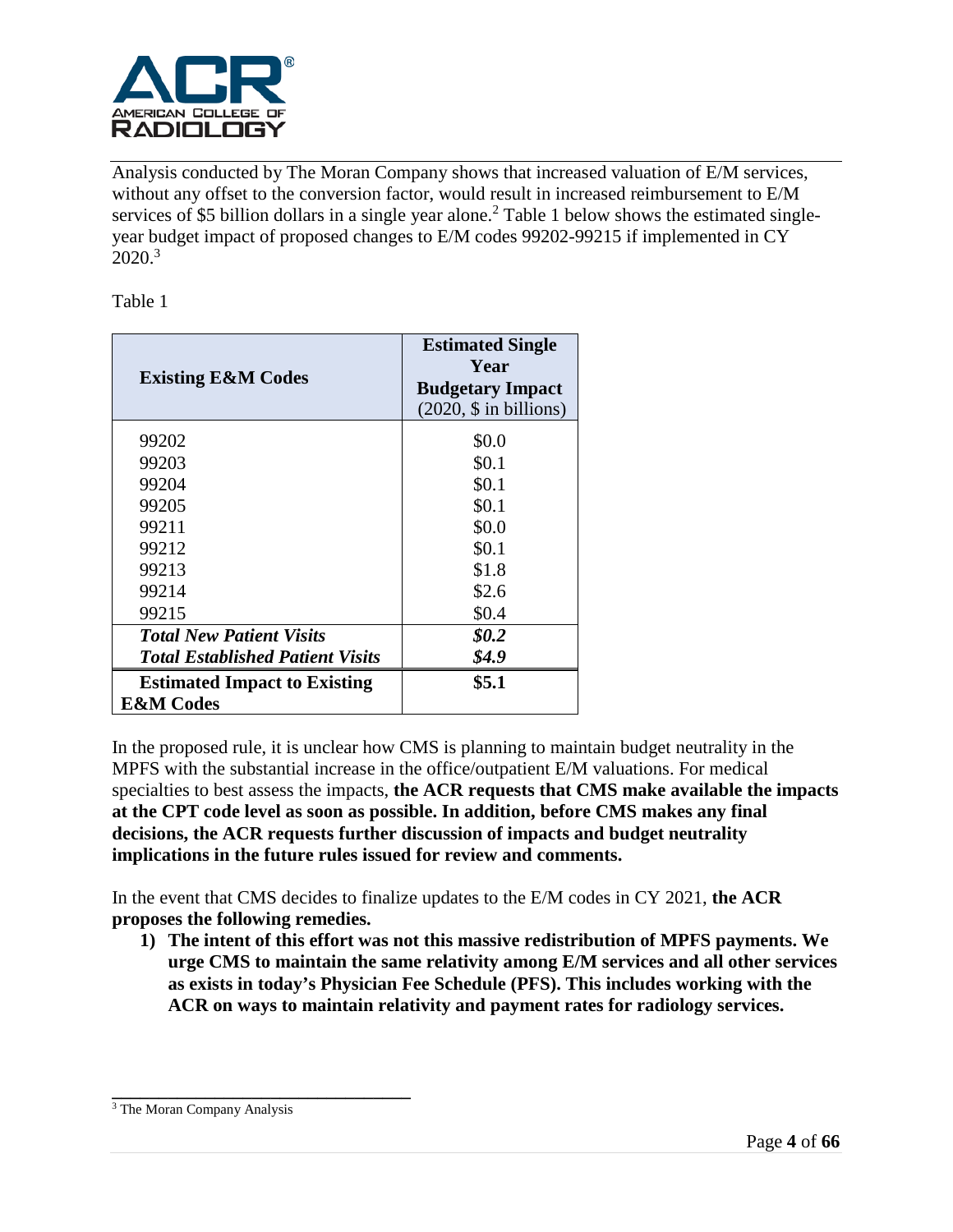

- **2) We urge the medical community to work with the Congress to implement positive updates to the conversion factor (CF) to help offset these losses and would value CMS' support in this regard.**
- **3) Should these reductions be implemented, we request a dampening policy so that the reductions are phased in over four years. In addition, there should be a ceiling and a floor threshold in terms of percent increase/decrease in payment in a given year.**

#### *Add-on code GPC1X*

#### *Proposal*

For CY 2021, CMS proposes to revise the code descriptor for GPC1X where it can be billed as applicable with every level of office and outpatient E/M visit. CMS proposes to value this code at 100 percent of the work and time values for CPT code 90785 at work RVU of 0.33. CMS will consider any comments on this code through subsequent rulemaking.

#### *ACR Perspective and Comments*

The new code is unnecessary. CMS' intent is to ensure payment for outliers to the typical patients described by the newly revised office visit codes. However, the revised office codes are already designed to capture this complexity. For instance, the descriptor for 99215 is [*Office visit for an established patient with a chronic illness in a severe exacerbation that poses a threat to life or bodily function or an acute illness/injury that poses a threat to life or bodily function*], which clearly describes the highest complexity of the code family. The descriptor for GPC1X [*Visit complexity inherent to evaluation and management associated with medical care services that serve as the continuing focal point for all needed health care services and/or with medical care services that are part of ongoing care related to a patient's single, serious, or complex chronic condition. (Add-on code, list separately in addition to office/outpatient evaluation and management visit, new or established*] is poorly defined. We are concerned that the ambiguity of this code and the implicit direction from CMS that it be added to every, or nearly every, office visit creates integrity issues for CMS. For instance, CMS offers no information about how appropriate use will be determined (audited) or what documentation shall be expected. If the intent is to capture services related to care coordination, the MPFS already includes CPT codes for chronic care management (99490 and 99491), transition care management (99495 and 99496), complex condition care management (99487 and 99489) and the proposed "Principal Care Management codes."

We are also concerned with the limited number of specialties projected to receive payment for this add-on code based on comparison of impacts found on Tables 111 and 117 in the proposed rule. Furthermore, the creation of this unnecessary code will needlessly redistribute another \$1.5 billion dollars between specialties at a time when those specialties that do not bill E/M codes face struggles with the massive redistribution triggered by the above-described office based E/M code increases.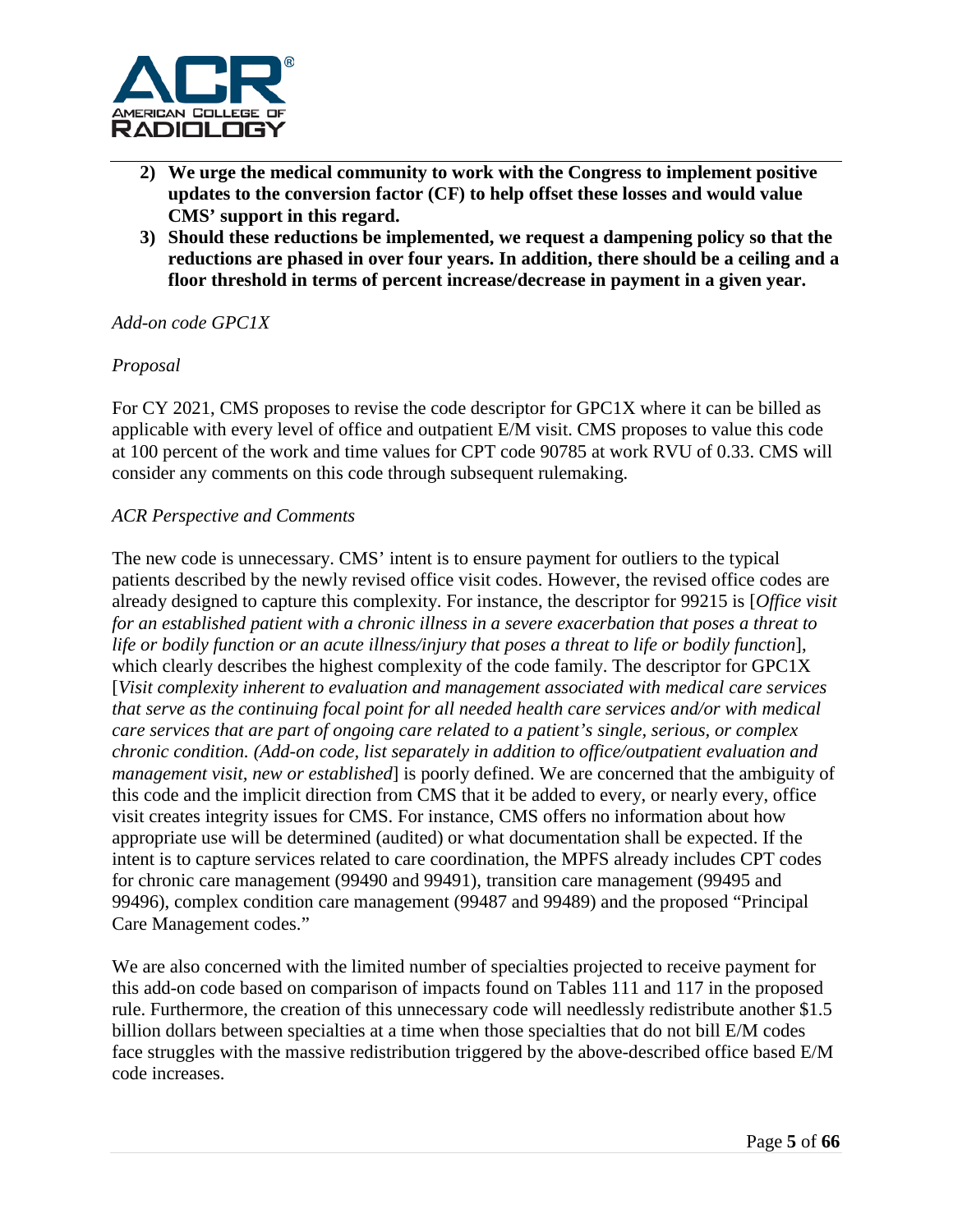

**The ACR does not support the implementation of GPC1X, a code describing the complexity associated with visits that serve as a focal point for all medical care or for ongoing care related to a patient's single, serious, or complex chronic condition.** 

### **Physician Supervision Requirements for Physician Assistants (PAs)**

### *Proposal*

CMS received many comments to its CY 2018 request for information (RFI) regarding supervision requirements for physician assistants (PAs). Under the general supervision requirement, PA services must be provided under a physician's overall direction. However, the physician does not have to be in the same room or even in the office/suite when the service is being provided. Commenters made the point that PAs are now practicing more autonomously, similar to nurse practitioners and clinical nurse specialists.

Based on comments received, for CY 2020, CMS proposes to revise the regulation that establishes physician supervision requirements for PAs. CMS is proposing to make the revision so that statutory physician supervision requirements for PA services would be met when a PA provides their services in accordance with state law and the state scope of practice rules for the PAs in the state in which the services are provided. Physicians would provide medical direction and appropriate supervision as directed by state law in which the services are performed. In the absence of state law governing physician supervision of PA services, the physician supervision required by Medicare for PA services would be evidenced by documentation in the medical record of the PA's approach to working with physicians in providing their services.

#### *ACR Perspective and Comments*

\_\_\_\_\_\_\_\_\_\_\_\_\_\_\_\_\_\_\_\_\_\_\_\_\_\_\_\_\_\_\_\_\_

The ACR has significant concerns about this proposal. Physician assistants are an essential part of physician-led health care teams. Their education, training, and experience equip them to play an integral role in patient care, but it does not substitute for the intensive and specialized training that physicians, including radiologists, radiation oncologists and nuclear medicine physicians receive. The ACR supports the AMA policy stating that "physician assistants should be authorized to provide patient care services only so long as the physician assistant is functioning under the direction and supervision of a physician or group of physicians." In addition, as stewards of appropriate imaging, we are concerned with the increased ordering rate of PAs compared to physicians.<sup>4</sup> Loosening the supervision requirements of PAs may worsen this problem.

<sup>4</sup> Hughes DR, Jiang M, Duszak R. A Comparison of Diagnostic Imaging Ordering Patterns Between Advanced Practice Clinicians and Primary Care Physicians Following Office-Based Evaluation and Management Visits. *JAMA Intern Med.* 2015;175(1):101–107. doi:10.1001/jamainternmed.2014.6349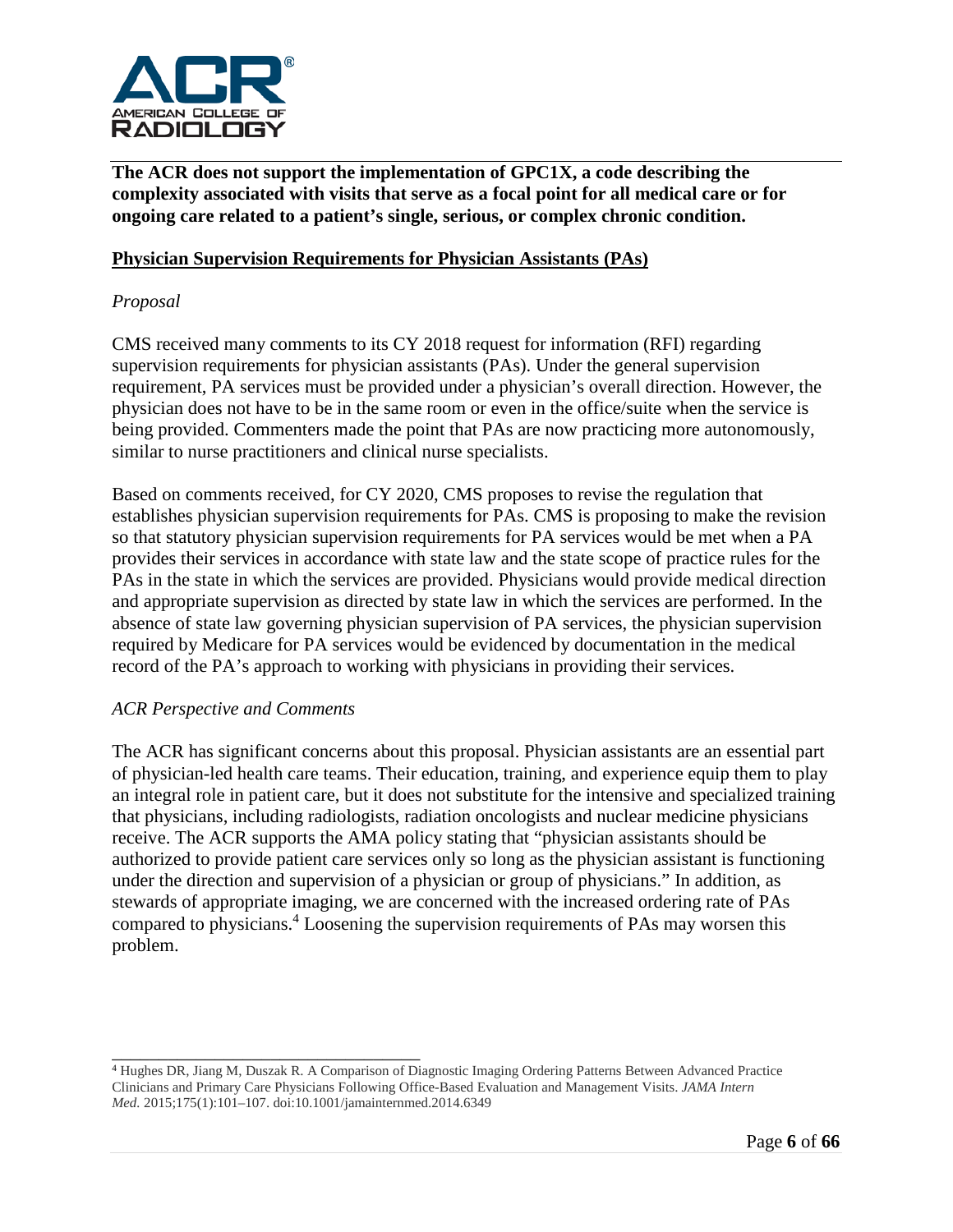

Including medical school, the vast majority of physician radiologists undergo 10 years of comprehensive training beyond their undergraduate degree. Medical school is followed by a oneyear clinical internship, and a four-year residency program interpreting tens of thousands of imaging studies under the supervision of a practicing radiologist. Radiology residency includes extensive training and hundreds of lecture hours in an intensive Radiologic Pathology Correlation Course including comprehensive review of all imaging modalities, the radiologic presentation of a broad range of diseases and pathologic basis from all organ systems, with emphasis on the principles of radiologic-pathologic correlation. Most radiologists elect to continue their training with a one- or two- year post-residency fellowship program in a radiology subspecialty to hone their diagnostic skills in a radiology subspecialty.

By contrast, training to become a PA generally consists of a two- or three-year postgraduate masters or doctoral degree program. PA education and training cannot provide the same foundational learning experience of medical school. The thorough training physicians receive is essential in equipping them to oversee/supervise patient care and in the case of radiologists, selecting the most appropriate radiology examination for the patient, interpreting and performing radiology procedures, accurately diagnosing patients, and minimizing unnecessary tests. Simply put, proper interpretation of imaging exams by highly trained radiologist physicians is critical to the accurate diagnosis and treatment of disease and injury.

In addition to the requisite expertise of radiologists, registered radiologic technologists are similarly critical to the safety and quality of radiology. Under the supervision and in collaboration with radiologists, radiologic technologists operate imaging equipment to acquire images (e.g., they "perform" radiology procedures). The training and certification of registered radiological technologists (many with modality specific certification such as CT and MRI) and Diagnostic Medical Sonographers (also often with subspecialty certification) is highly specialized and extensive. They have expertise in anatomic positioning, equipment protocols, and optimizing image acquisition to maximize image quality while minimizing radiation exposure.

In contrast, PA educational curricula is not tailored to the responsibilities of a radiologic technologist and cannot adequately equip them to perform highly technical procedures like conventional radiography, fluoroscopy, computed tomography, magnetic resonance imaging, nuclear medicine, vascular-interventional or bone densitometry. Utilizing lesser trained PAs to perform imaging exams would endanger Medicare beneficiaries both from the standpoint of radiation safety as well as the likelihood that poorly performed exams could lead to misdiagnosis or patients undergoing costly additional radiology tests and procedures. The safe and appropriate use of imaging is most appropriately conducted utilizing a physician-led team approach where expertly trained radiologists oversee radiological technologists (who are trained in radiation safety and image/acquisition techniques), along with other appropriately qualified clinicians.

**In summary, the ACR urges CMS to maintain the current general level of supervision and abandon the proposal to defer to state law and/or medical record documentation of the PA's approach to working with physicians in providing services to Medicare beneficiaries.**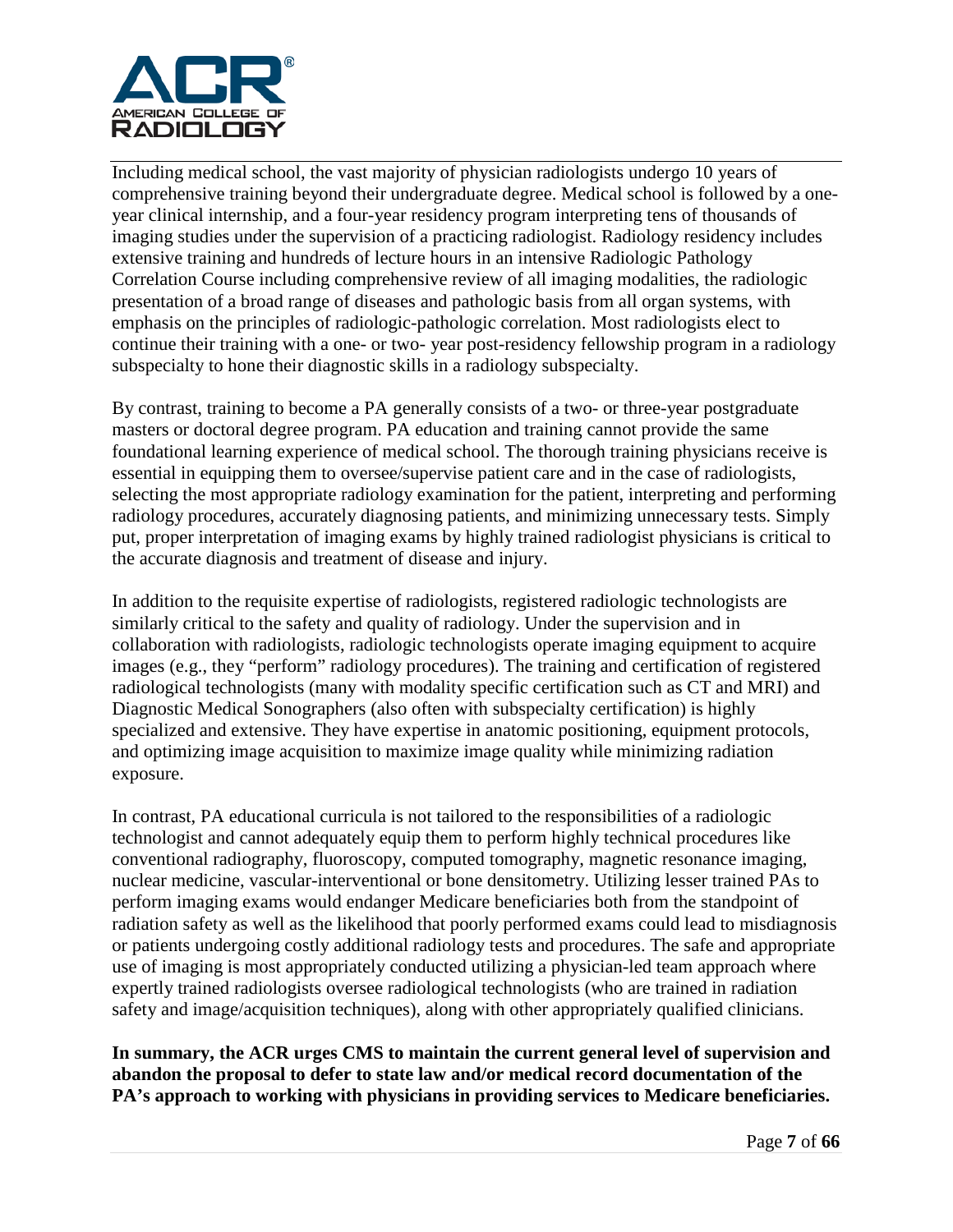

**The proposed approach of deferring to state law for oversight will result in significant variability of quality and safety of radiology procedures available among Medicare beneficiaries.**

## **Potentially Misvalued Services**

### *Proposals*

CMS is required to periodically identify codes that are potentially misvalued based on certain criteria, such as changes in practice expense, fast growth, codes frequently billed together, or codes that have not been recently reviewed. The RUC may also identify potential codes for review, and publicly nominated codes from individuals or stakeholders are also considered.

CMS received three submissions nominating codes for review. Additionally, CMS also nominated a code for review as potentially misvalued. Two of the nominated codes pertain to radiology. The first publicly nominated code is 10005 *(Fine needle aspiration biopsy, including ultrasound guidance; first lesion).* The non-imaging code in the family, 10021 *(Fine needle aspiration biopsy, without imaging guidance; first lesion)* was also nominated.

The second code, nominated by CMS, is 76377 *(3D rendering with interpretation and reporting of computed tomography, magnetic resonance imaging, ultrasound, or other tomographic modality with image postprocessing under concurrent supervision; requiring image postprocessing on an independent workstation)*. CPT code 76376 *(3D rendering with interpretation and reporting of computed tomography, magnetic resonance imaging, ultrasound, or other tomographic modality with image postprocessing under concurrent supervision; not requiring image postprocessing on an independent workstation)* is being addressed by CMS for CY 2020. At the time of survey, the specialties argued that the codes are utilized for different patient populations. However, CMS feels that the codes are similar enough that CPT code 76377 should also be reviewed in order to maintain relativity in the code family.

#### *ACR Perspective and Comments*

The ACR recently reviewed CPT codes 10021 and 10005 as part of the larger fine needle aspiration (FNA) family during the October 2017 RUC meeting. The codes were valued by the RUC using multi-specialty survey data through a process that included discussion and consideration of intensity. We disagree with CMS' CY 2019 proposed reduction in value for 10021 and 10005, as discussed in our previous comments specific to the valuation of that code family. **The ACR agrees with the commenter that the codes should have a higher value. However, we support the RUC process and urge CMS to accept the previouslyrecommended RUC values.**

CPT code 76376 was reviewed at the April 2018 RUC meeting after being identified on a screen for Negative Intra-service Work per Unit of Time (IWPUT). CPT code 76377 was not included in the survey because we do not consider the codes to be part of a "family." Despite the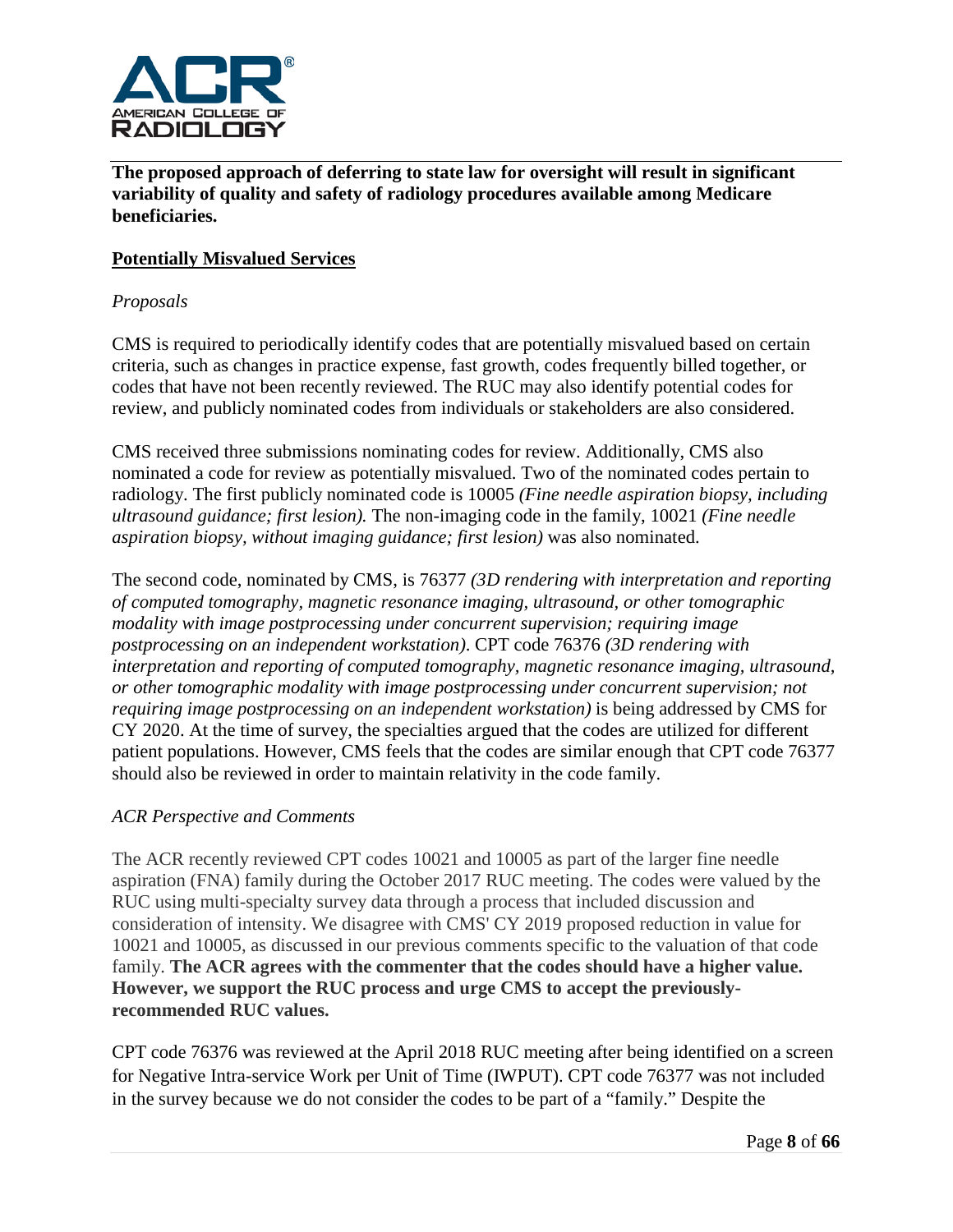

similarity in the descriptors, these two codes are performed in very different ways for very different clinical indications. The work involved in the two codes differs greatly in its complexity and the resources required. Moreover, 76377 was not identified on any RUC or CMS screen to indicate that it was potentially misvalued. **The ACR understands the desire to maintain relativity in code families. However, we believe these two services are dissimilar enough (performed on different patients, using different equipment, for different clinical indications) that a joint survey is unlikely to achieve the Agency's goal.** 

## **Market-Based Supply and Equipment Pricing Update**

## *Proposal*

For CY 2019, CMS contracted with StrategyGen to review and update the pricing for direct practice expense supply and equipment inputs. This yielded a report with pricing recommendations for approximately 1300 supply and 750 equipment items. While StrategyGen's findings indicated that the average commercial price for these inputs have remained relatively stable, some medical specialties would experience increases or decreases in their Medicare payments if the changes were adopted. For this reason, a four-year phase in of the new pricing was proposed.

CMS received many comments following its CY 2019 proposed rule, with many concerns about the accuracy of the supply and equipments' updated pricing. For those items, StrategyGen conducted further research to confirm that the pricing was appropriate. Submitted invoices were also accepted for review and consideration. Following this additional review, approximately 70 supply and equipment items had their prices further updated. Two of those items include the ultrasound room and the vascular ultrasound room, which both yielded a higher price than previously recommended by StrategyGen. The proposed new pricing for the ultrasound room is \$410,303.32, increased from \$369,945.00. The proposed new pricing for the vascular ultrasound room is \$479,753.32, increased from \$466,492.00.

## *ACR Perspective and Comments*

## **The ACR appreciates CMS' efforts to ensure accurate pricing for direct practice expense inputs and support the updated valuation of the ultrasound room and vascular ultrasound room.**

However, in the Market-Based Supply and Equipment Pricing Update file, the ACR noted an inconsistency with the pricing for the CT room, PET room, and PET-CT room. We believe the price for EL010 (room, PET-CT) is still incorrect. It does not follow logic that EL009 (room, PET) is increasing from \$1,328,996 to \$2,410,677 and EL007 (room, CT) is increasing from \$1,284,000 to \$1,429,967 while a room that is a combination of these two, EL010 (room, PET-CT) is decreasing from \$2,136,283 to \$206,326. This suggests there is a significant error in the contractor's pricing as nothing has changed in a combined PET-CT room to indicate that a 10 fold decrease in price is warranted, especially when the component prices have both increased.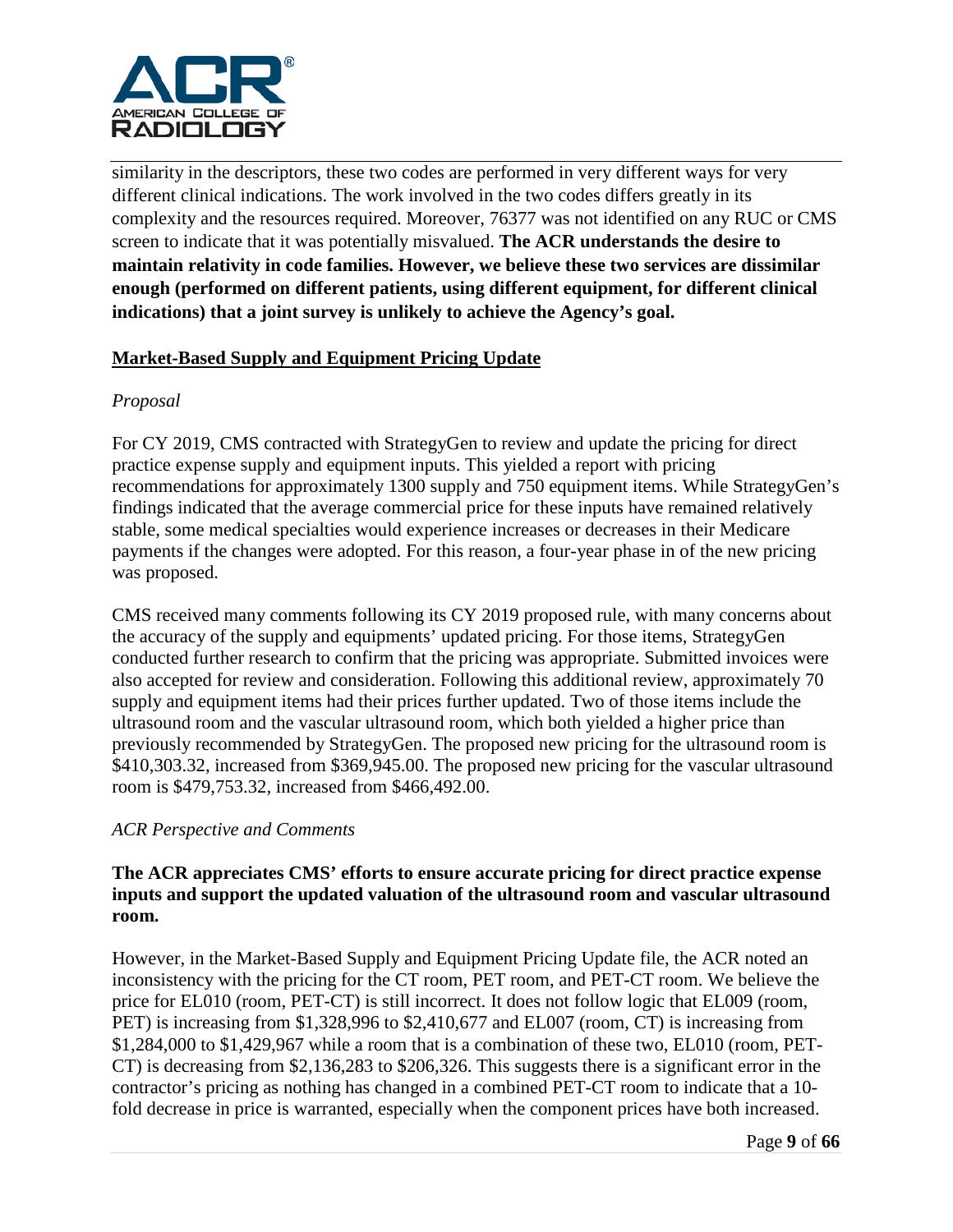

**The ACR is concerned that there remains a significant error in the pricing for EL010 (room, PET-CT) and asks that the Agency investigate this issue further while delaying any price change for this one item.**

## **Proposed Valuation of Specific Codes for CY 2020**

### *Overall Comments*

We appreciate CMS explaining their methodologies and rationale for refining or adjusting RUCrecommended values. We agree with CMS in its Proposed Rule that valuation methodologies it used to adjust RUC-valued codes (i.e. survey data, building blocks, increments, magnitude estimation, or crosswalks to key reference services or similar codes) are technically appropriate. However, we remain concerned that CMS has, in some instances, applied these methods in an inappropriate or inconsistent manner. We remain concerned that the mechanisms for these adjustments are not consistently applied and simultaneous, contradictory rationales exist for different codes within this same rule making cycle.

As a specialty society, our most significant point of contention with the methods used by CMS relates to the treatment of time. We agree with CMS that it is "obligated under the statute to consider both time and intensity in establishing work RVUs for PFS services," as emphasized in different phrasing throughout the Rule. However, many of the methods employed by CMS to arrive at alternative values do not consider intensity in the stated rationale. This is particularly the case when crosswalks are employed for unrelated procedures across different specialties that do not share much in common. Indeed, the Agency employs crosswalks to devalue multiple xray codes after explicitly rejecting that valuation methodology in the last rulemaking cycle. Moreover, the Agency consistently uses time values from CMS/Other codes for explicit comparisons or ratio-type adjustments when it has established the precedent that those times are considered invalid for comparison. These choices do not support the view put forward by CMS' position that both time and intensity are important in determining appropriate relativity.

In this letter, we will identify the code values for which we have concern with the approach taken by CMS, explain our rationale, and when needed, provide what we believe to be a more compelling justification for why the codes warrant a different value.

The ACR welcomes the opportunity to meet with CMS to further discuss the valuation of these codes.

#### *Bone Biopsy Trocar-Needle (CPT codes 20220 and 20225)*

CPT code 20225 *(Biopsy, bone, trocar, or needle; deep (eg, vertebral body, femur))* was identified as being performed by a different specialty than the one that originally surveyed it. CPT code 20220 *(Biopsy, bone, trocar, or needle; superficial (eg, ilium, sternum, spinous process, ribs))* was included as part of the family and both codes were surveyed for CY 2020.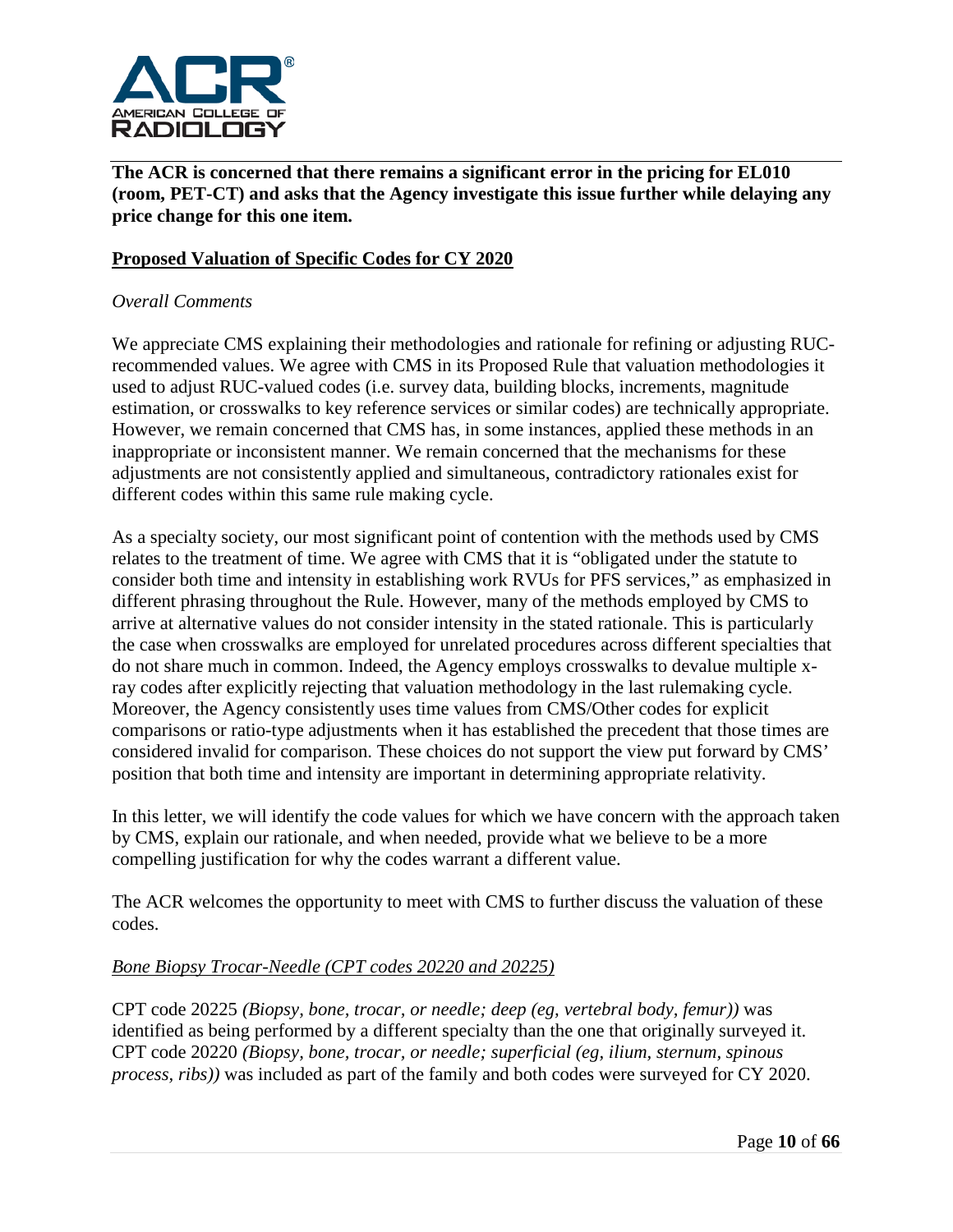

CMS disagrees with the RUC-recommended 1.93 RVU for CPT code 20220, and proposes a crosswalk to CPT code 47000 *(Biopsy of liver, needle; percutaneous)* at 1.65 RVU. CPT code 47000 has the same intra-service time, slightly higher total time, and is one of the key reference codes for CPT code 20220. CMS is uncomfortable with the proposed increase in work RVU for CPT code 20220 from 1.27 to 1.93, given the slight decrease in intra-service time (22 minutes to 20 minutes) and only one minute increase in total time (49 minutes to 50 minutes). CMS feels that the change in work time should be reflected in the work RVU. Additionally, CMS believes that the work involved in CPT code 20220 is similar or less than that of CPT code 47000, justifying the crosswalk to 1.93 RVU.

CMS proposes to crosswalk CPT code 20225 to CPT code 30906 *(Control nasal hemorrhage, posterior, with posterior nasal packs and/or cautery, any method; subsequent)*, a work RVU of 2.45, which is lower than the RUC-recommended 3.00 RVU. CPT code 30906 has the same intra-service time and similar total time. CMS noted that the RUC-approved times for CPT code 20225 decreased by about 50 percent, while the RUC-recommended work RVU increased by about 60 percent.

CMS proposes to replace the bone biopsy device (SF055) supply with the bone biopsy needle (SC077) for CPT code 20225. The bone biopsy needle is the current supply input for CPT code 20225 and no rationale was provided to support the change to the bone biopsy device.

The ACR disagrees with CMS' refinement of the RUC-recommended values for CPT codes 20220 and 20225. The specialty reiterates that the liver biopsy code, 47000, which CMS is proposing as a crosswalk for CPT code 20220 is considerably less intense than a bone biopsy, which requires accurate needle placement and has increased risk of damage to adjacent structures (i.e. vasculature, cutaneous and deep nerves, etc.). Similarly, the crosswalk code, 30906, selected for CPT code 20225, is highly inappropriate, as a nosebleed should not be compared to a bone biopsy. Applying CMS' proposed value, the IWPUT for CPT code 20225 will be lower compared to CPT code 30906. As the AMA letter states, it is not prudent to give much weight to times that are over 30 years old. While the specialty agrees that the RUC-approved times have decreased from the current times, the current IWPUT for CPT code 20225, is 0.0032, which is nearly zero and indicates a possible anomalous relationship between the current work value and times. Moreover, comparisons to recently surveyed codes, as laid out in the Summary of Recommendation (SOR) and RUC rationale support the recommended RVU for the recently surveyed times. Specifically, procedure codes 62267 *(Percutaneous aspiration within the nucleus pulposus, intervertebral disc, or paravertebral tissue for diagnostic purposes)* and 32550 *(Insertion of indwelling tunneled pleural catheter with cuff)* both have 30 minutes of intraservice time (like 20225) and similar or greater work RVUs. Therefore, the specialty supports the newly RUC-surveyed and RUC-approved times and values. **The ACR urges CMS to implement the RUC-recommended values of 1.93 for CPT code 20220 and 3.00 for CPT code 20225.**

The ACR does not agree with CMS' decision to substitute the bone biopsy needle (SC077) for the bone biopsy device (SF055). The bone biopsy device is necessary to perform this procedure.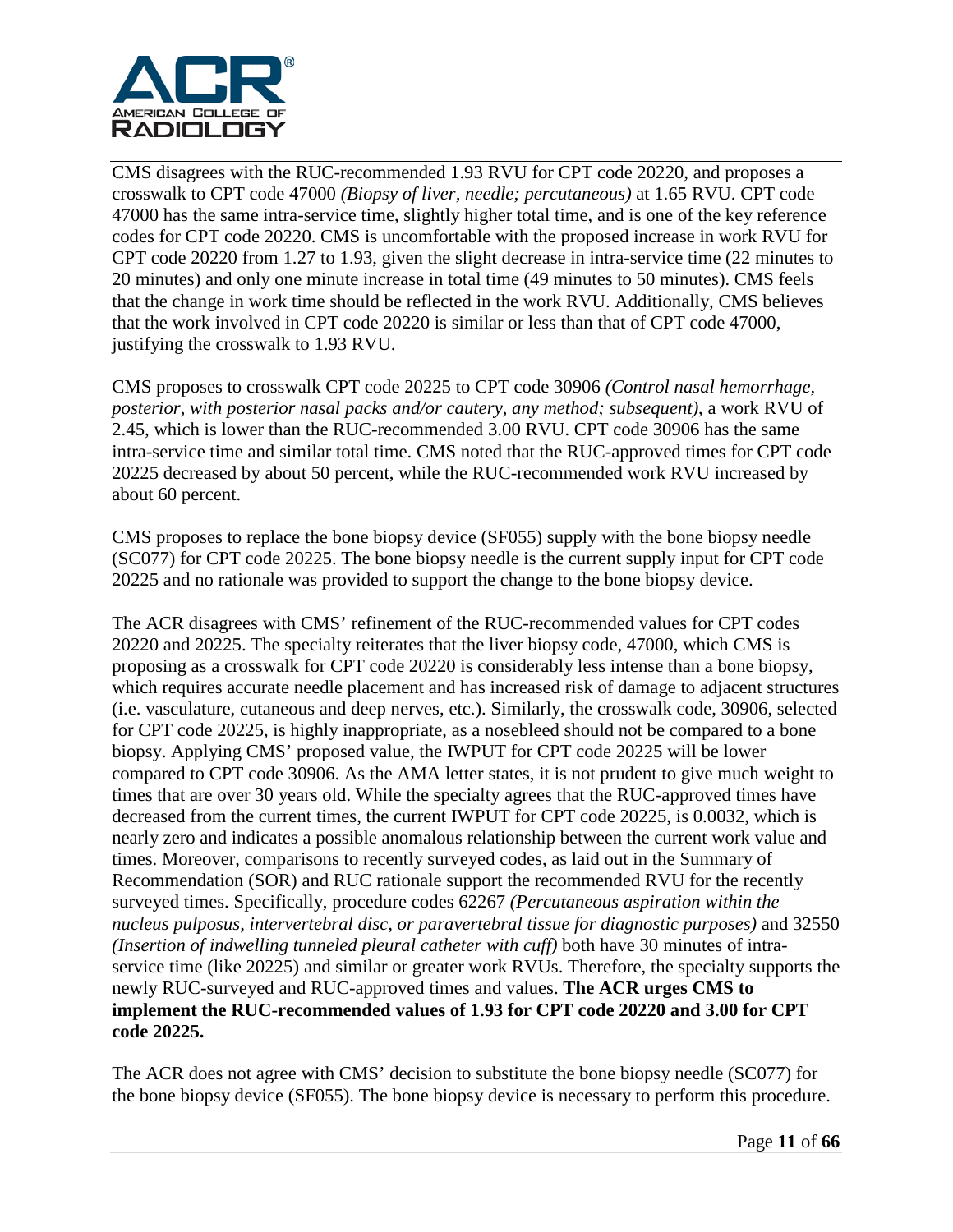

Its omission from the PE inputs in 2004 was an oversight. In the vast majority of cases, deep bone biopsies are performed using a bone biopsy drill device that allows for access to sclerotic bony lesions (e.g. prostate or breast metastasis) in a manner that a bone biopsy needle (Jamshidi) cannot. Failing to accurately include the devices typically used to perform this service in a nonfacility setting will likely result in the procedures being pushed to the more expensive facility setting. **The ACR requests that CMS include the bone biopsy device (SF055) in the direct PE inputs for CPT code 20225.**

## *Pericardiocentesis and Pericardial Drainage (CPT codes 3X000, 3X001, 3X002, and 3X003)*

CPT code 33015 *(Tube pericardiostomy)* was identified as potentially misvalued on a screen of codes with a negative IWPUT and Medicare utilization over 10,000 for all services or over 1,000 for Harvard and CMS/Other codes. The CPT Editorial panel then deleted four codes and created four new codes to describe pericardiocentesis drainage procedures, differentiating by age and to include imaging.

CMS is proposing to refine the values for all four codes in the family. CMS is proposing to crosswalk CPT code 3X000 *(Pericardiocentesis, including imaging guidance, when performed)* to CPT code 43244 *(Esophagogastroduodenoscopy, flexible, transoral; with band ligation of esophageal/gastric varices)* at 4.40 RVU, due to their identical intra-service times and similar total times. CMS also noted that their database search for codes with similar times all had values below the RUC-recommended 5.00 RVU.

CMS is proposing to crosswalk CPT code 3X001 *(Pericardial drainage with insertion of indwelling catheter, percutaneous, including fluoroscopy and/or ultrasound guidance, when performed; 6 years and older without congenital cardiac anomaly)* to CPT code 52234 *(Cystourethroscopy, with fulguration (including cryosurgery or laser surgery) and/or resection of; SMALL bladder tumor(s) (0.5 up to 2.0 cm)* at 4.62 RVU, due to their identical intra-service times and similar total times. CMS also noted that their database search for codes with similar times all had values below the RUC-recommended 5.50 RVU.

CMS is proposing 5.00 RVU for CPT code 3X002 *(Pericardial drainage with insertion of indwelling catheter, percutaneous, including fluoroscopy and/or ultrasound guidance, when performed; birth through 5 years of age, or any age with congenital cardiac anomaly)*, which is the survey  $25<sup>th</sup>$  percentile value. The RUC-recommended 6.00 RVU was based on a crosswalk to CPT code 31603 *(Tracheostomy, emergency procedure; transtracheal)*, due to their identical intra-service times and similar total times. However, CMS believes that the valuation for CPT code 31603 is an outlier, stating that their database search for codes with similar times only yielded one other code (out of 21) that had a value above 5.00 RVU, with the remaining codes having a value below 4.69 RVU.

CMS is proposing 4.29 RVU for CPT code 3X003 *(Pericardial drainage with insertion of indwelling catheter, percutaneous, including CT Guidance)*, which is the survey  $25<sup>th</sup>$  percentile value. CMS is uncomfortable with the RUC-recommended 5.00 RVU, again due to the increase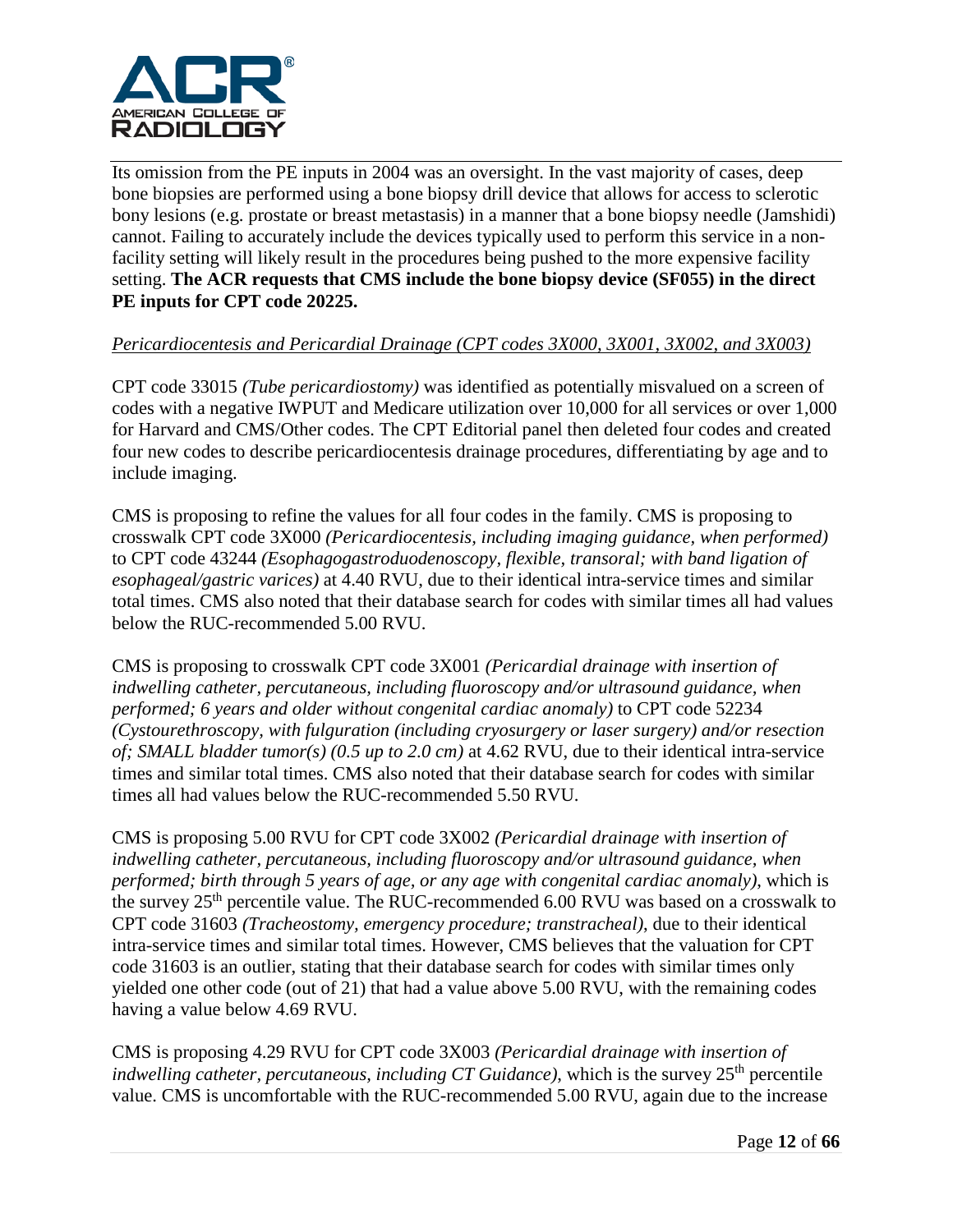

in work RVU greatly exceeding the increase in survey times compared to the predecessor codes. CMS performed a database search, which yielded 45 codes with similar times and RVUs below 5.00. CMS also compared CPT code 3X003 to 3X001 and noted that 3X003 should have a lower RVU based on survey responses. CMS feels that CPT code 31254 *(Nasal/sinus endoscopy, surgical with ethmoidectomy; partial (anterior))* supports the 4.29 RVU valuation for CPT code 3X003.

The ACR disagrees with CMS' refinements to the values of the codes in this family. CPT code 3X000 is one of the more intense procedures performed by interventional cardiologists and CMS' proposed value of 4.40 RVU creates rank order issues between this code and other services in the MPFS. CMS' proposed value for CPT code 3X001 of 4.62 RVU does not represent the appropriate increase in intensity relative to CPT code 3X000. While CPT code 3X000 is a planned procedure, CPT code 3X001 is an emergent procedure that includes the work of 3X000 along with suturing an indwelling catheter in place and also managing the catheter. The typical patient for CPT code 3X002 is a child, which increases the intensity of the procedure due to the smaller "target zone" for the needle. CPT code 3X003 requires the same amount of work as CPT code 3X000 and the specialty recommends that they be valued identically. CMS' proposal of 4.29 RVU for CPT code 3X003 will create a rank order anomaly within the family.

All of the refinements to these codes fail to acknowledge the importance of intensity in the valuation process. There should be a distribution of code values at any given intra-service time that reflect varying intensities of the underlying procedures. Clearly, accessing fluid around the heart in a patient with significant illness is one of the more intense procedures, as is emergent tracheostomy. It is illogical for the Agency to insist that all codes of similar times have similar values. **The ACR urges CMS to implement the RUC-recommended values of 5.00 RVU for CPT code 3X000, 5.50 RVU for CPT code 3X001, 6.00 RVU for CPT code 3X002, and 5.00 RVU for CPT code 3X003.**

**The ACR appreciates CMS' acceptance of the direct practice expense inputs as recommended by the RUC.**

## *Intravascular Ultrasound (CPT codes 37252 and 37253)*

CPT codes 37252 *(Intravascular ultrasound (noncoronary vessel) during diagnostic evaluation and/or therapeutic intervention, including radiological supervision and interpretation; initial noncoronary vessel (List separately in addition to code for primary procedure))* and 37253 *(Intravascular ultrasound (noncoronary vessel) during diagnostic evaluation and/or therapeutic intervention, including radiological supervision and interpretation; each additional noncoronary vessel (List separately in addition to code for primary procedure))* were initially addressed by the RUC in January 2015. The codes were brought back to the RUC in October 2018 due to the unexpected increase in utilization. The survey data supported the times and RVUs for CPT code 37252 and 37253 despite the underestimation in utilization.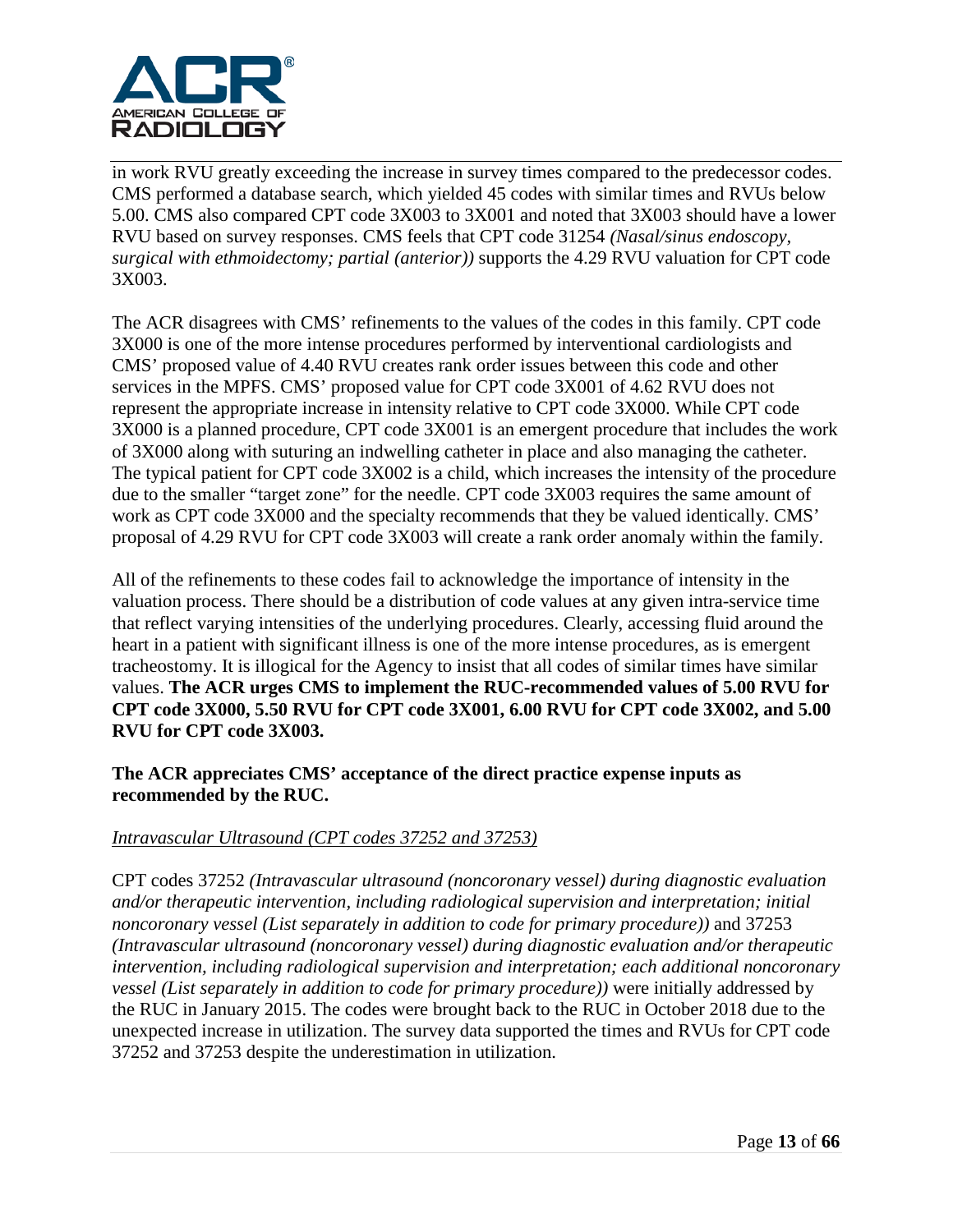

CMS is proposing to refine the RUC-recommended 1.80 RVU for CPT code 37252 and crosswalk the surveyed code to CPT code 19084 *(Biopsy, breast, with placement of breast localization device(s) (eg, clip, metallic pellet), when performed, and imaging of the biopsy specimen, when performed, percutaneous; each additional lesion, including ultrasound guidance (List separately in addition to code for primary procedure))* at 1.55 RVU.

CMS disagrees with the RUC-recommended 1.44 RVU for CPT code 37253 and is proposing 1.19 RVU to maintain the original 0.36 RVU interval between CPT codes 37252 and 37253.

The ACR does not believe that CPT code 37252 requires the same physician work as CPT code 19084. The intra-service time of 20 minutes for CPT code 37252 is very different from that of 19084. Intravascular ultrasound (IVUS) assists in medical decision making during the intervention and is used for problem solving and assessment of adequacy of the intervention by many operators, which could result in further intervention. This inherently is more complex than the 20-minute intra-service time of CPT code 19084, where a breast lesion biopsy and clip placement is performed using imaging guidance. The intra-service time for 19084 is a similar process in every patient and is binary, whereby the lesion is biopsied or not. The findings of IVUS, however, can help determine what the best course of treatment is for the patient.

The RUC-recommended work RVU of 1.80 for CPT code 37252 is supported by the survey key reference service chosen by physicians who perform this service, CPT code 92978 (*Endoluminal imaging of coronary vessel or graft using intravascular ultrasound (IVUS) or optical coherence tomography (OCT) during diagnostic evaluation and/or therapeutic intervention including imaging supervision, interpretation and report; initial vessel (List separately in addition to code for primary procedure)*) (work  $RVU = 1.80$  and intra-service time of 25 minutes).

The ACR believes CMS' proposed recommendation for 37253 is not valid because it is based on a calculation and not on survey data, nor is it directly crosswalked to any service. The ACR strongly discourages the use of valuing the increment. This inaccurately treats all components of the physician time as having identical intensity and is incorrect. CMS should carefully consider the clinical information justifying the changes in physician work intensity provided by the RUC.

CMS should rely on valid survey data and relative services in the Physician Payment Schedule such as CPT code 92978 *(Endoluminal imaging of coronary vessel or graft using intravascular ultrasound (IVUS) or optical coherence tomography (OCT) during diagnostic evaluation and/or therapeutic intervention including imaging supervision, interpretation and report; initial vessel (List separately in addition to code for primary procedure))* (work  $RVU = 1.80$  and intra-service time of 25 minutes) and 92979 *(Endoluminal imaging of coronary vessel or graft using intravascular ultrasound (IVUS) or optical coherence tomography (OCT) during diagnostic evaluation and/or therapeutic intervention including imaging supervision, interpretation and report; each additional vessel (List separately in addition to code for primary procedure))* (work  $RVU = 1.44$  and 25 minutes intra-service time). The RUC noted that the intensity and complexity to perform these services are similar, warranting a similar work RVU. **The ACR**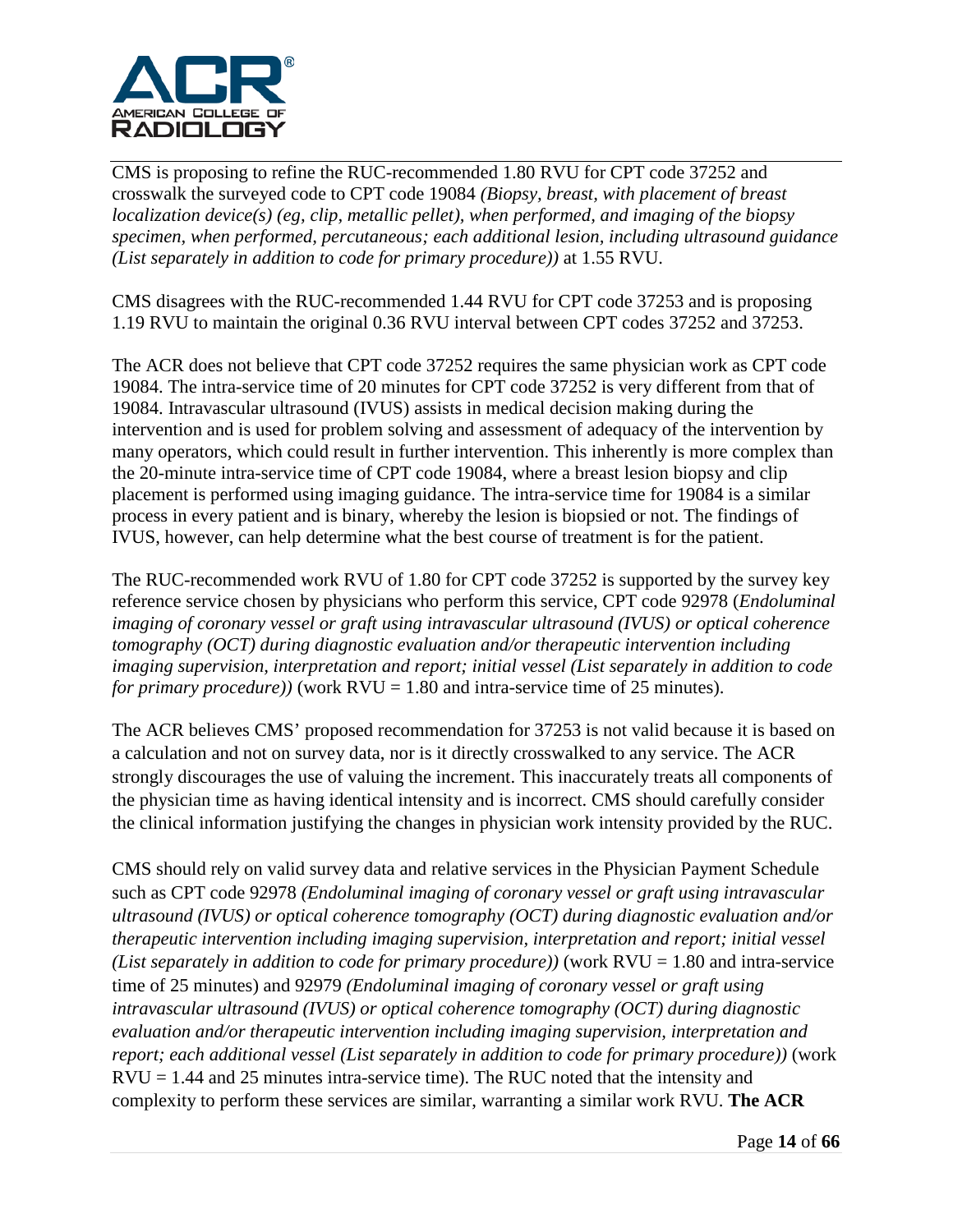

**urges CMS to implement the RUC-recommended values of 1.80 RVU for CPT code 37252 and 1.44 RVU for CPT code 37253.**

## **The ACR appreciates CMS' acceptance of the direct practice expense inputs as recommended by the RUC.**

## *Stab Phlebectomy of Varicose Veins (CPT codes 37765 and 37766)*

CPT codes 37765 *(Stab phlebectomy of varicose veins, 1 extremity; 10-20 stab incisions)* and 37766 *(Stab phlebectomy of varicose veins, 1 extremity; more than 20 incisions)* were identified on the High Volume Growth screen for services with Medicare utilization over 1,000 that have increased by at least 100 percent from 2004 to 2006. These codes were surveyed in April 2018 and the RUC recommended 4.80 RVU for CPT code 37765 and 6.00 RVU for CPT code 37766. CMS agrees with the RUC recommendations.

## **The ACR supports CMS' proposal to accept the RUC recommendations for these codes.**

## **The ACR appreciates CMS' acceptance of the direct practice expense inputs as recommended by the RUC.**

## *Lumbar Puncture (CPT codes 62270, 622X0, 62272, and 622X1)*

CPT codes 62270 *(Spinal puncture, lumbar, diagnostic)* and 622X0 *(Spinal puncture, lumbar, diagnostic; with fluoroscopic or CT guidance)* describe diagnostic lumbar puncture procedures, while CPT codes 62272 *(Spinal puncture, therapeutic, for drainage of cerebrospinal fluid (by needle or catheter)* and 622X1 *(Spinal puncture, therapeutic, for drainage of cerebrospinal fluid (by needle or catheter); with fluoroscopic or CT guidance)* describe therapeutic lumbar puncture procedures. Both 62270 and 62272 describe procedures without imaging, while 622X0 and 622X1 bundle the lumbar puncture procedure with fluoroscopic or CT imaging guidance.

CMS disagrees with the RUC-recommended values for all four codes. For CPT code 62270, CMS is proposing a crosswalk to CPT code 40490 *(Biopsy of lip)* at 1.22 RVU, citing identical intra-service times and similar total times. CMS is uncomfortable with the RUC-recommended 1.44 RVU, which is an increase over the current RVU, given the decrease in total survey time for the procedure.

CMS is proposing 1.73 RVU for CPT code 622X0, based on the 0.51 RVU difference in the RUC-recommended values for CPT codes 62270 and 622X0.

CMS is proposing 1.58 RVU for CPT code 62272, based on the 0.36 RVU difference in the RUC-recommended values for CPT codes 62270 and 62272.

CMS is proposing 2.03 RVU for CPT code 622X1, based on the 0.81 RVU difference in the RUC-recommended values for CPT codes 62272 and 622X1.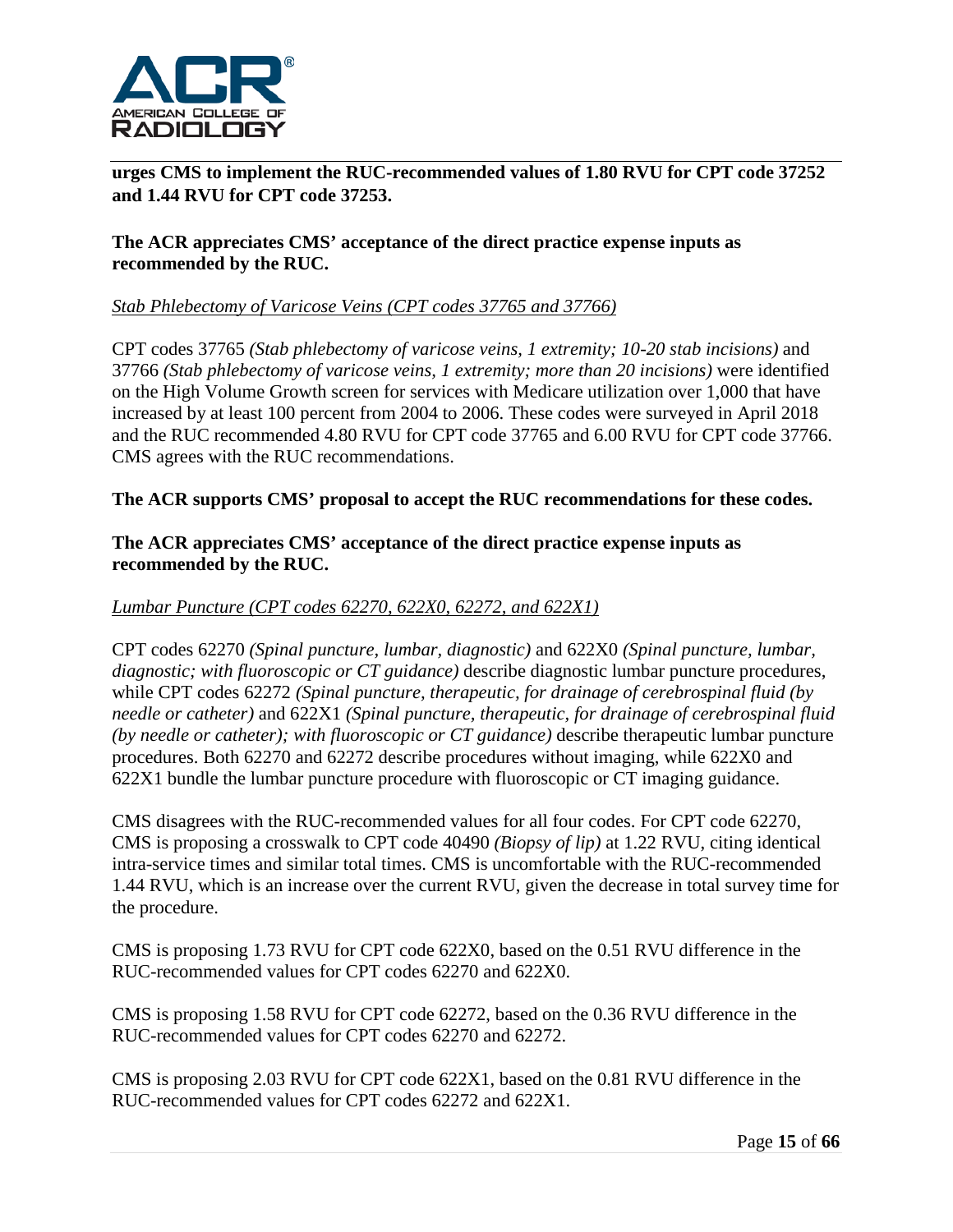

The ACR disagrees with CMS' refinement to the values of the codes in this family. CMS' comparison of a diagnostic lumbar puncture (CPT code 62270) to a lip biopsy (CPT code 40490) is inappropriate and based solely on time comparisons instead of considering the intensity of the work. CMS identifies the lower intra-service time for 62270 compared to its existing intraservice time as a point of concern and to support the reduction in value. However, discussion at the RUC addressed the increase in overall intensity and complexity for this code family due to a change in dominant specialty. Furthermore, the use of the incremental building block to value a service in lieu of available survey data is unjustified. **The ACR urges CMS to implement the RUC-recommended values of 1.44 RVU for CPT code 62270, 1.95 RVU for CPT code 622X0, 1.80 RVU for CPT code 62272, and 2.25 RVU for CPT code 622X1.**

**The ACR appreciates CMS' acceptance of the direct practice expense inputs as recommended by the RUC.**

## *X-Ray Exam - Sinuses (CPT codes 70210 and 70220)*

CPT codes 70210 *(Radiologic examination, sinuses, paranasal, less than 3 views)* and 70220 *(Radiologic examination, sinuses, paranasal, complete, minimum of 3 views)* were identified on a CMS/Other screen for codes with utilization greater than 30,000.

For CPT code 70210, the RUC recommended the  $25<sup>th</sup>$  percentile 0.20 RVU, which is a slight increase over the existing value of 0.17, citing comparisons to CPT codes 71046 *(Radiologic examination, chest; 2 views)* and 70355 *(Orthopantogram (eg, panoramic x-ray))*, which have similar times and RVUs. CMS, however, disagrees with the increased valuation and is proposing to maintain the 0.17 RVU, since the total time for 70210 is unchanged and the RUCrecommended 0.20 RVU is at the higher threshold based on their database search of codes with similar times.

CMS agrees with the RUC-recommended 0.22 RVU for CPT code 70220.

The ACR disagrees with CMS' refinement to the value of CPT code 70210 based on the assumption that the value should remain the same since the total time is unchanged. The specialty wishes to reiterate that CPT code 70210 is a CMS/Other code, which means that it was previously valued using an unknown methodology and is therefore unsubstantiated, while the RUC-recommended times and values are survey-based and maintain relativity among the larger family of radiological procedures. **The ACR urges CMS to implement the RUCrecommended 0.20 RVU for CPT code 70210. We appreciate that CMS agrees with the RUC-recommended value of 0.22 RVU for CPT code 70220.**

**The ACR appreciates CMS' acceptance of the direct practice expense inputs as recommended by the RUC.**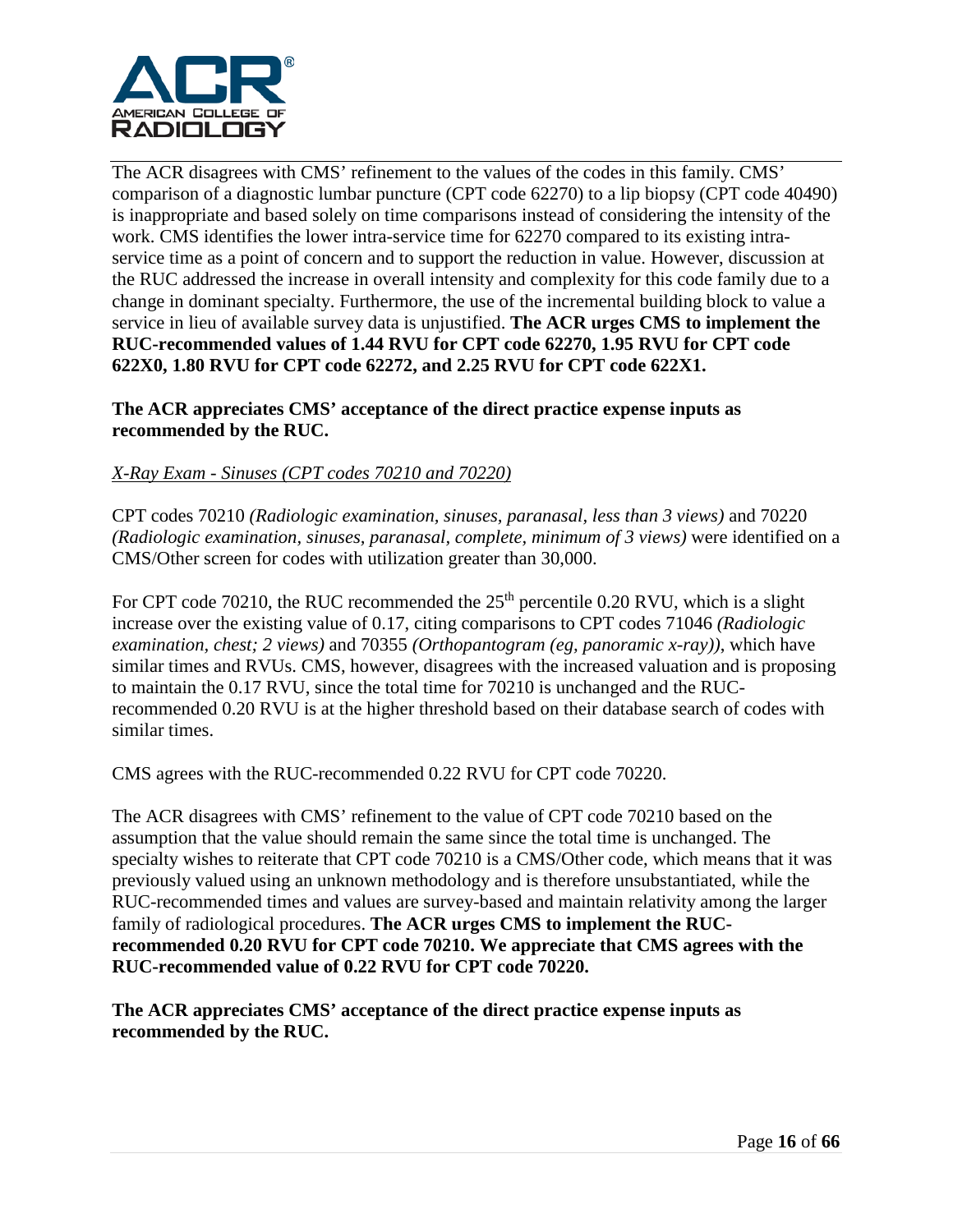

## *X-Ray Exam - Skull (CPT codes 70250 and 70260)*

CPT code 70250 *(Radiologic examination, skull, less than 4 views)* was identified on a CMS/Other screen for codes with utilization greater than 30,000. CPT code 70260 *(Radiologic examination, skull; complete, minimum of 4 views)* was surveyed as part of the family.

CMS disagrees with the RUC-recommended 0.20 RVU for CPT code 70250, which is already lower than its existing 0.24 RVU. The RUC approved the lower 0.20 RVU due to a decrease in time for the procedure, and is consistent with the survey  $25<sup>th</sup>$  percentile value. CMS is recommending 0.18 RVU for CPT code 70250, a crosswalk to CPT code 73501 *(Radiologic examination, hip, unilateral, with pelvis when performed; 1 view), stating that their database* search of codes with the same intra-service time yielded a maximum RVU of 0.18 RVU and that 0.20 RVU would be an outlier value.

CMS disagrees with the RUC-recommended 0.29 RVU for CPT code 70260, which is already lower than its existing 0.34 RVU. The RUC approved the lower 0.29 RVU due to a decrease in time for the procedure, and is consistent with the survey  $25<sup>th</sup>$  percentile value. CMS is recommending 0.28 RVU for CPT code 70260, by applying the 0.10 increment between the current value for 70250 and 70260 (0.24 RVU and 0.34 RVU, respectively) to the CMSproposed value for 70250 (0.18 RVU).

The ACR disagrees with CMS' refinement to the values of the codes in this family. Having rejected the previous crosswalk methodology for this code family, it is ironic that CMS is now proposing to value CPT code 70250 with a crosswalk to CPT code 73501. 73510, x-ray of the hip, is much less complex than an x-ray of the skull, so the specialty does not feel this is an appropriate comparison code and that 70250 should be valued higher. The specialty wishes to reiterate that CPT code 70250 is a CMS/Other code, which means that it was previously valued using an unknown methodology and is therefore unsubstantiated, while the RUC-recommended times and values are survey-based and maintain relativity among the larger family of radiological procedures. The ACR does not agree with CMS' use of the incremental building block to value CPT code 70260 in lieu of available survey data. While there was a one-minute reduction in the *pre-service* time, this does not necessarily justify a reduction in physician work. Furthermore, CPT code 70260 is a Harvard-valued code, implying that the time was merely extrapolated and not measured directly. **The ACR urges CMS to implement the RUC-recommended 0.20 RVU for CPT code 70250 and 0.29 RVU for CPT code 70260.**

## **The ACR appreciates CMS' acceptance of the direct practice expense inputs as recommended by the RUC.**

## *X-Ray Exam - Neck (CPT code 70360)*

CPT code 70360 *(Radiologic examination; neck, soft tissue)* was identified on a CMS/Other screen for codes with utilization greater than 30,000.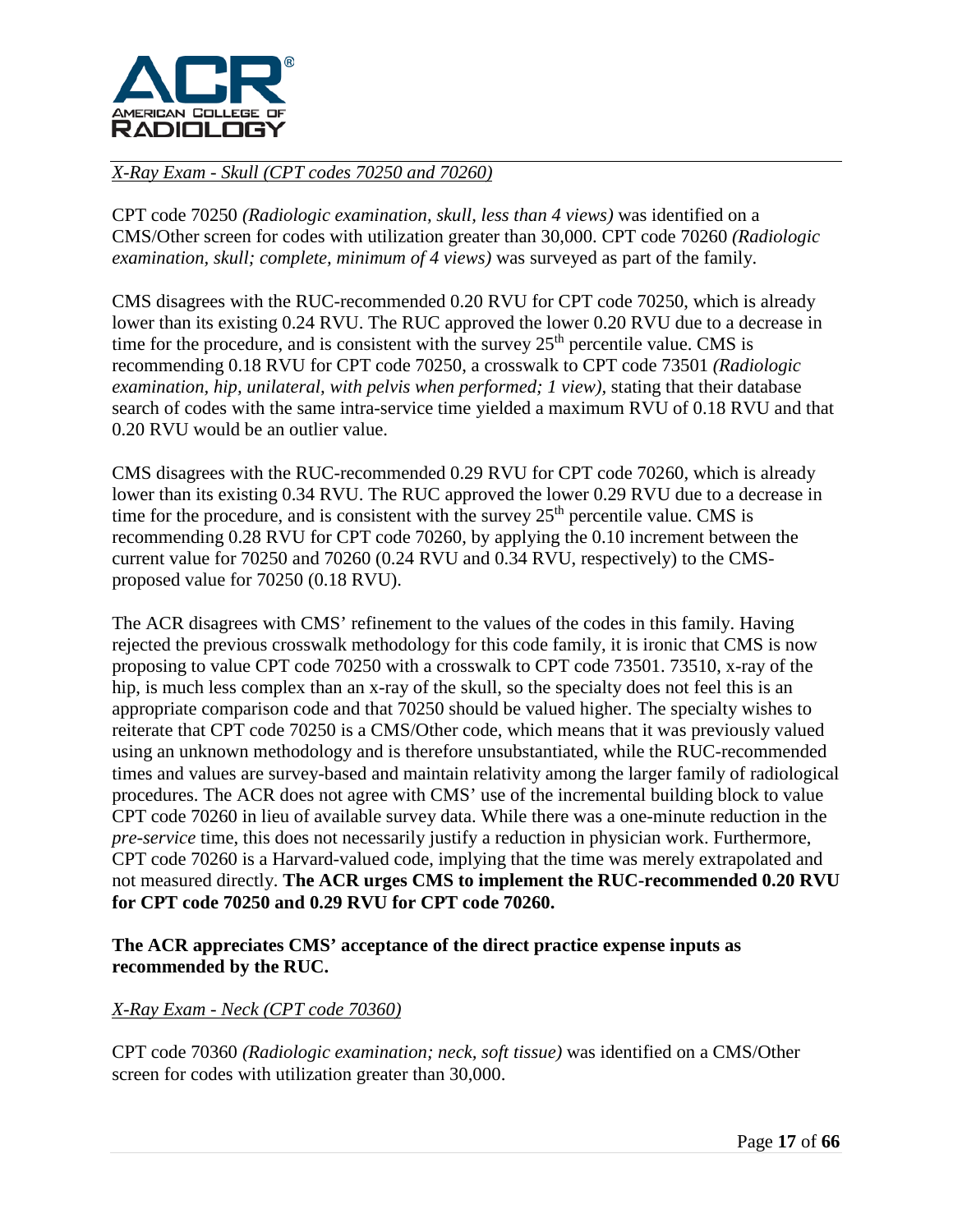

CMS disagrees with the RUC-recommended 0.20 RVU for CPT code 70360, which is an increase over its existing 0.17 RVU. CMS is uncomfortable with the 0.20 RVU, citing the unchanged total time for the procedure and insufficient support for the increase in work RVU. CMS is proposing 0.18 RVU based on a crosswalk to CPT code 73552 *(Radiologic examination, hips, bilateral, with pelvis when performed; 3-4 views)*, which has similar times.

The ACR disagrees with CMS' refinement to the value for CPT code 70360. The specialty wishes to reiterate that CPT code 70360 is a CMS/Other code, which means that it was previously valued using an unknown methodology and is therefore unsubstantiated, while the RUC-recommended times and value are survey-based and maintain relativity among the larger family of radiological procedures. Having rejected the previous crosswalk methodology for this code, it is ironic that CMS is now proposing to value CPT code 70360 with a crosswalk to CPT code 73552, which actually has an additional minute of intra-service time. CPT code 73552 studies appendicular structures, while CPT code 70360 studies the axial skeleton, which requires the careful review of many more overlapping structures and organs. Axial exams, in general, are more difficult to interpret than appendicular exams and should be valued higher for equivalent views or times. **The ACR urges CMS to implement the RUC-recommended 0.20 RVU for CPT code 70360.**

## **The ACR appreciates CMS' acceptance of the direct practice expense inputs as recommended by the RUC.**

# *X-Ray Exam - Spine (CPT codes 72020, 72040, 72050, 72052, 72070, 72072, 72074, 72080, 72100, 72110, 72114, and 72120)*

CPT codes 72020 *(Radiologic examination spine, single view, specify level)* and 72072 *(Radiologic examination, spine; thoracic, 3 views)* were identified on a CMS/Other screen for codes with utilization greater than 100,000. The family was expanded to include CPT codes 72040 *(Radiologic examination, spine, cervical; 2 or 3 views),* 72050 *(Radiologic examination, spine, cervical; 4 or 5 views),* 72052 *(Radiologic examination, spine cervical; 6 or more views)*, 72070 *(Radiologic examination spine; thoracic, 2 views)*, 72074 *(Radiologic examination, spine; thoracic, minimum of 4 views)*, 72080 *(Radiologic examination, spine; thoracolumbar junction, minimum of 2 views)*, 72100 *(Radiologic examination, spine, lumbosacral; 2 or 3 views)*, 72110 *(Radiologic examination, spine, lumbosacral; minimum of 4 views)*, 72114 *(Radiologic examination, spine, lumbosacral; complete, including bending views, minimum of 6 views)*, and 72120 *(Radiologic examination, spine, lumbosacral; bending views only, 2 or 3 views)*.

CMS agrees with the RUC-recommended values for all 12 codes in the x-ray of the spine family. The values are as follows: 0.16 RVU for CPT code 72020, 0.22 RVU for CPT code 72040, 0.27 RVU for CPT code 72050, 0.30 RVU for CPT code 72052, 0.20 RVU for 72070, 0.23 RVU for CPT code 72072, 0.25 RVU for CPT code 72074, 0.21 RVU for CPT code 72080, 0.22 RVU for CPT code 72100, 0.26 RVU for CPT code 72110, 0.30 RVU for CPT code 72114, and 0.22 RVU for CPT code 72120. The values are either identical or very similar to their current values.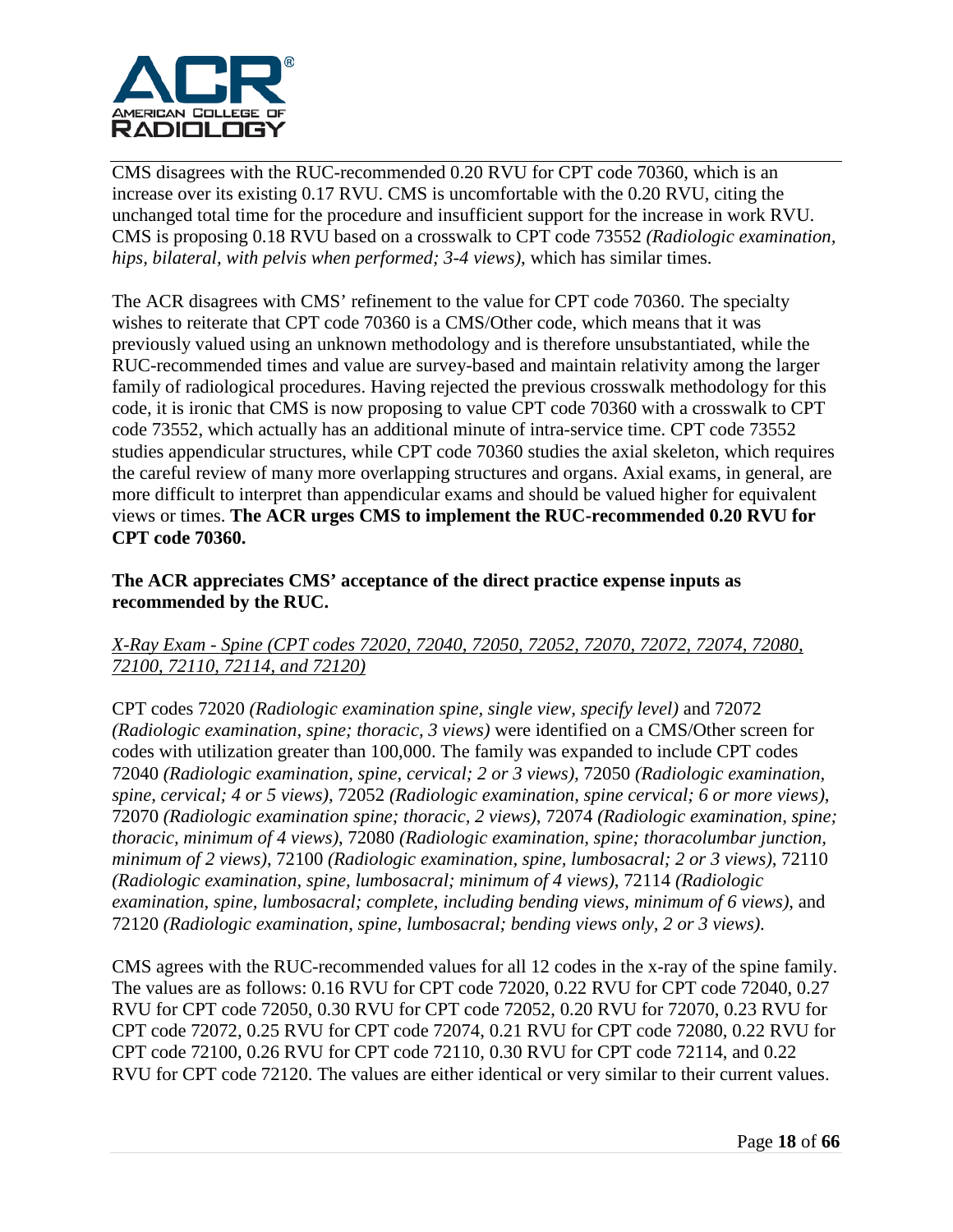

**The ACR supports CMS' proposal to accept the RUC recommendations for these codes.** 

## **The ACR appreciates CMS' acceptance of the direct practice expense inputs as recommended by the RUC.**

# *CT-Orbit-Ear-Fossa (CPT codes 70480, 70481, and 70482)*

CPT code 70480 *(Computed tomography (CT), orbit, sella, or posterior fossa or outer, middle, or inner ear; without contrast material)* was identified on a CMS/Other screen for codes with utilization greater than 30,000. The family was expanded to include CPT codes 70481 *(Computed tomography, orbit, sella, or posterior fossa or outer, middle, or inner ear; with contrast material)* and 70482 *(Computed tomography, orbit, sella, or posterior fossa or outer, middle, or inner ear; without contrast material followed by contrast material(s) and further sections).*

CMS disagrees with the RUC-recommended (and current) 1.28 RVU for CPT code 70480 and is proposing 1.13 RVU, consistent with the 12 percent decrease in the surveyed procedure time.

CMS disagrees with the RUC-recommended 1.13 RVU for CPT code 70481 and is proposing 1.06 RVU, consistent with the 23 percent decrease in the surveyed procedure time. The 23 percent decrease is applied to the current 1.38 RVU for CPT code 70481.

CMS accepts the RUC-recommended 1.27 RVU for CPT code 70482.

The ACR disagrees with CMS' refinement to the values for CPT codes 70480 and 70481. CPT codes 70480, 70481, and 70482 are CMS/Other codes, which means that they were previously valued using an unknown methodology. The specialty is uncomfortable with CMS' methodology in reducing the work RVU by the percent decrease in physician time given that the previous time and value was unsubstantiated by any known data.

For CPT code 70480, the ACR does not agree with the comparison codes selected by CMS, CPT codes 72128 *(Computed tomography, thoracic spine; without contrast material)* and 71250 *(Computed tomography, thorax; without contrast material)*. CPT code 70480 is much more anatomically complex than both codes. CMS compares CPT code 70481 to CPT code 76641 *(Ultrasound, breast, unilateral, real time with image documentation, including axilla when performed; complete)* and CPT code 70460 *(Computed tomography, head or brain; with contrast material(s))*, both of which have lower intra service times and longer total times. However, the intensity and complexity for CPT code 70481 is much higher than both codes due to the imaging modality and anatomy associated with the orbits and the potential to cause permanent damage. The specialty believes that CPT code 70460 is supportive of the 1.13 RUC-recommended RVU for CPT code 70481, as it has similar intra-service time and IWPUT and identical RVU. **The ACR urges CMS to implement the RUC-recommended 1.28 RVU for CPT code 70480 and 1.13 RVU for CPT code 70481. We appreciate that CMS agrees with the RUCrecommended value of 1.27 RVU for CPT code 70482.**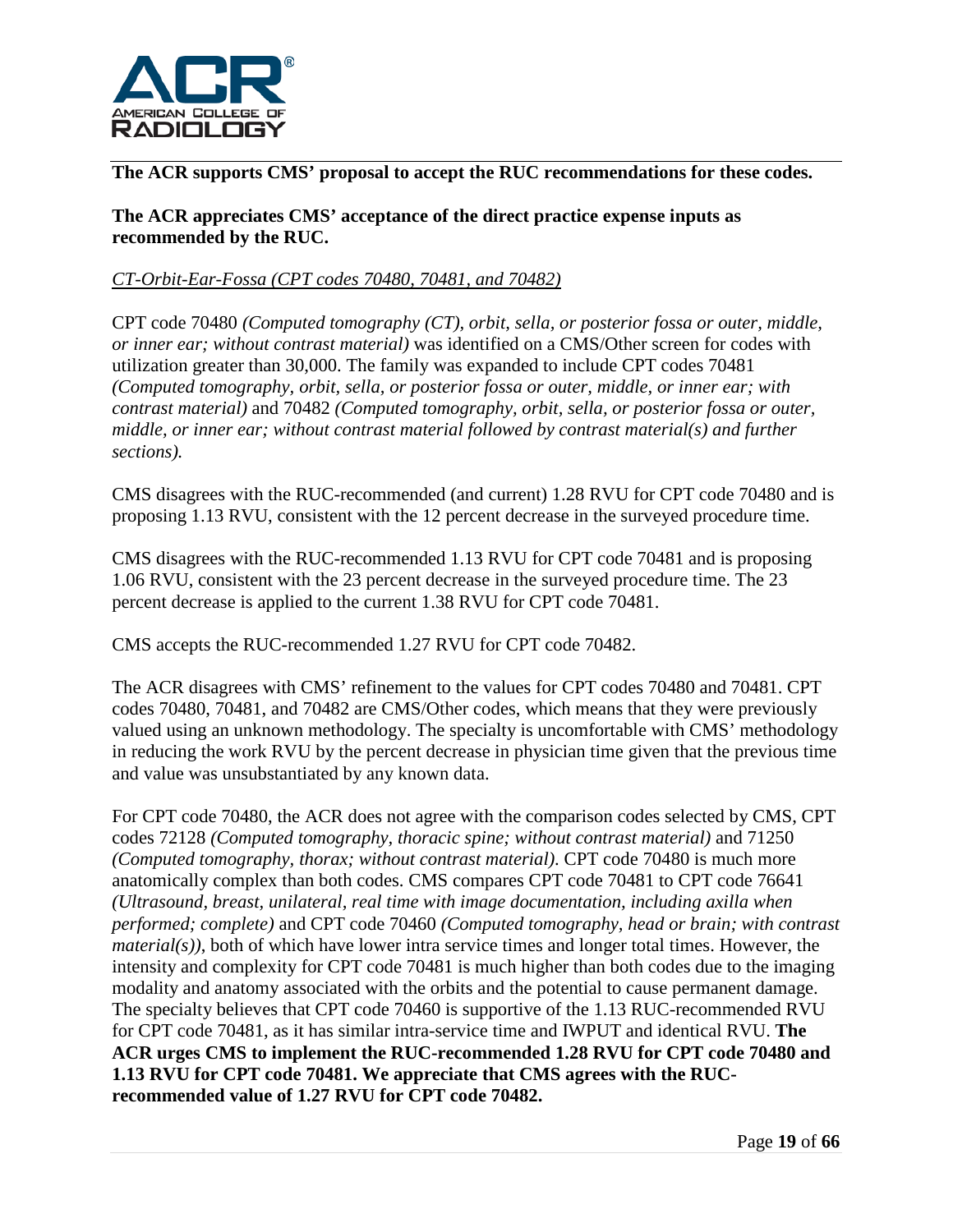

**The ACR appreciates CMS' acceptance of the direct practice expense inputs as recommended by the RUC.**

# *CT Spine (CPT codes 72125, 72126, 72127, 72128, 72129, 72130, 72131, 72132, and 72133)*

CPT code 72132 *(Computed tomography, lumbar spine; with contrast material)* was identified on a CMS/Other screen for codes with utilization greater than 30,000. The family was expanded to include CPT codes 72125 *(Computed tomography, cervical spine; without contrast material),* 72126 *(Computed tomography, cervical spine; with contrast material*), 72127 *(Computed tomography, cervical spine; without contrast material, followed by contrast material(s) and further sections)*, 72128 *(Computed tomography, thoracic spine; without contrast material),* 72129 *(Computed tomography, thoracic spine; with contrast material),* 72130 *(Computed tomography, thoracic spine; without contrast material, followed by contrast material(s) and further sections)*, 72131 *(Computed tomography, lumbar spine; without contrast material)*, 72132 *(Computed tomography, lumbar spine; with contrast material)*, and 72133 *Computed tomography, lumbar spine; without contrast material, followed by contrast material(s) and further sections)*.

CMS agrees with the RUC-recommended values for eight of the nine codes in the family. The values for those eight codes are as follows: 1.22 RVU for CPT code 72126, 1.27 RVU for CPT code 72127, 1.00 RVU for CPT code 72128, 1.22 RVU for CPT code 72129, 1.27 RVU for CPT code 72130, 1.00 RVU for CPT code 72131, 1.22 RVU for CPT code 72132, and 1.27 RVU for CPT code 72133.

CMS did not agree with the RUC-recommended 1.07 RVU for CPT code 72125 and is proposing 1.00 RVU, consistent with the other non-contrast codes in the family. The RUC accepted the specialties' recommendation of 1.07 RVU based on the increased intensity and complexity of the cervical spine but CMS states that this was not reflected in the survey times, which is identical to the other non-contrast procedures.

The ACR disagrees with CMS' refinement to the value for CPT code 72125 simply to match the other "without contrast" codes in the family (CPT codes 72128 and 72131) and without consideration of the intensity and complexity associated with a particular procedure. Codes with the same or similar times can, and should, have varying RVUs to reflect their appropriate intensities. The cervical spine (CPT code 72125) is much more complex since it is more likely to be injured and involves a larger number of articulations requiring assessment. This was addressed in a previous Final Rule, where CMS had proposed identical RVUs for all of the CT spine "without contrast" codes, but ultimately revised the value for CPT code 72125 following additional comment and feedback from the specialties. **The ACR urges CMS to implement the RUC-recommended 1.07 RVU for CPT code 72125. We appreciate that CMS agrees with the RUC-recommended values for the remainder of the code family, CPT codes 72126, 72127, 72128, 72129, 72130, 72131, 72132, and 72133.**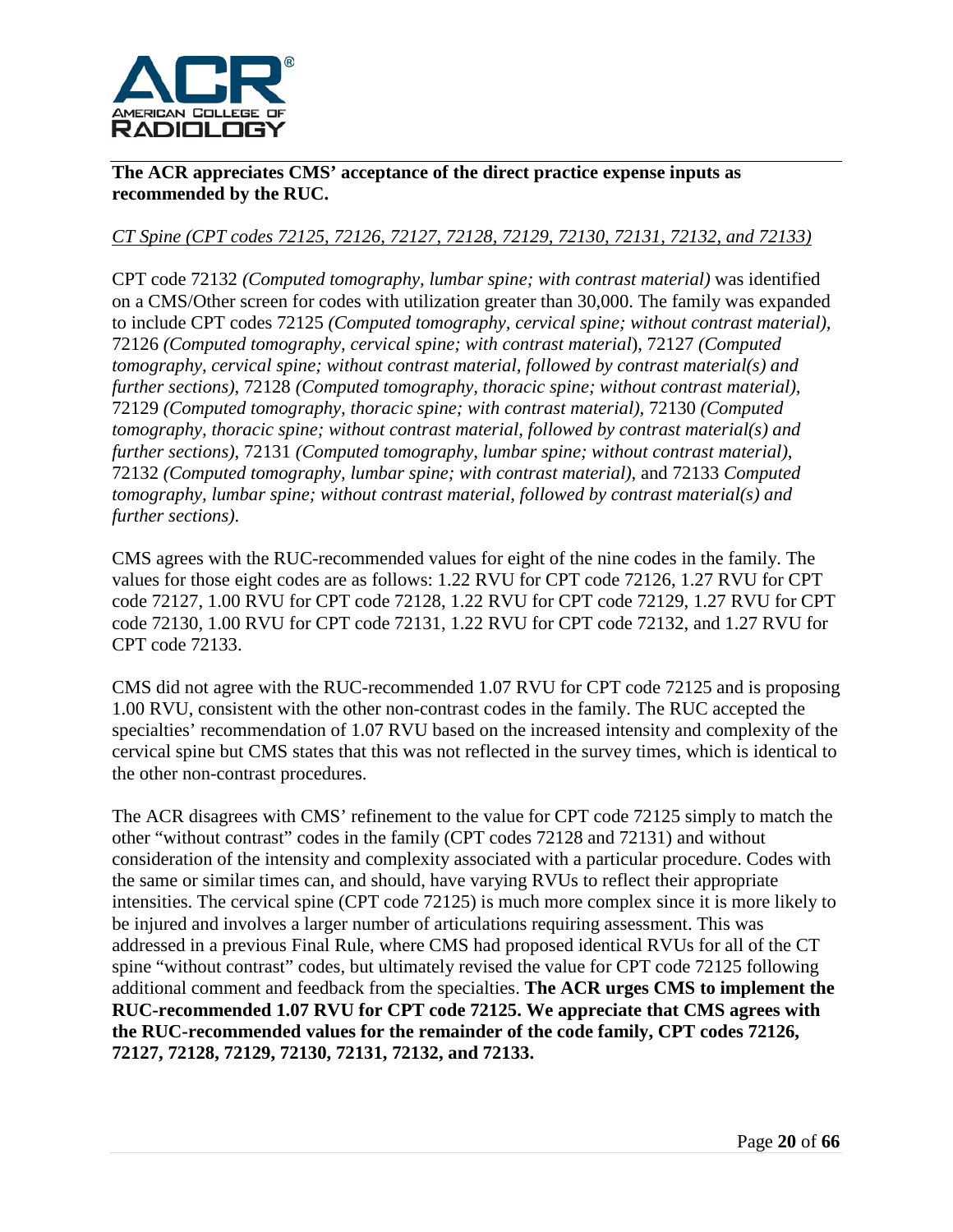

## **The ACR appreciates CMS' acceptance of the direct practice expense inputs as recommended by the RUC.**

# *X-Ray Exam - Pelvis (CPT codes 72170 and 72190)*

CPT code 72190 *(Radiologic examination, pelvis; complete, minimum of 3 views)* was identified on a CMS/Other screen for codes with utilization greater than 30,000. The family was expanded to include CPT code 72170 *(Radiologic examination, pelvis; 1 or 2 views).*

CMS proposes to accept the RUC-recommended values for both codes: 0.17 RVU, the existing value, for CPT code 72170 and 0.25 RVU, slightly higher than existing value, for CPT code 72190.

## **The ACR supports CMS' proposal to accept the RUC recommendations for these codes.**

## **The ACR appreciates CMS' acceptance of the direct practice expense inputs as recommended by the RUC.**

## *X-Ray Exam - Sacrum (CPT codes 72200, 72202, and 72220)*

CPT code 72220 *(Radiologic examination, sacrum and coccyx, minimum of 2 views)* was identified on a CMS/Other screen for codes with Medicare utilization greater than 100,000. The family was expanded to include CPT codes 72200 *(Radiologic examination, sacroiliac joints; less than 3 views)* and 72202 *(Radiologic examination, sacroiliac joints; 3 or more views)*.

CMS disagrees with the RUC-recommended values for all three codes, which were all higher than the existing values. For CPT code 72200, CMS is proposing to maintain the current 0.17 RVU instead of the RUC-recommended 0.20 RVU, citing discomfort with the variability in survey times among the specialties and possible ambiguity with the vignette.

CMS is uncomfortable with the increase in value for CPT code 72202, from the current 0.19 RVU to the 0.26 RVU recommended by the RUC, since there is no change in total procedure time. Taking into consideration the incremental difference between the RUC-recommended values for 72200 and 72202 (0.20 RVU and 0.26 RVU, respectively), CMS is proposing a value of 0.23 RVU (0.17 RVU for 72200 + 0.06 increment) for CPT code 72202.

CMS proposes to maintain the current 0.17 RVU for CPT code 72200 instead of the RUCrecommended 0.20 RVU, citing no change in the total time. CMS further states that the RUCrecommended 0.20 RVU would place it toward the higher end of RVUs for codes with identical times.

The ACR disagrees with CMS' refinement to the values of the codes in this family. The specialty wishes to reiterate that CPT codes 72200, 72202, and 72220 are CMS/Other codes, which means that they were previously valued using an unknown methodology, while the RUC-recommended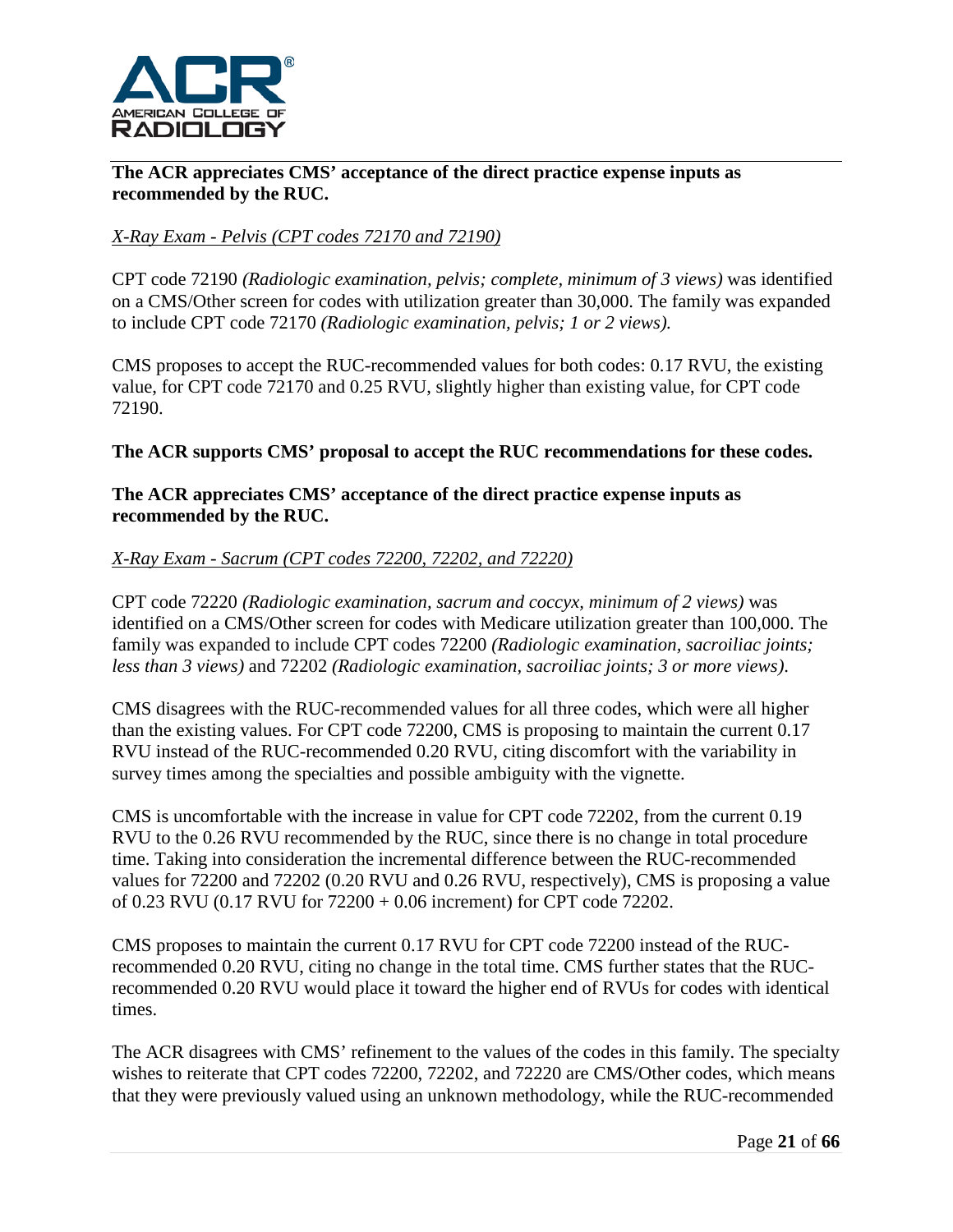

times and values are survey-based and maintain relativity among the larger family of radiological procedures.

While we agree that there are several x-ray procedures valued at 0.17 RVU with identical times as CPT codes 72200 or 72220, the specialty notes that codes with the same or similar times can, and should, have varying RVUs to reflect their appropriate intensities. The x-ray sacrum family involves the imaging of the axial skeleton, which requires the careful review of many more overlapping structures and organs. Axial exams, in general, are more difficult to interpret than appendicular exams and should be valued higher, even if they have equivalent views or times. The ACR disagrees with the time ratio methodology applied to the RVU refinement for CPT code 72202 instead of relying on available survey data. **The ACR urges CMS to implement the RUC-recommended 0.20 RVU for CPT code 72200, 0.26 RVU for CPT code 72202, and 0.20 RVU for CPT code 72220.**

## **The ACR appreciates CMS' acceptance of the direct practice expense inputs as recommended by the RUC.**

## *X-Ray Exam – Clavicle-Shoulder (CPT codes 73000, 73010, 73020, 73030, and 73050)*

CPT code 73030 *(Radiologic examination, shoulder; complete, minimum of 2 views)* was identified on a CMS/Other screen for codes with Medicare utilization greater than 100,000. The family was expanded to include CPT codes 73000 *(Radiologic examination; clavicle, complete)*, 73010 *(Radiologic examination; scapula, complete)*, 73020 *(Radiologic examination, shoulder; 1 view)*, and 73050 *(Radiologic examination, acromioclavicular joints, bilateral, with or without weighted distraction)*.

CMS proposes to accept the RUC-recommended values for all five codes in the family: 0.16 RVU for CPT code 73000, 0.17 RVU for CPT code 73010, 0.15 RVU for CPT code 73020, 0.18 RVU for CPT code 73030, and 0.18 RVU for CPT code 73050.

#### **The ACR supports CMS' proposal to accept the RUC recommendation for these codes.**

#### **The ACR appreciates CMS' acceptance of the direct practice expense inputs as recommended by the RUC.**

#### *CT Lower Extremity (CPT codes 73700, 73701, and 73702)*

CPT code 73701 *(Computed tomography, lower extremity; with contrast material(s))* was identified on a CMS/Other screen for codes with Medicare utilization greater than 30,000. The family was expanded to include 73700 *(Computed tomography, lower extremity; without contrast material)* and 73702 *(Computed tomography, lower extremity; without contrast material, followed by contrast material(s) and further sections)*.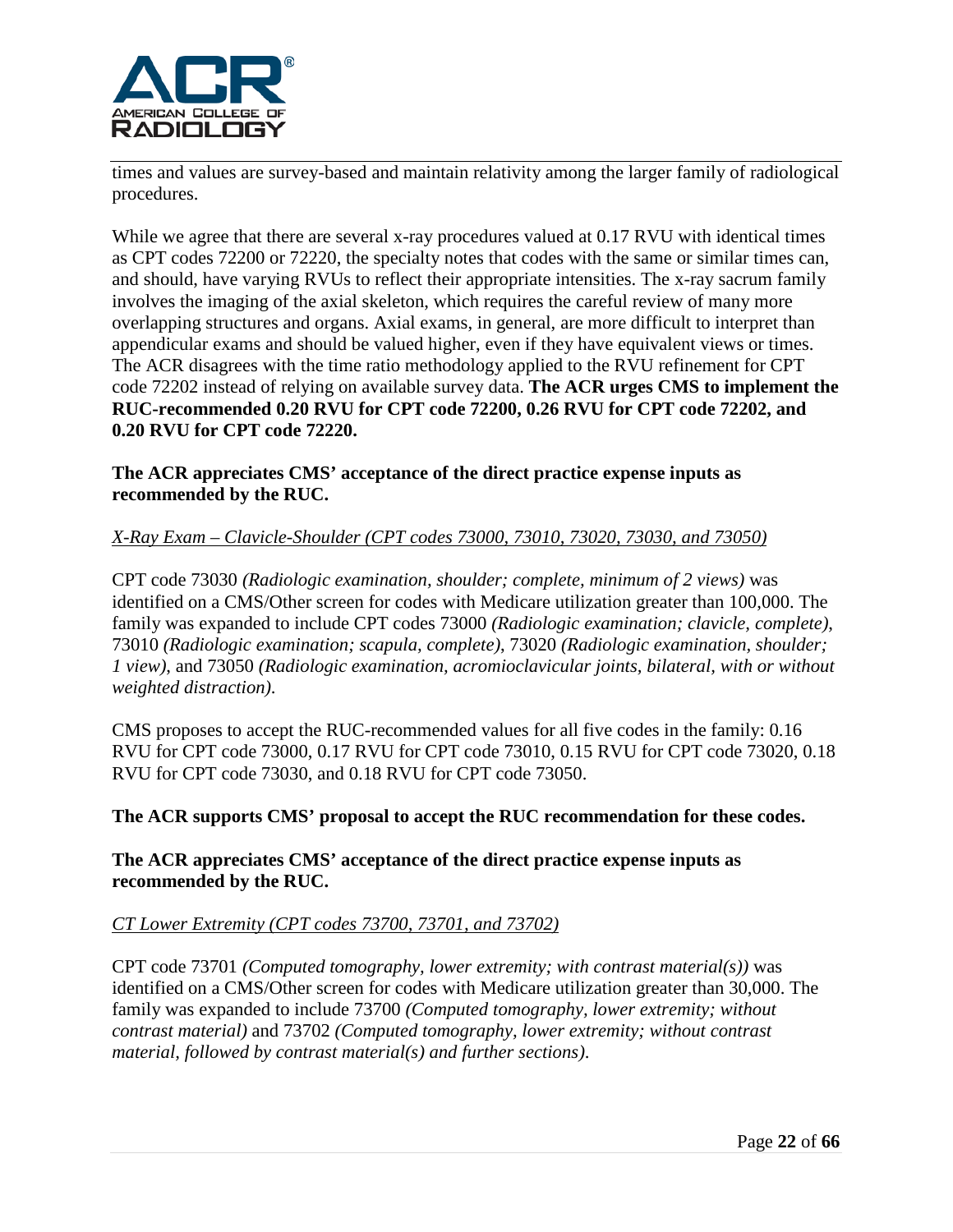

CMS proposes to accept the RUC-recommended values for all three codes in the family: 1.00 RVU for CPT code 73700, 1.16 RVU for CPT code 73701, and 1.22 RVU for CPT code 73702.

## **The ACR supports CMS' proposal to accept the RUC recommendation for these codes.**

## **The ACR appreciates CMS' acceptance of the direct practice expense inputs as recommended by the RUC.**

## *X-Ray Elbow-Forearm (CPT codes 73070, 73080, and 73090)*

CPT codes 73070 *(Radiologic examination, elbow; 2 views)* and 73090 *(Radiologic examination; forearm, 2 views)* were identified on a CMS/Other screen for codes with Medicare utilization greater than 100,000. The family was expanded to include CPT code 73080 *(Radiologic examination, elbow; complete, minimum of 3 views).*

CMS proposes to accept the RUC-recommended values for all three codes in the family: 0.16 RVU for CPT code 73070, 0.17 RVU for CPT code 73080, and 0.16 RVU for CPT code 73090.

#### **The ACR supports CMS' proposal to accept the RUC recommendation for these codes.**

#### **The ACR appreciates CMS' acceptance of the direct practice expense inputs as recommended by the RUC.**

#### *X-Ray Heel (CPT code 73650)*

CPT code 73650 *(Radiologic examination; calcaneous, minimum of 2 views)* was identified on a CMS/Other screen for codes with Medicare utilization greater than 100,000.

CMS proposes to accept the RUC-recommended value of 0.16 RVU for CPT code 73650.

#### **The ACR supports CMS' proposal to accept the RUC recommendation.**

#### **The ACR appreciates CMS' acceptance of the direct practice expense inputs as recommended by the RUC.**

#### *X-Ray Toe (CPT code 73660)*

CPT code 73660 *(Radiologic examination; toe(s), minimum of 2 views)* was identified on a CMS/Other screen for codes with Medicare utilization greater than 100,000.

CMS proposes to accept the RUC-recommended value of 0.13 RVU for CPT code 73660.

#### **The ACR supports CMS' proposal to accept the RUC recommendation.**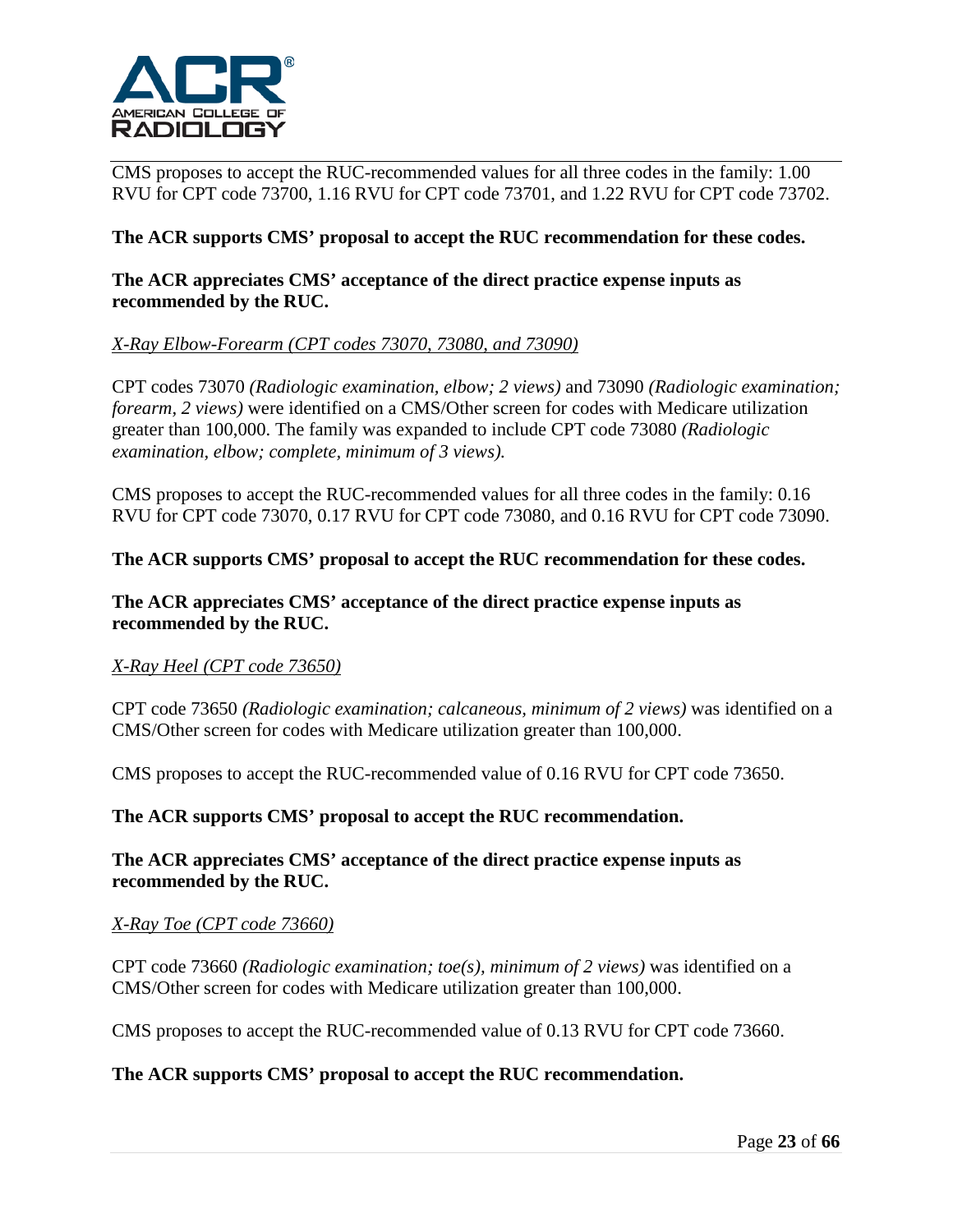

**The ACR appreciates CMS' acceptance of the direct practice expense inputs as recommended by the RUC.**

# *Upper Gastrointestinal Tract Imaging (CPT Codes 74210, 74220, 74230, 74X00, 74240, 74246, and 74X01)*

These codes were identified on a CMS/Other screen for codes with Medicare utilization greater than 30,000. The family was referred to the CPT Panel, which revised the code set to conform to other families of x-ray codes. The code family includes CPT codes 74210 *(Radiologic examination, pharynx and/or cervical esophagus, including scout neck radiograph(s) and delayed image(s), when performed, contrast (eg, barium) study)*, 74220 *(Radiologic examination, esophagus, including scout chest radiograph(s) and delayed image(s), when performed; single-contrast (eg, barium) study)*, 74230 *(Radiologic examination, swallowing function, with cineradiography/ videoradiography, including scout neck radiograph(s) and delayed image(s), when performed, contrast (eg, barium) study)*, 74240 *(Radiologic examination, upper gastrointestinal tract, including scout abdominal radiograph(s) and delayed image(s), when performed; single-contrast (eg, barium) study),* 74246 *(Radiologic examination, upper gastrointestinal tract, including scout abdominal radiograph(s) and delayed image(s), when performed; double-contrast (eg, high-density barium and effervescent agent) study, including glucagon, when administered),* and two new codes, 74X00 *(Radiologic examination, esophagus, including scout chest radiograph(s) and delayed image(s), when performed; doublecontrast (eg, high-density barium and effervescent agent) study)*, and 74X01 *(Radiologic examination, upper gastrointestinal tract, including scout abdominal radiograph(s) and delayed image(s), when performed; with small intestine follow-through study, including multiple serial images (List separately in addition to code for primary procedure))*.

CMS proposes to accept the RUC-recommended values for all of the codes in the family: 0.59 RVU for CPT code 74210, 0.60 RVU for CPT code 74220, 0.70 RVU for CPT code 74X00, 0.53 RVU for CPT code 74230, 0.80 RVU for CPT code 74240, 0.90 RVU for CPT code 74246, and 0.70 RVU for CPT code 74X01.

CMS is proposing refinements to the RUC-approved practice expense inputs. CMS is requesting feedback to support the recommended minutes allotted to the "Perform procedure/service –NOT directly related to physician work" for CPT codes 74210, 74220, 74X00, 74230, 74240, and 74246. For CPT code 74230, CMS is also proposing to refine the minutes for "Prepare room, equipment and supplies" and "Prepare, set-up and start IV, initial positioning and monitoring of patient" to the standard 2 minutes, which also impacts the equipment time calculations.

## **The ACR supports CMS' proposal to accept the RUC recommendations for these codes.**

CMS is proposing several refinements to the practice expense inputs. With respect to the work described by "Perform procedure/service –NOT directly related to physician work", a source of confusion is likely the similarity in CPT descriptor language between these procedures and the much more simple x-rays (radiographs). The procedures discussed in this family are performed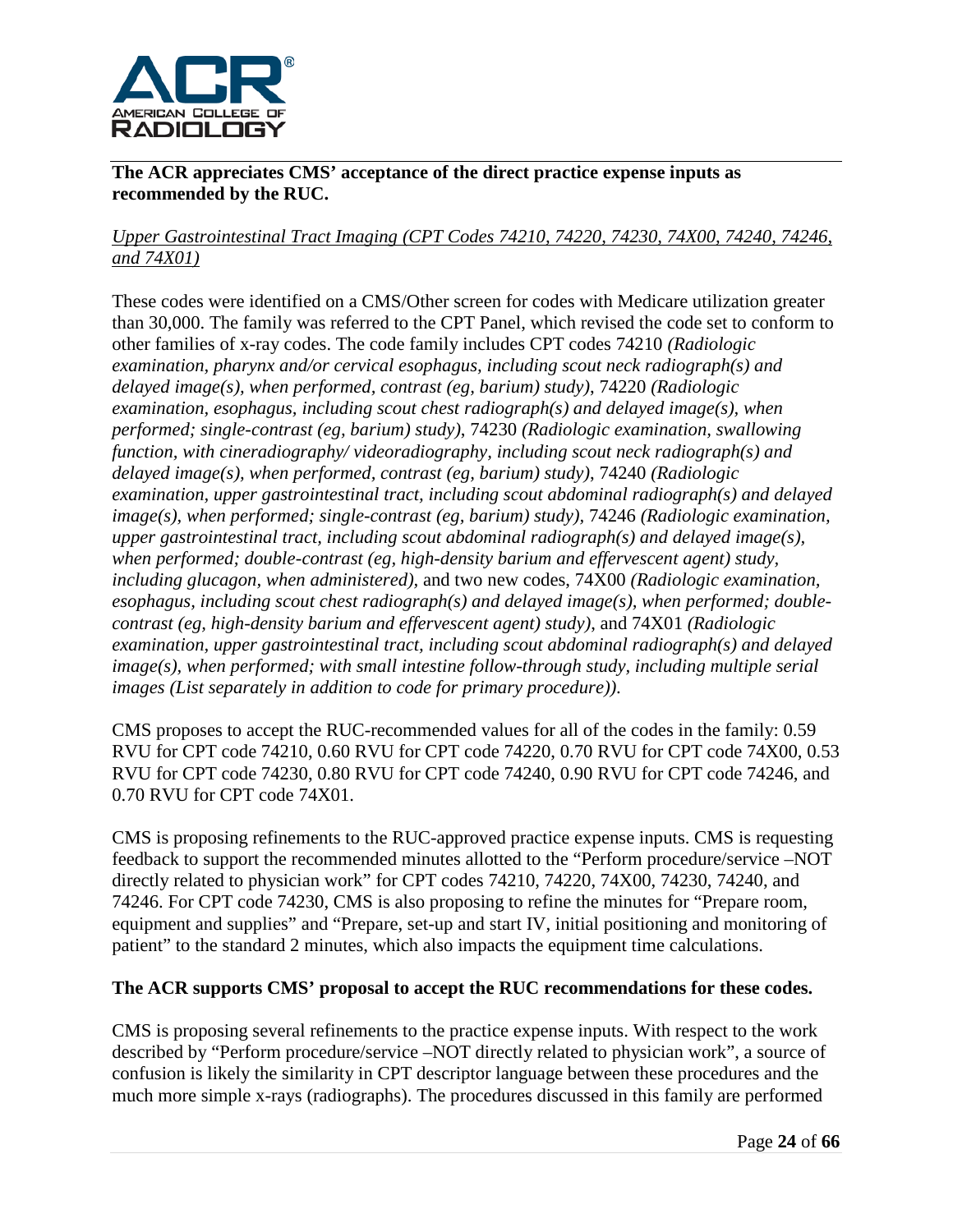

with both spot radiographs (best thought of as traditional x-rays) and live fluoroscopy (i.e. radiography). The technologist is actively working with the patient, preparing barium materials of varying consistencies, repositioning the patient, adjusting settings on equipment, and performing additional technical assessments both in concert with the physician and including work prior to and following the direct assistance of the physician. This demonstrates why the work category is "NOT directly related to physician work". The PE SOR lays out in more detail the specific steps performed by the technologist, but the key to this family of codes is not confusing the work of these procedures with the more simpler radiographs (i.e. x-rays) of single body parts, which also justifies the increased time for preparation and positioning as discussed below.

For CPT code 74230, the specialty requests two additional minutes (a total of four minutes) for clinical labor activity "Prepare room, equipment and supplies," because the supplies for this exam exceed a normal radiographic exam. Multiple consistencies of barium must be prepared, including thin liquid, nectar thick liquid, honey-thick liquid, purees, mixed solids, and solids. The varying barium consistencies are delivered by teaspoon, straw, and cup. All of these items must be prepared prior to beginning the exam.

For CPT code 74230, three minutes for "Prepare, set-up and start IV, initial positioning and monitoring of patient" (above the standard two minutes) is necessary because by CMS' own policy rules these patients need two diagnoses to qualify for the exam, the most common being prior cerebral infarct and pneumonia. The patients are elderly, debilitated, and have multiple comorbidities. They are being positioned upright between a table and fluoroscopy tube with minimal allowance for deviation because the field of view (their oropharynx and larynx) is a small target.

**The ACR urges CMS to implement the RUC-recommended three minutes for "Prepare, set-up and start IV, initial positioning and monitoring of patient" and four minutes for "Prepare room, equipment and supplies."**

## *Lower Gastrointestinal Tract Imaging (CPT Codes 74250, 74251, 74270, and 74280)*

These codes were identified on a CMS/Other screen for codes with Medicare utilization greater than 30,000. The family includes CPT codes 74250 *(Radiologic examination, small intestine, including multiple serial images and scout abdominal radiograph(s), when performed; singlecontrast (eg, barium) study),* 74251 *(Radiologic examination, small intestine, including multiple serial images and scout abdominal radiograph(s), when performed; double-contrast (eg, highdensity barium and air via enteroclysis tube) study, including glucagon, when administered),*  74270 *(Radiologic examination, colon, including scout abdominal radiograph(s) and delayed image(s), when performed; single-contrast (eg, barium) study),* and 74280 *(Radiologic examination, colon, including scout abdominal radiograph(s) and delayed image(s), when performed; double-contrast (eg, high density barium and air) study, including glucagon, when administered)*.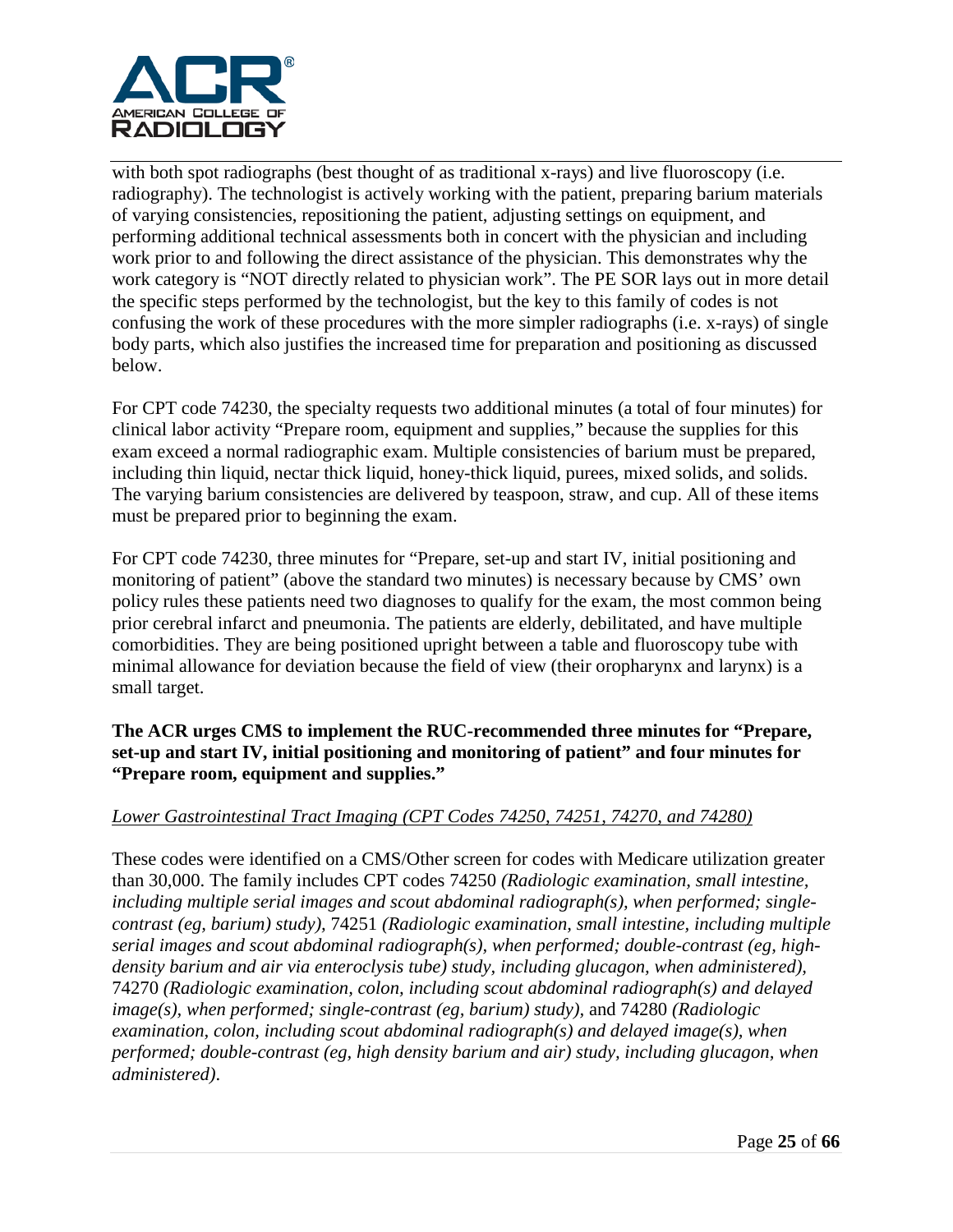

CMS proposes to accept the RUC-recommended values for all of the codes in the family: 0.81 RVU for CPT code 74250, 1.17 for CPT code 74251, 1.04 for CPT code 74270, and 1.26 RVU for CPT code 74280.

CMS is proposing refinements to the RUC-approved practice expense inputs. CMS is requesting feedback to support the recommended minutes allotted to the "Perform procedure/service –NOT directly related to physician work" for each of the codes. CMS is also proposing to refine the equipment time for the room, radiographic-fluoroscopic for CPT code 74250 to conform to the highly technical equipment calculation.

## **The ACR supports CMS' proposal to accept the RUC recommendations for these codes.**

With respect to the work described by "Perform procedure/service –NOT directly related to physician work", a source of confusion is likely the similarity in CPT descriptor language between these procedures and the much more simple x-rays (radiographs). The procedures discussed in this family are performed with both spot radiographs (best thought of as traditional x-rays) and live fluoroscopy (i.e. radiography). The technologist is actively working with the patient, preparing barium materials of varying consistencies, repositioning the patient, adjusting settings on equipment, and performing additional technical assessments both in concert with the physician and including work prior to and following the direct assistance of the physician. This demonstrates why the work category is "NOT directly related to physician work". The PE SOR lays out in more detail the specific steps performed by the technologist, but the key to this family of codes is not confusing the work of these procedures with the more simpler radiographs (i.e. xrays) of single body parts, which also justifies the increased time for preparation and positioning as discussed below.

## **The ACR agrees with CMS' correction to the practice expense related to the calculation of minutes for the radiographic-fluoroscopic room for CPT code 74250.**

#### *Urography (CPT Code 74425)*

The physician time and work for CPT code 74425 *(Urography, antegrade (pyelostogram, nephrostogram, loopogram), radiological supervision and interpretation)* was combined with services describing genitourinary procedures in 2016. At the time, the RUC decided not to delete the code, and to wait for two years of Medicare claims data before resurveying, so as to distinguish the work of the service separately from the genitourinary procedures.

A change in the patient population yielded increased procedure time, and a higher RUCrecommended value of 0.51 RVU. CMS is proposing to accept the RUC-recommendation.

## **The ACR supports CMS' proposal to accept the RUC recommendation.**

**The ACR appreciates CMS' acceptance of the direct practice expense inputs as recommended by the RUC.**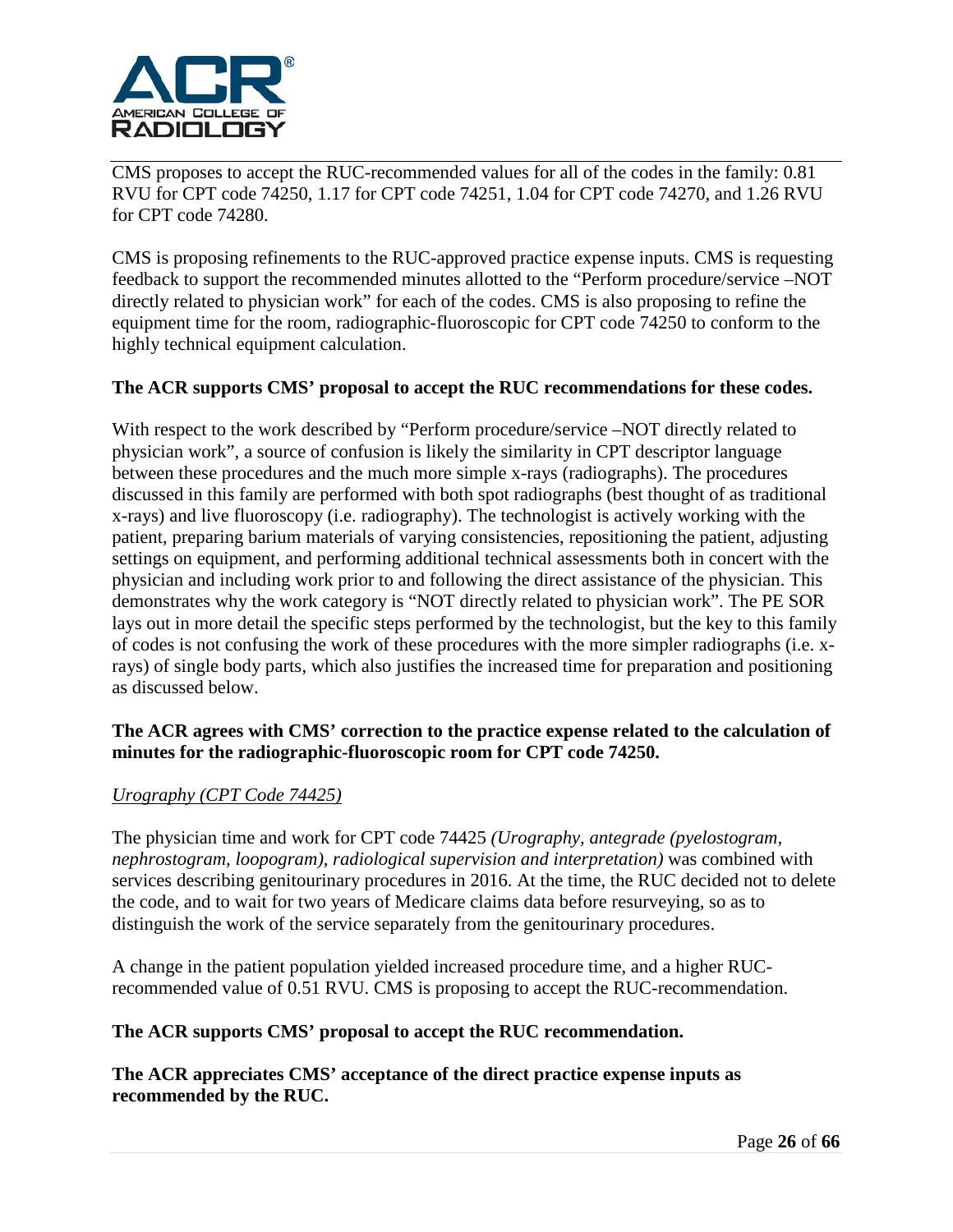

## *Abdominal Aortography (CPT Codes 75625 and 75630)*

CPT codes 75625 *(Aortography, abdominal, by serialography, radiological supervision and interpretation)* and 75630 *(Aortography, abdominal plus bilateral iliofemoral lower extremity, catheter, by serialography, radiological supervision and interpretation)* were identified on a CMS/Other screen for codes with Medicare utilization greater than 30,000.

CMS proposes to accept the RUC-recommended 2.00 RVU for CPT code 75630.

However, CMS is not comfortable with the RUC-recommended work RVU of 1.75 and is proposing a work RVU of 1.44 for CPT code 75625 based on an analysis to the top key reference service (KRS) 75710 *(Angiography, extremity, unilateral, radiological supervision and interpretation*) (work  $RVU = 1.75$ , 40 minutes intra-service time). CMS is proposing a work RVU reduction to 1.44 for CPT code 75625 based on an intra-service time and total-service time ratio with KRS code 75710. The Agency compares the intra-service time ratio between the survey time of 30 minutes and the KRS time of 40 minutes and found a ratio of 25 percent, or a work RVU of 1.31. Additionally, the Agency compares the total-service time ratio between the survey time of 60 minutes and the KRS time of 70 minutes and found a ratio of 14 percent, or a work RVU of 1.51. CMS believes an accurate value for CPT code 75625 would lie between the range of 1.31 and 1.51 RVUs. This is an invalid methodology to identify a RVU range.

In addition, the Agency chooses CPT code 38222 *(Diagnostic bone marrow; biopsy(ies) and aspiration(s)*) (work  $RVU = 1.44$ , 30 minutes intra-service time) as a crosswalk to support a proposed work RVU of 1.44 that fits within their range. This is a poor code to use as a crosswalk because 1) it is performed by physicians from a different specialty, 2) it does not involve imaging and exposure to radiation, 3) it does not require intra-arterial access or monitoring of hemodynamic parameters, and 4) it is a much lower risk procedure. The choice of CPT code 38222 for a crosswalk is inappropriate because there is no clinical coherence between both codes. One is a vascular interpretive procedure while the other is a sampling procedure.

The ACR urges CMS to use valid survey data and review the actual relativity for all elements (physician work, time, intensity and complexity) when developing work values for services and not foster flawed methodologies and solely focus on time. The ACR urges CMS to consider the clinical output of 54 physicians who perform this service and the RUC's collective review of the relativity of this service. **The ACR urges CMS to accept a work RVU of 1.75 for CPT code 75625. We appreciate that CMS agrees with the RUC-recommended value of 2.00 RVU for CPT code 75630.**

**The ACR appreciates CMS' acceptance of the direct practice expense inputs as recommended by the RUC.**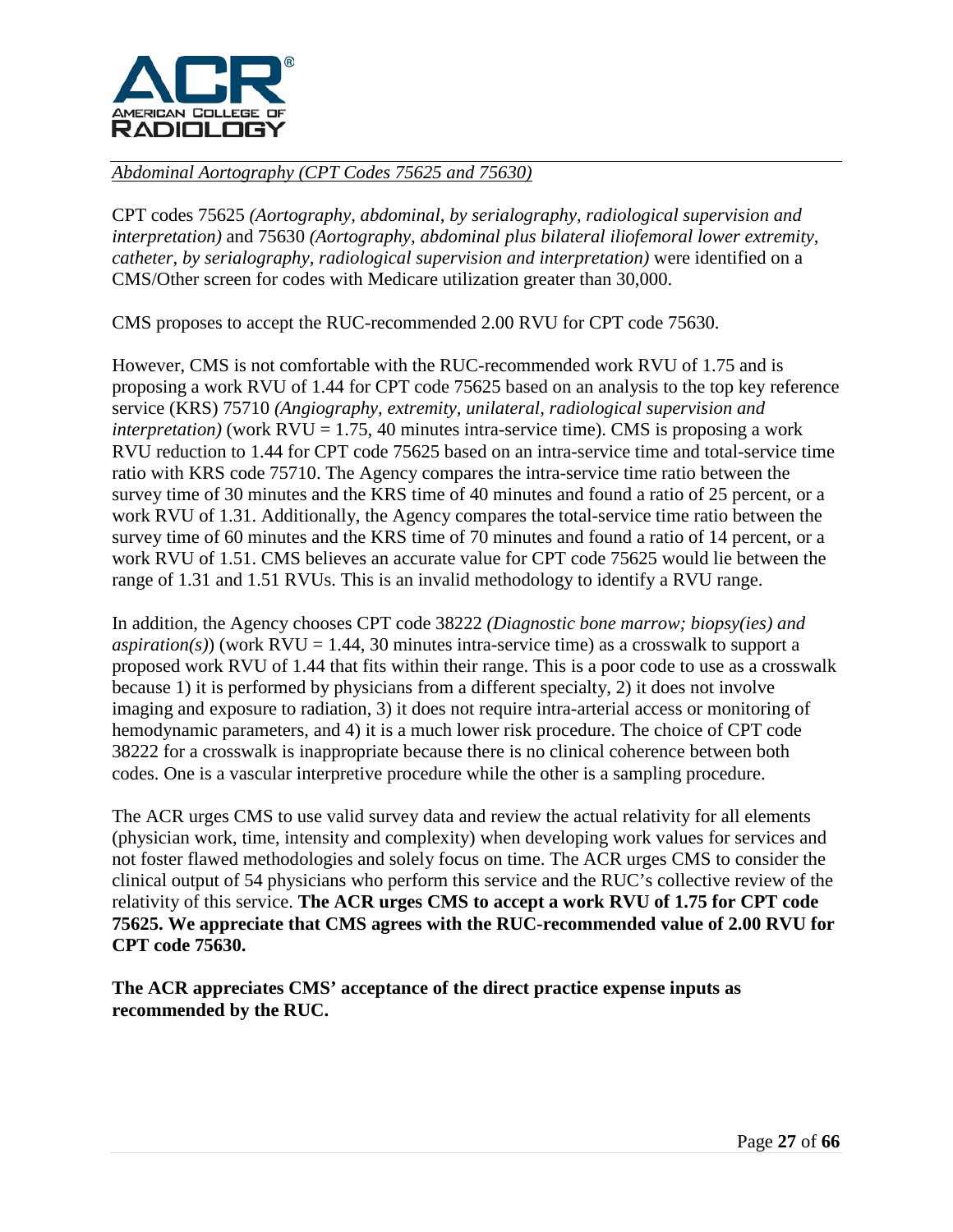

## *Angiography (CPT Codes 75726 and 75774)*

CPT codes 75726 *(Angiography, visceral, selective or superselective (with or without flush aortogram), radiological supervision and interpretation)* and 75774 *(Angiography, selective, each additional vessel studied after basic examination, radiological supervision and interpretation (List separately in addition to code for primary procedure)* were identified on a CMS/Other screen for codes with Medicare utilization greater than 30,000.

CMS is proposing to accept the RUC-recommended value for both codes: 2.05 for CPT code 75726 and 1.01 RVU for CPT code 75774.

## **The ACR supports CMS' proposal to accept the RUC recommendation.**

## **The ACR appreciates CMS' acceptance of the direct practice expense inputs as recommended by the RUC.**

## *X-Ray Specimen (CPT Code 76098)*

CPT code 76098 *(Radiologic examination, surgical specimen)* was presented at the April 2018 meeting, during which time the specialty expressed concern about the appropriateness of a codes valuation process in which physician time and intensity for a code are reduced to account for overlap with codes that are furnished to a patient on the same day. CMS is requesting feedback on parameters that might be used to indicate when codes that are furnished concurrently by the same provider should be valued to account for overlap in physician work time, intensity, and PE.

CMS is proposing to accept the RUC-recommended 0.31 RVU for CPT code 76098.

The ACR wishes to clarify that CPT code 76098 was reviewed by the RUC in April 2018 as part of the CMS/Other utilization >30,000 screen. At this time, RUC panel members questioned whether 76098 is typically performed with another code on the same patient, same date of service, and by the same provider. Billed together data showed that no single other code was typically performed with 76098, but if multiple codes (in this case all CPT codes representing placement of needle localization device by any imaging modality) were combined, then the billed together threshold was met. The ACR expressed concern about whether or not it is appropriate to combine multiple similar codes when determining billed together status. The ACR noted that adding individual billed together rates will result in double counting when three or more of those codes are billed together, rendering the data inaccurate unless this overlap is accounted for. Additionally, the ACR expressed concern that this method of determining billed together status reflects a change in RUC procedure and should be validated through the Research Subcommittee before establishing precedent. Since this was a complex, multi-code issue, the RUC decided to revisit this issue at the October 2018 RUC meeting where AMA staff could present their research on this matter. In October 2018, the RUC agreed that 76098 is typically performed with one type of needle localization on the same day (any of CPT codes 19281-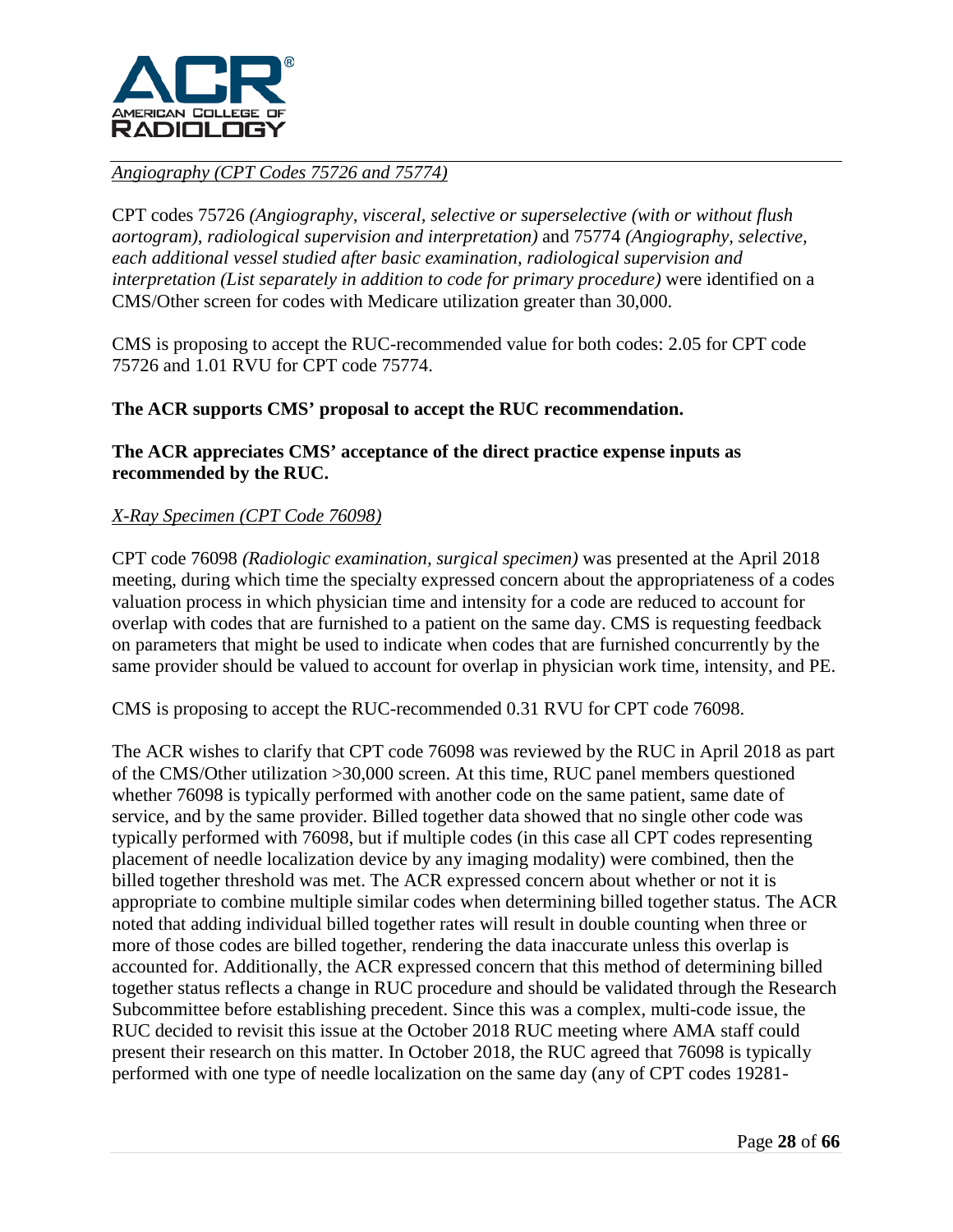

19288), and 4 minutes of pre-service time was removed from the survey time to account for overlap in work.

With regard to CMS' request for parameters that might be used to indicate when codes that are furnished concurrently by the same provider should be valued to account for overlap in physician work time, intensity, and PE, the ACR believes this process will be difficult to address in a blanket policy due a lack of rigorous analysis to assess how frequently this unique situation would apply across the RBRVS. Additionally, the existence of any overlapping physician work and the degree of that overlap will depend upon the underlying procedures being compared. The RUC successfully addressed this potential problem for code 76098 by performing the appropriate analyses to ensure accuracy in the assumed time savings. We encourage CMS to avoid blanket policy and to continue to address this issue on a code by code basis when it is clinically apparent that there may be duplicative work.

## **The ACR supports CMS' proposal to accept the RUC recommendation.**

### **The ACR appreciates CMS' acceptance of the direct practice expense inputs as recommended by the RUC.**

## *3D Rendering (CPT Codes 76376)*

CPT code 76376 *(3D rendering with interpretation and reporting of computed tomography, magnetic resonance imaging, ultrasound, or other tomographic modality with image postprocessing under concurrent supervision; not requiring image postprocessing on an independent workstation)* was identified on a screen for codes with a negative intra-service work per unit of time (IWPUT) with 2016 estimated Medicare utilization greater than 10,000 for RUC reviewed codes and over 1,000 for Harvard or CMS/Other codes.

CMS is proposing to accept the RUC-recommended 0.20 RVU for CPT code 76376.

#### **The ACR supports CMS' proposal to accept the RUC recommendation.**

#### **The ACR appreciates CMS' acceptance of the direct practice expense inputs as recommended by the RUC.**

#### *Ultrasound Exam – Chest (CPT Code 76604)*

CPT code 76604 *(Ultrasound, chest (includes mediastinum), real time with image documentation)* was identified on a CMS/Other screen for codes with Medicare utilization greater than 30,000.

CMS is proposing to accept the RUC-recommended 0.59 RVU for CPT code 76604.

### **The ACR supports CMS' proposal to accept the RUC recommendation.**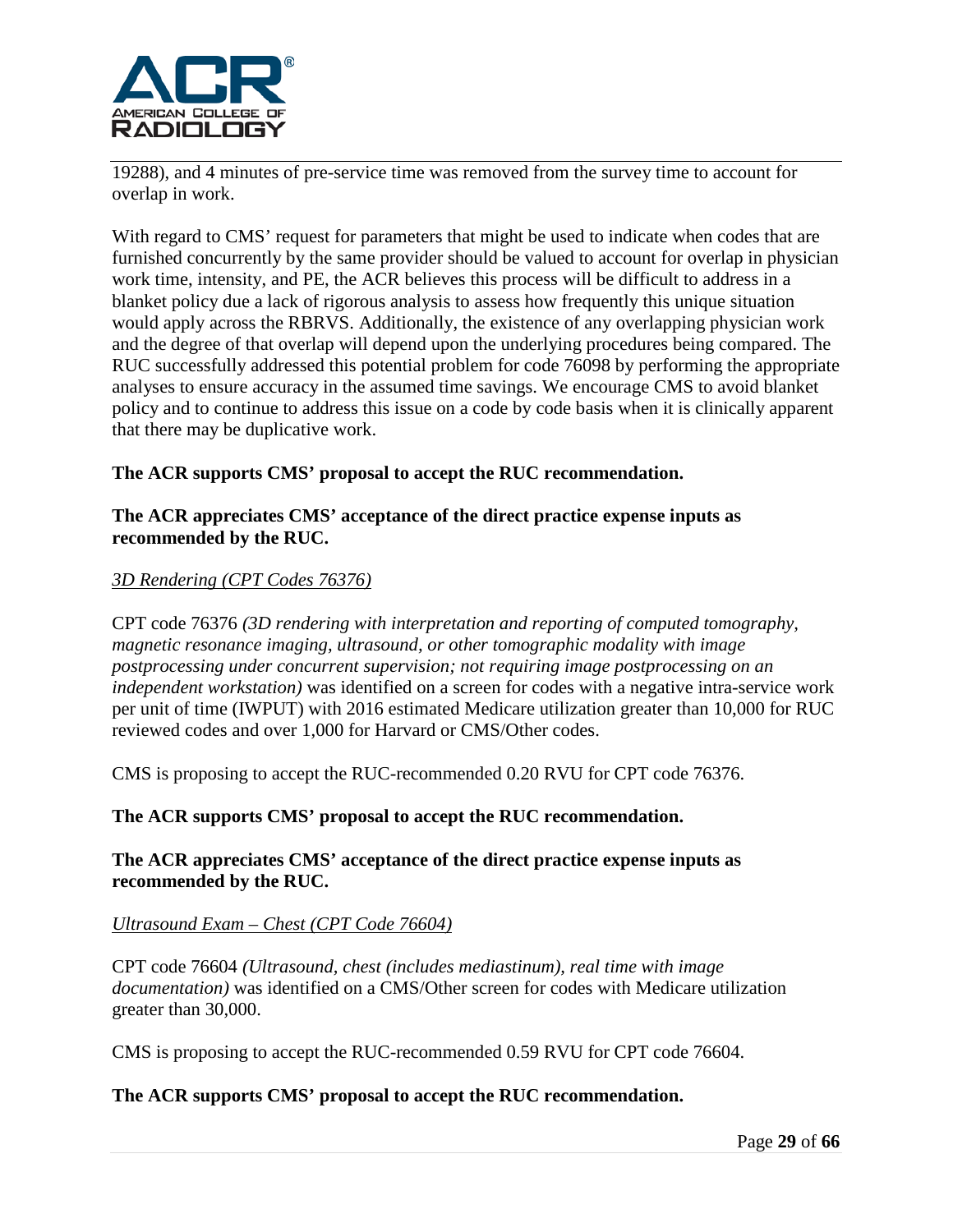

**The ACR appreciates CMS' acceptance of the direct practice expense inputs as recommended by the RUC.**

# *X-Ray Exam - Bone (CPT Codes 77073, 77074, 77075, 77076, and 77077)*

CPT codes 77073 *(Bone length studies (orthoroentgenogram, scanogram))*, 77075 *(Radiologic examination, osseous survey; complete (axial and appendicular skeleton))*, and 77077 *(Joint survey, single view, 2 or more joints)* were identified on a CMS/Other screen for codes with Medicare utilization greater than 30,000. The family was expanded to include CPT codes 77074 *(Radiologic examination, osseous survey; limited (eg, for metastases))* and 77076 *(Radiologic examination, osseous survey, infant)*.

CMS is proposing to accept the RUC-recommended values: 0.26 RVU for CPT code 77073, 0.44 RVU for CPT code 77074, 0.55 RVU for CPT code 77075, 0.70 RVU for CPT code 77076, and 0.33 RVU for CPT code 77077.

## **The ACR supports CMS' proposal to accept the RUC recommendations.**

## **The ACR appreciates CMS' acceptance of the direct practice expense inputs as recommended by the RUC.**

## *SPECT-CT Procedures (CPT Codes 78800, 78801, 78802, 78803, 78804, 788X0, 788X1, 788X2, and 788X3)*

The CPT Editorial Panel restructured this family to better differentiate between planar radiopharmaceutical localization procedures and SPECT, SPECT-CT and multiple area or multiple day radiopharmaceutical localization/distribution procedures by revising five codes, creating four new codes, and deleting nine existing codes.

CMS disagrees with the RUC-recommended values for all nine codes in the family. For CPT code 78800 *(Radiopharmaceutical localization of tumor, inflammatory process or distribution of radiopharmaceutical agent(s), (includes vascular flow and blood pool imaging when performed); planar limited single area (eg, head, neck, chest pelvis), single day of imaging), the* RUC recommended 0.70 RVU. Citing a reduction in physician time, CMS is using a time-tovalue ratio calculation to propose 0.64 RVU for CPT code 78800.

## CMS disagrees with the RUC-recommended 0.79 RVU for CPT code 78801 *(Radiopharmaceutical localization of tumor, inflammatory process or distribution of radiopharmaceutical agent(s), (includes vascular flow and blood pool imaging when performed); planar, 2 or more areas (eg, abdomen and pelvis, head and chest), 1 or more days of imaging or single area imaging over 2 or more days),* which is the current value, citing a reduction in the intra-service time. Instead, CMS is proposing 0.73 RVU for this code, based on the RUC-recommended incremental relationship between this code and CPT code 78800.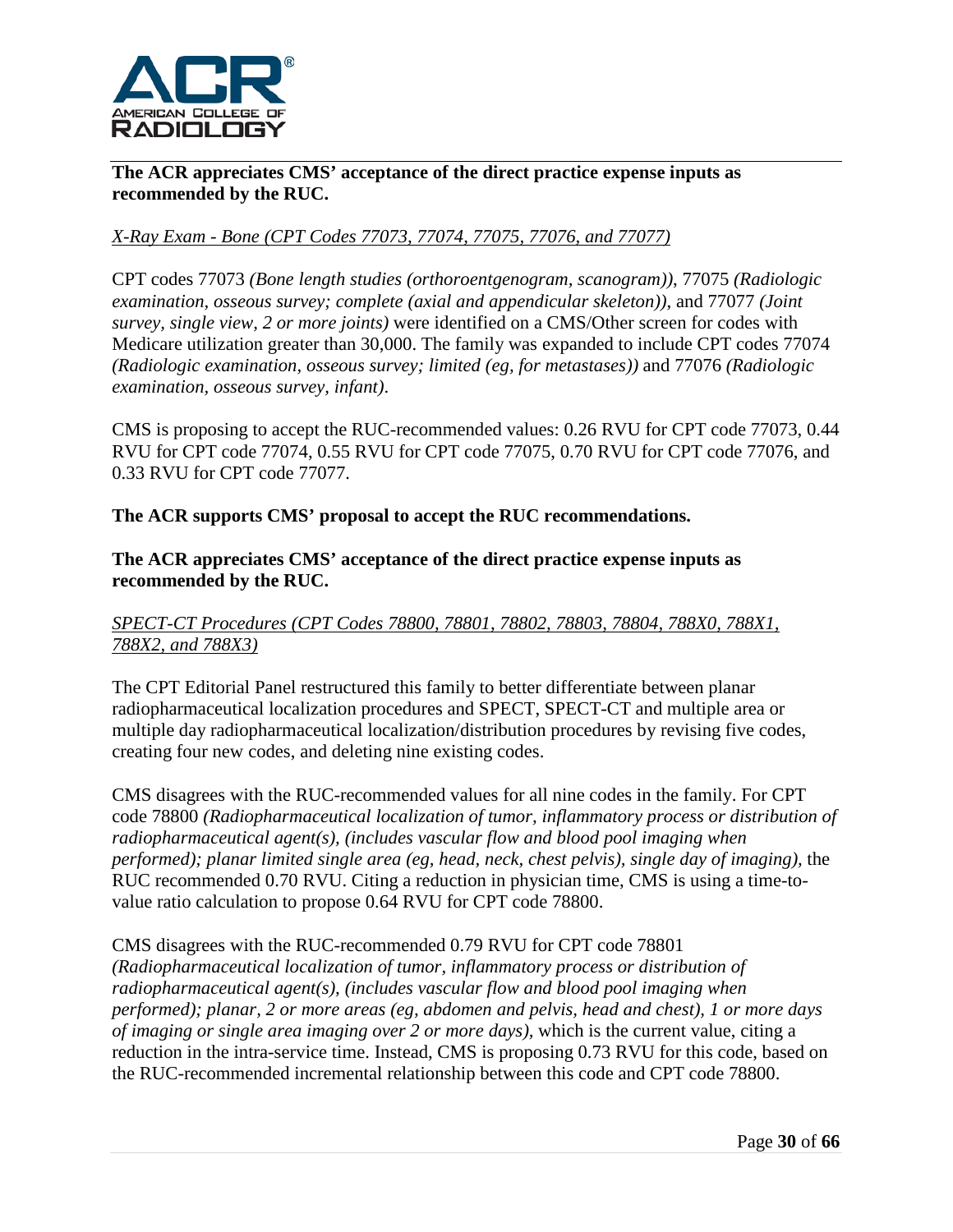

CMS disagrees with the RUC-recommended 0.86 RVU for CPT code 78802 *(Radiopharmaceutical localization of tumor, inflammatory process or distribution of radiopharmaceutical agent(s), (includes vascular flow and blood pool imaging when performed); planar, whole body, single day of imaging),* which is the current value, citing a reduction in time. Instead, CMS is proposing 0.80 RVU for this code, based on the RUCrecommended incremental relationship between this code and CPT code 78800.

CMS disagrees with the RUC-recommended 1.20 RVU for CPT code 78803 *(Radiopharmaceutical localization of tumor, inflammatory process or distribution of radiopharmaceutical agent(s), (includes vascular flow and blood pool imaging when performed); tomographic (SPECT), single area (eg, head, neck, chest pelvis), single day of imaging*), which is an increase from the existing value and equal to the survey 25<sup>th</sup> percentile. Citing a decrease in time, CMS is proposing to maintain the current 1.09 RVU for this code.

CMS disagrees with the RUC-recommended 1.07 RVU for CPT code 78804 *(Radiopharmaceutical localization of tumor, inflammatory process or distribution of radiopharmaceutical agent(s), (includes vascular flow and blood pool imaging when performed); planar, whole body, requiring 2 or more days of imaging), which is the current* value, citing a reduction in time. Instead, CMS is proposing 1.01 RVU for this code, based on the RUC-recommended incremental relationship between this code and CPT code 78800.

CMS disagrees with the RUC-recommended 1.60 RVU for CPT code 788X0

*(Radiopharmaceutical localization of tumor, inflammatory process or distribution of radiopharmaceutical agent(s), (includes vascular flow and blood pool imaging when performed); tomographic (SPECT) with concurrently acquired computed tomography (CT) transmission scan for anatomical review, localization and determination/detection of pathology, single area (eg, head, neck, chest or pelvis), single day of imaging), which is the survey*  $25<sup>th</sup>$ percentile. CMS believes this will result in overvaluing this procedure compared to other codes with similar times. Instead, CMS is proposing 1.49 RVU for this code, based on the RUCrecommended incremental relationship between this code and CPT code 78803.

CMS disagrees with the RUC-recommended 1.93 RVU for CPT code 788X1 *(Radiopharmaceutical localization of tumor, inflammatory process or distribution of radiopharmaceutical agent(s), (includes vascular flow and blood pool imaging when performed); tomographic (SPECT), minimum 2 areas (eg, pelvis and knees, abdomen and pelvis), single day of imaging, or single area of imaging over 2 or more days),* which is the survey 50<sup>th</sup> percentile. CMS believes this will result in overvaluing this procedure compared to other codes with similar times. Instead, CMS is proposing 1.82 RVU for this code, based on the RUC-recommended incremental relationship between this code and CPT code 78803.

CMS disagrees with the RUC-recommended 2.23 RVU for CPT code 788X2 *(Radiopharmaceutical localization of tumor, inflammatory process or distribution of radiopharmaceutical agent(s), (includes vascular flow and blood pool imaging when performed); tomographic (SPECT) with concurrently acquired computed tomography (CT)*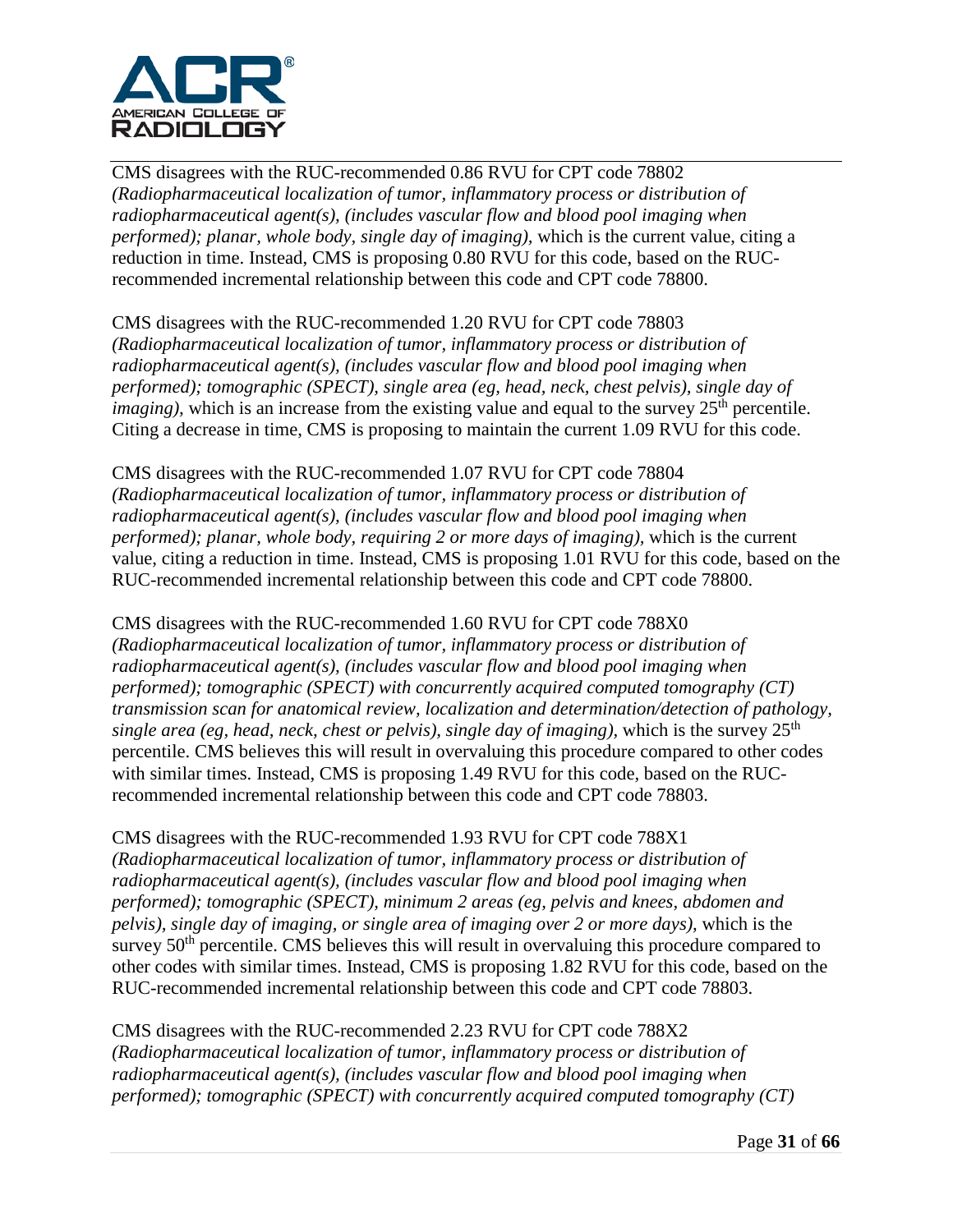

*transmission scan for anatomical review, localization and determination/detection of pathology, minimum 2 areas (eg, pelvis and knees, abdomen and pelvis), single day of imaging, or single area of imaging over 2 or more days imaging)*, which is the survey 50<sup>th</sup> percentile. CMS believes this will result in overvaluing this procedure compared to other codes with similar times. Instead, CMS is proposing 2.12 RVU for this code, based on the RUC-recommended incremental relationship between this code and CPT code 78803.

CMS disagrees with the RUC-recommended 0.51 RVU for CPT code 788X3 *(Radiopharmaceutical quantification measurement(s) single area), which is the survey*  $25<sup>th</sup>$ percentile. To maintain relativity within the code family, CMS is proposing 0.47 RVU for this code based on a calculated 7 percent reduction from the RUC-recommended value.

CMS is proposing refinements to the RUC-approved practice expense inputs. CMS is proposing to refine the minutes for "Prepare, set-up and start IV, initial positioning and monitoring of patient" to the standard 2 minutes for CPT codes 78800, 78801, 78802, 78803, 78804, 788X1, and 788X2, which also impacts the equipment time calculations. For CPT codes 78800, 78801, 78802, 78803, 78804, 788X1, and 788X2, CMS is proposing to refine the equipment times to match the standard calculation for the professional PACS workstation. CMS is also proposing to refine supply item "sanitizing cloth-wipe (surface, instruments, equipment)" to a quantity of 5 for CPT codes 78801, 78804, and 788X2 to conform with the other codes in the family.

The ACR disagrees with CMS' refinement to the values of the codes in this family. CPT codes 78800, 78801, and 78803, are Harvard-valued codes, implying that their times were merely extrapolated and not measured directly. As the AMA letter states, it is not prudent to give much weight to times that are over 30 years old, especially with available and recent survey data. It is inappropriate to compare current times and values to the surveyed time and value and use that as a basis for adjusting the physician work RVUs. CMS proposes to refine the values for several of the codes based on the RUC-recommended incremental difference between the code and CPT code 78800, which is not an acceptable methodology. **The ACR urges CMS to implement the RUC-recommended values of 0.70 RVU for CPT code 78800, 0.79 RVU for CPT code 78801, 0.86 RVU for CPT code 78802, 1.20 RVU for CPT code 78803, 1.07 RVU for CPT code 78804, 1.60 RVU for 788X0, 1.93 RVU for CPT code 788X1, 2.23 RVU for CPT code 788X2, and 0.51 RVU for CPT code 788X3.**

CMS is proposing refinements to the practice expense inputs. For several of the codes, CMS proposes to refine the clinical labor minutes for "Prepare, set-up and start IV, initial positioning and monitoring of patient" to the standard of two minutes. The ACR disagrees with this refinement, as the RUC has previously accepted a minimum standard of three minutes for this service across all our nuclear medicine codes. The additional minute(s) above the standard PE two minutes is to account for the additional handling of the radiotracer. Handling of a radiotracer requires more supplies, and a heavy leaded syringe holder, not to mention the added care to not contaminate a room, a patient or any equipment. If one drop of a tracer were spilled, it could shut down a room or set into motion a State and Federal set of rules for clean-up. Therefore, CA016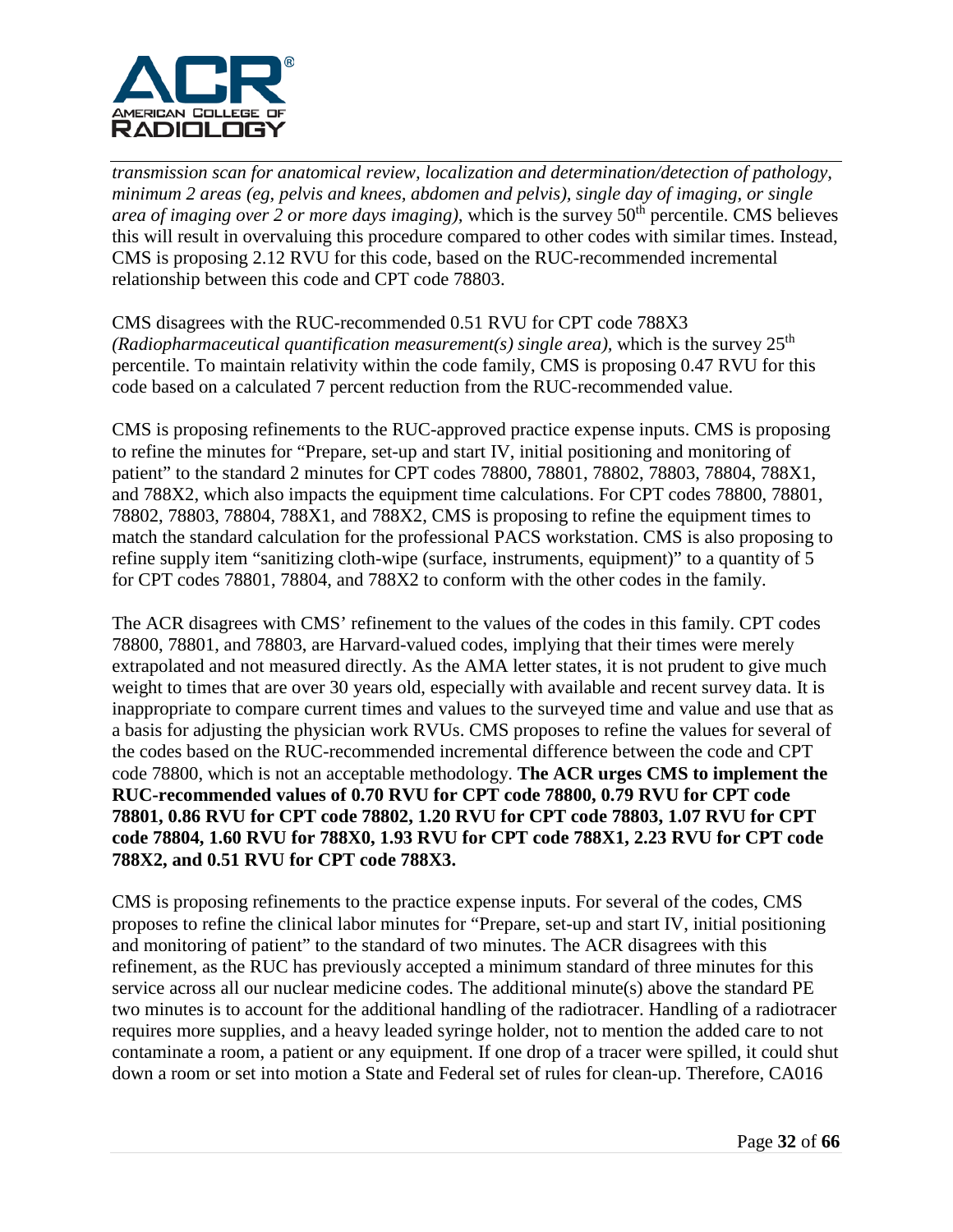

has traditionally been accepted by the RUC for nuclear medicine at a minimum of three minutes as all nuclear medicine services would require administration of at least one radiotracer.

For several of the codes, CMS proposes to reduce the quantity of the *sanitizing cloth wipe (surface, instruments, equipment)* (SM022) from 10 wipes to five wipes. The ACR disagrees with this refinement because if the imaging is typically over 2 day and we need 5 wipes each day, a minimum of 10 wipes is necessary. Also, if we have two radiotracers then we use 10 wipes not 5 wipes because some of the wipes are used on camera and others are used for the place where you receive the radiotracers. Therefore, for nuclear medicine studies that are over two days or have two radiotracers involved we will require 10 wipes. If there is one tracer and only one day of imaging then 5 sanitizing wipes are appropriate.

**The ACR urges CMS to implement the RUC-recommended minutes (varies by code) for "Prepare, set-up and start IV, initial positioning and monitoring of patient" and the 10 sanitizing wipes (SM022) for the codes performed over two days or require two radiotracers (varies by code). While the specialty agrees with CMS' correction to the equipment formulas for several of these codes, we disagree with the refined** *values or minutes* **as listed in the proposed rule, as they reflect the refined minutes for "Prepare, setup and start IV, initial positioning and monitoring of patient."**

### *Myocardial PET (CPT Codes 78459, 78X29, 78491, 78X31, 78492, 78X32, 78X33, 78X34, and 78X35)*

CPT code 78492 *(Myocardial imaging, positron emission tomography, perfusion study (including ventricular wall motion(s), and/or ejection fractions(s), when performed); multiple studies at rest and stress (exercise or pharmacologic))* was identified on the High Volume Growth Screen with Medicare utilization over 10,000 that increased by at least 100 percent from 2009 through 2014. The CPT Editorial Panel restructured the code family by deleting a category III code, adding six new codes, and revising three existing codes in order to separately identify component services included for myocardial imaging using positron emission tomography.

CMS disagrees with the RUC-recommended value for all nine codes in the family. For CPT code 78491 *(Myocardial imaging, positron emission tomography, perfusion study (including ventricular wall motion(s), and/or ejection fractions(s), when performed); single study, at rest or stress (exercise or pharmacologic),* the RUC recommended 1.56 RVU. Citing a reduction in physician time, CMS is using a time-to-value ratio calculation to propose 1.00 RVU for CPT code 78491.

CMS disagrees with the RUC-recommended 1.67 RVU for CPT code 78X31 *(Myocardial imaging, positron emission tomography, perfusion study (including ventricular wall motion(s), and/or ejection fractions(s), when performed); single study, at rest or stress (exercise or pharmacologic), with concurrently acquired computed tomography transmission scan),* which is the survey  $25<sup>th</sup>$  percentile. CMS believes this will result in overvaluing this procedure compared to other codes with similar times in this global period. Instead, CMS is proposing 1.11 RVU for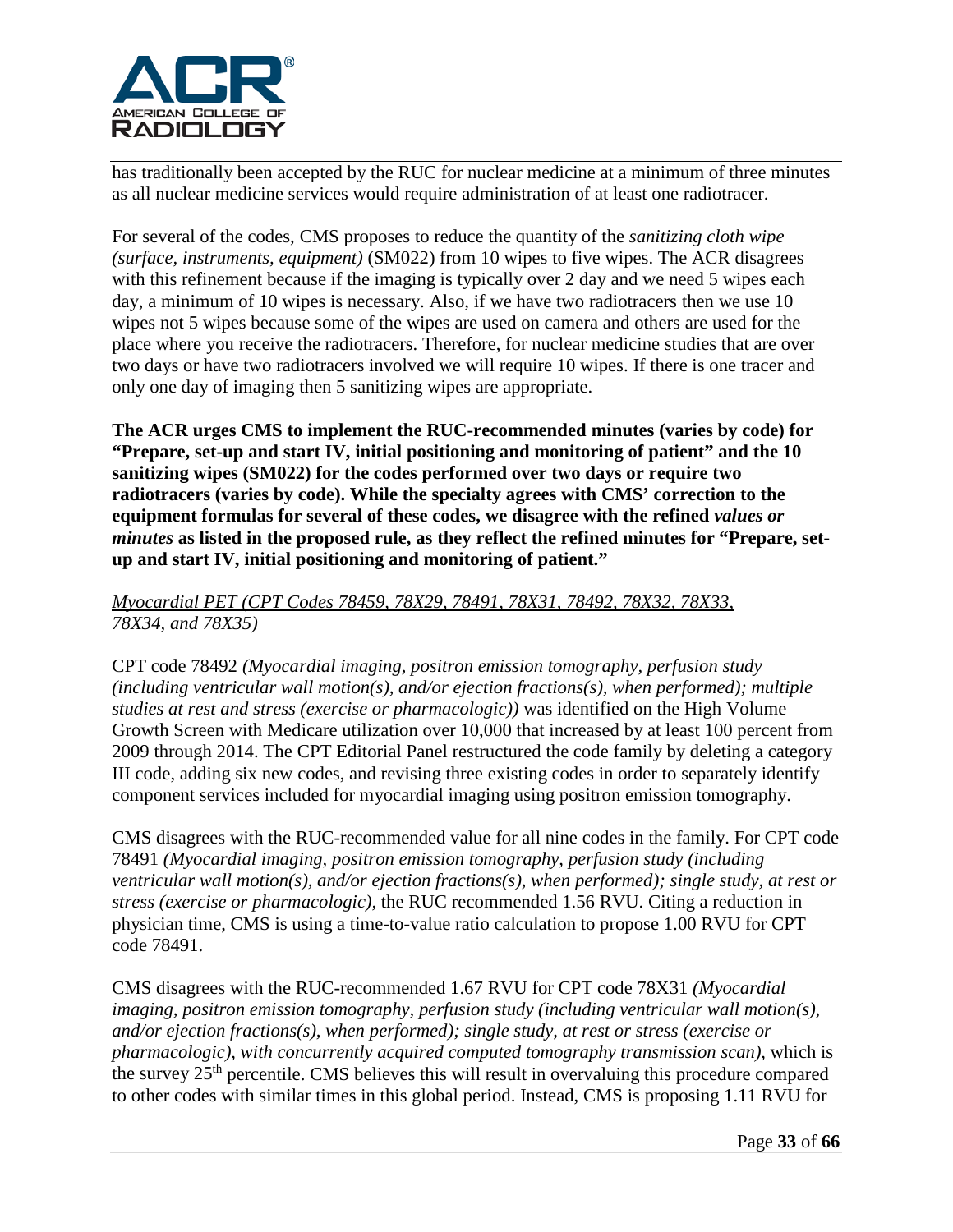

this code, based on the RUC-recommended incremental relationship between this code and CPT code 78491.

CMS disagrees with the RUC-recommended 1.61 RVU for CPT code 78459 *(Myocardial imaging, positron emission tomography (PET), metabolic evaluation study (including ventricular wall motion(s), and/or ejection fraction(s), when performed) single study), which is the survey* 25<sup>th</sup> percentile. CMS believes this will result in overvaluing this procedure compared to other codes with similar times in this global period. Instead, CMS is proposing 1.05 RVU for this code, based on the RUC-recommended incremental relationship between this code and CPT code 78491. Note that Table 20 indicates that CMS is recommending 1.25 RVU for this code.

CMS disagrees with the RUC-recommended 1.76 RVU for CPT code 78X29 *(Myocardial imaging, positron emission tomography (PET), metabolic evaluation study (including ventricular wall motion(s), and/or ejection fraction(s), when performed) single study; with concurrently acquired computed tomography transmission scan)*, which is the survey 25<sup>th</sup> percentile. CMS believes this will result in overvaluing this procedure compared to other codes with similar times. CMS is proposing 1.20 RVU for this code, based on the RUC-recommended incremental relationship between this code and CPT code 78491. Note that Table 20 indicates that CMS is recommending 1.40 RVU for this code.

CMS disagrees with the RUC-recommended 1.80 RVU for CPT code 78492 *(Myocardial imaging, positron emission tomography, perfusion study (including ventricular wall motion(s), and/or ejection fractions(s), when performed); multiple studies at rest and stress (exercise or pharmacologic)),* due to the decrease in physician time. CMS believes this will result in overvaluing this procedure compared to other codes with similar times. CMS is proposing 1.24 RVU for this code, based on the RUC-recommended incremental relationship between this code and CPT code 78491. Note that Table 20 indicates that CMS is recommending 1.74 RVU for this code.

CMS disagrees with the RUC-recommended 1.90 RVU for CPT code 78X32 *(Myocardial imaging, positron emission tomography, perfusion study (including ventricular wall motion(s), and/or ejection fractions(s), when performed); multiple studies at rest and stress (exercise or pharmacologic), with concurrently acquired computed tomography transmission scan),* which is based on a a crosswalk to CPT code 64617 *(Chemodenervation of muscle(s); larynx, unilateral, percutaneous (eg, for spasmodic dysphonia), includes guidance by needle electromyography, when performed)*. CMS believes this will result in overvaluing this procedure compared to other codes with similar times. CMS is proposing 1.34 RVU for this code, based on the RUCrecommended incremental relationship between this code and CPT code 78491. Note that Table 20 indicates that CMS is recommending 1.84 RVU for this code.

CMS disagrees with the RUC-recommended 2.07 RVU for CPT code 78X33 *(Myocardial imaging, positron emission tomography, combined perfusion with metabolic evaluation study (including ventricular wall motion(s), and/or ejection fraction(s), when performed), dual radiotracer (eg, myocardial viability)*). CMS believes this will result in overvaluing this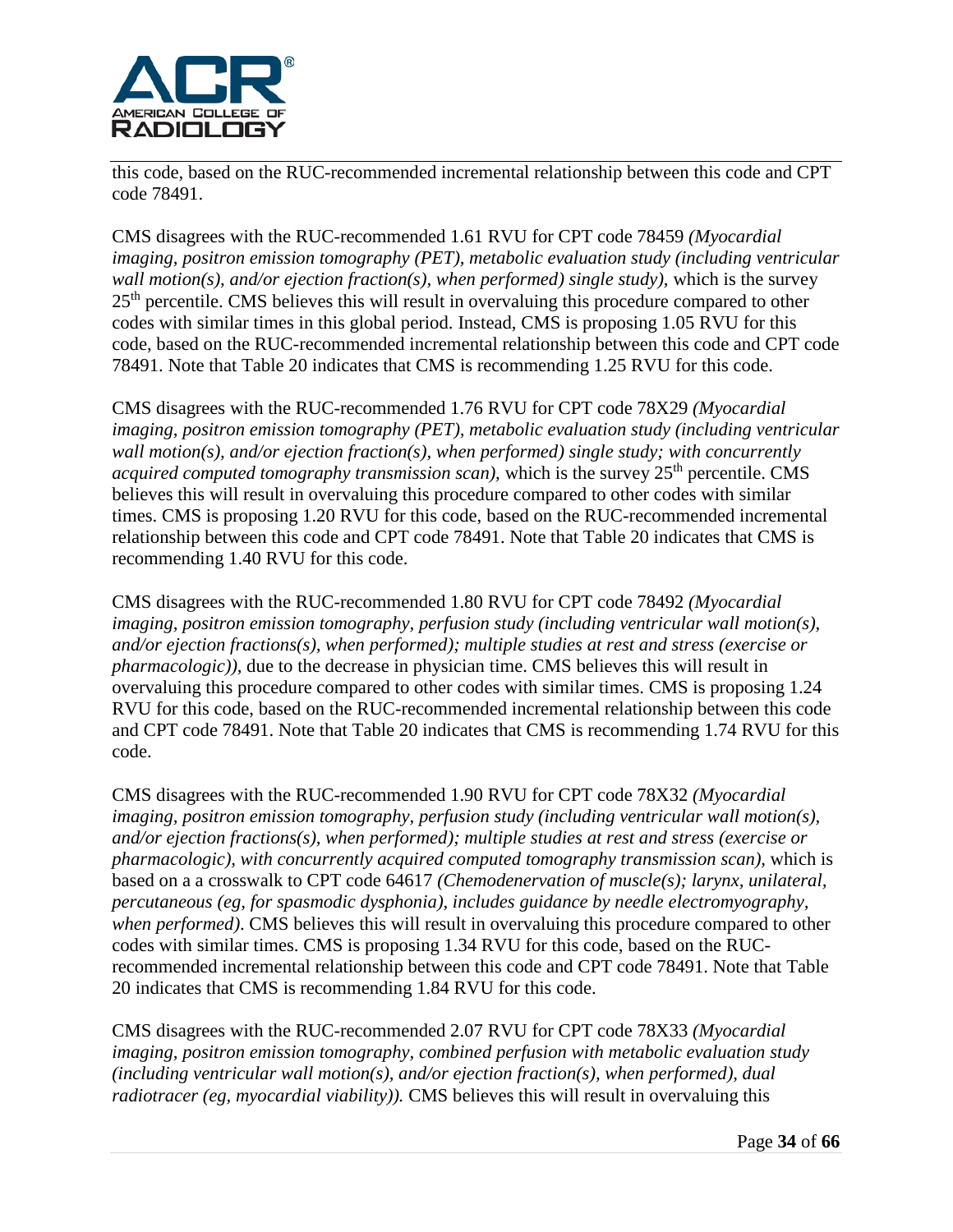

procedure compared to other codes with similar times. CMS is proposing 1.51 RVU for this code, based on the RUC-recommended incremental relationship between this code and CPT code 78491. Note that Table 20 indicates that CMS is recommending 1.71 RVU for this code.

CMS disagrees with the RUC-recommended 2.26 RVU for CPT code 78X34 *(Myocardial imaging, positron emission tomography, combined perfusion with metabolic evaluation study (including ventricular wall motion(s), and/or ejection fraction(s), when performed), dual radiotracer (eg, myocardial viability); with concurrently acquired computed tomography transmission scan)*, which is based on a crosswalk to CPT code 71552 *(Magnetic resonance (eg, proton) imaging, chest (eg, for evaluation of hilar and mediastinal lymphadenopathy); without contrast material(s), followed by contrast material(s) and further sequences).* CMS believes this will result in overvaluing this procedure compared to other codes with similar times. CMS is proposing 1.70 RVU for this code, based on the RUC-recommended incremental relationship between this code and CPT code 78491. Note that Table 20 indicates that CMS is recommending 1.90 RVU for this code.

CMS disagrees with the RUC-recommended 0.63 RVU for CPT code 78X35 *(Absolute quantitation of myocardial blood flow (AQMBF), positron emission tomography, rest and pharmacologic stress (List separately in addition to code for primary procedure)*, which is the survey 25th percentile*.* CMS believes this will result in overvaluing this procedure compared to other ZZZ global period codes. Citing a 1/3 reduction in value for CPT code 78491, the code that CMS uses as the base for their valuations of other codes in this family, CMS is proposing 0.42 RVU for this code based on a calculated 1/3 percent reduction from the RUC-recommended value of 0.63 RVU. Note that Table 20 indicates that CMS is recommending 0.64 RVU for this code.

CMS is proposing refinements to the RUC-approved practice expense inputs. CMS is proposing to refine the equipment times to established policies for non-highly, as well as highly technical equipment. CMS is proposing to refine the equipment times to match the standard calculation for the professional PACS workstation. CMS is proposing to assume a 90 percent equipment utilization rate for the new equipment items "PET Refurbished Imaging Cardiac Configuration" and "PET/CT Imaging Camera Cardiac Configuration." CMS is also proposing to refine supply item "sanitizing cloth-wipe (surface, instruments, equipment)" to a quantity of 5 for CPT codes 78X33 and 78X34 to conform with the other codes in the family. CMS proposes not to price new equipment item "Software and hardware package for Absolute Quantitation" since the submitted invoices include a service contract and a software bundle without a clear breakdown of the pricing.

The ACR disagrees with CMS' refinement to the values of the codes in this family. However, given that Table 20 displays different values than the text in the proposed rule, it is difficult to comment on the proposed values for this code family. We are concerned about the rank order issues associated with the proposed values for these myocardial PET codes and their relativity to codes such as SPECT with or without CT and planar imaging procedures. The work of higher levels of PET should not be valued similarly to planar work.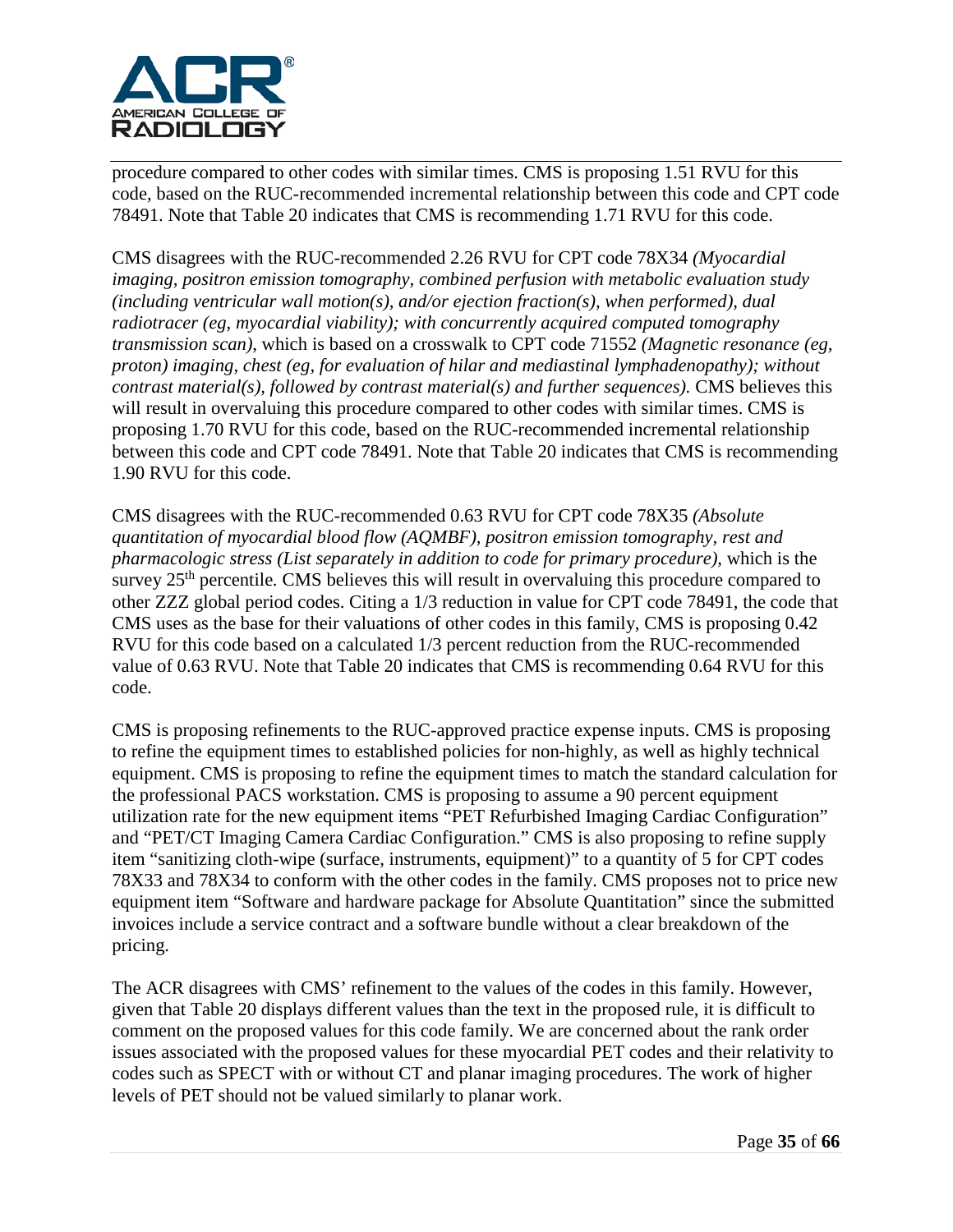

The ACR does not agree with CMS' application or use of incremental differences to values procedures codes, which is not an acceptable methodology, instead of available survey data. CMS proposes the application of a time ratio to value CPT code 78491, and reduced the proposed value of CPT code 78X35 by 1/3 based on the 1/3 reduction in (proposed) value for CPT code 78491. **The ACR urges CMS to implement the RUC-recommended values of 1.61 RVU for CPT code 78459, 1.76 RVU for CPT code 78X29, 1.56 RVU for CPT code 78491, 1.67 RVU for CPT code 78X31, 1.80 RVU for CPT code 78492, 1.90 RVU for 78X32, 2.07 RVU for CPT code 78X33, 2.26 RVU for CPT code 78X34, and 0.63 RVU for CPT code 78X35.**

CMS is proposing refinements to the practice expense inputs. For several of the codes, CMS proposes to reduce the quantity of the *sanitizing cloth wipe (surface, instruments, equipment)* (SM022) from 10 wipes to five wipes. The ACR disagrees with this refinement because if the imaging is typically over 2 day and we need 5 wipes each day, a minimum of 10 wipes is necessary. Also, if we have two radiotracers then we use 10 wipes not 5 wipes because some of the wipes are used on camera and others are used for the place where you receive the radiotracers. Therefore, for nuclear medicine studies that are over two days or have two radiotracers involved we will require 10 wipes. If there is one tracer and only one day of imaging then 5 sanitizing wipes are appropriate. **The ACR urges CMS to implement the RUCrecommended 10 sanitizing wipes (SM022) for CPT codes 78X33 and 78X34.**

The specialty submitted four invoices with our RUC submissions related to the "Software and hardware package for Absolute Quantitation" equipment item. **We urge CMS to reconsider these invoices, as well as any additional information or invoices submitted through the comment period. The ACR will continue to seek additional invoices.**

#### **The specialty agrees with CMS' correction to the equipment formulas for this code family.**

The ACR disagrees with CMS' proposal to apply a 90 percent utilization rate for both PET and PET/CT equipment. CMS has not based this decision on any data and did not ask the societies if any information was available. As a point of information, the FDA does require the manufacturers of Rubidium generators to track aspects of the delivery of this radiotracer. One of the data points collected each day from each facility is the number of patients imaged with Rb 82 from each of their generators. (NOTE: The great majority of facilities use just one generator at a time.) These data, which have been collected for over seven (7) years, show an overall average of 4.5 patients imaged per facility per day. CMS should receive more specific information from manufacturers and providers however the RUC can share our medical specialty expertise in that Hospitals can perform Cardiac PET or PET-CT and Oncology PET or PET-CT procedures with the same or similar resources (shared PET or PET-CT equipment and personnel). However, that is not the case in the physician office. The PET and PET-CT scanners and personnel in cardiology practices are typically, more than 50 percent of the time, dedicated for Cardiac PET only. Our experts that perform Cardiac PET and PET-CT in the physician office and IDTF setting confirm that a 50 percent utilization would be a more accurate utilization that is based on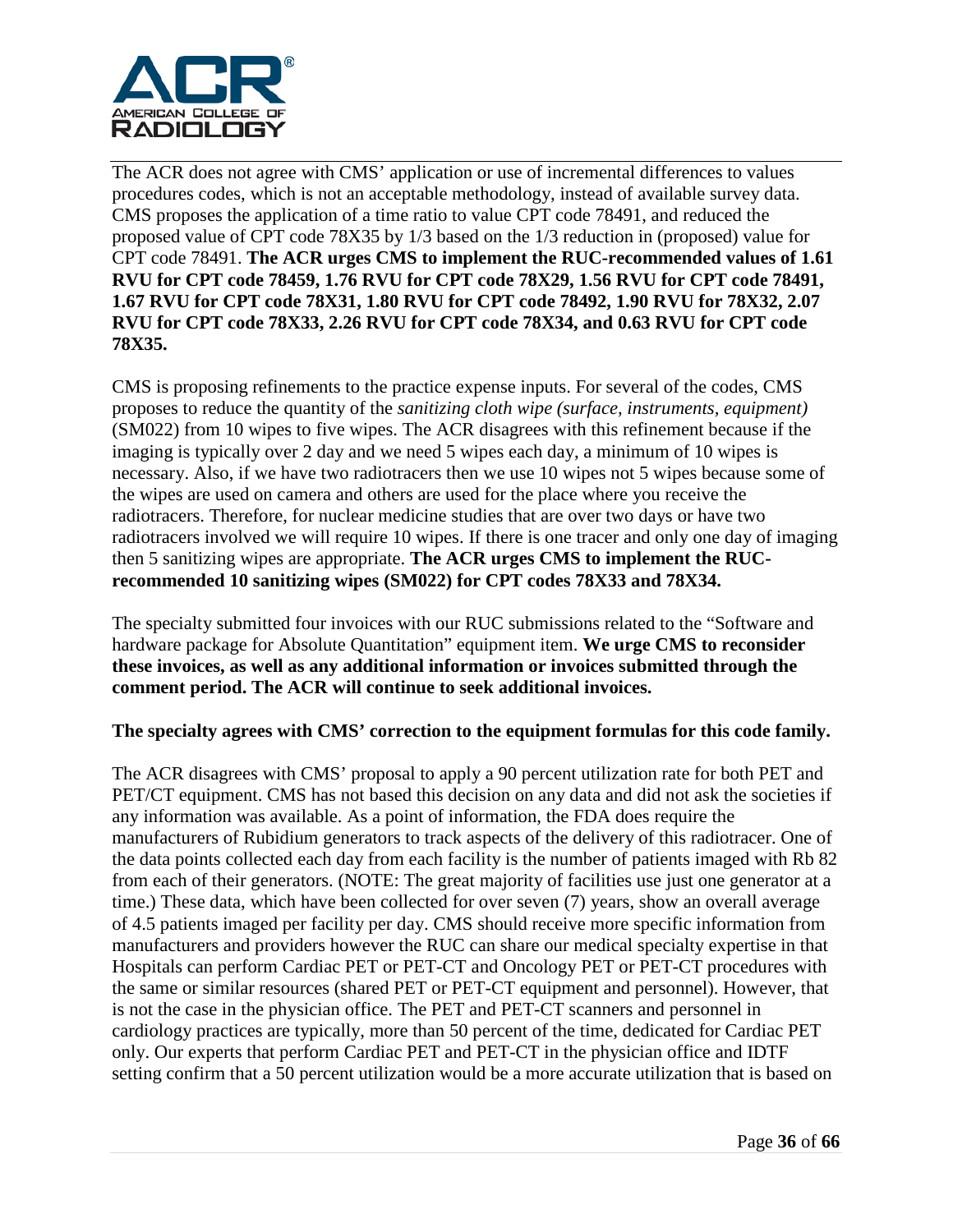

data and not CMS inaccurate assumption. **The ACR urges CMS to use the 50 percent utilization rate on both the PET and PET-CT equipment.**

# **QUALITY PAYMENT PROGRAM (QPP)**

### **Merit-based Incentive Payment System (MIPS) Value-based Pathways**

#### **MIPS Value-based Pathways - Framework**

#### *Proposal*

CMS proposes to apply a new Merit-based Incentive Payment System (MIPS) Value Pathways (MVP) framework to future proposals beginning with the 2021 MIPS performance period/2023 MIPS payment year to simplify MIPS, improve value, reduce burden, help patients compare clinician performance, and better inform patient choice in selecting clinicians. Although CMS would aim to implement the MVP framework as early as feasible, CMS proposes to apply the framework beginning with the 2021 performance period so that it can seek feedback on the details of this framework and address additional details of the methodology in next year's rulemaking cycle. CMS intends to continue to integrate new MVPs so that eventually, all MIPS eligible clinicians would have to participate through an MVP or a MIPS alternative payment model (APM). CMS also plans to engage with clinician professional organizations and front-line clinicians to develop the MVPs.

#### *ACR Perspectives and Comments*

The ACR appreciates CMS' recognition of the need and intention to simplify the MIPS program with the aims of improving value, reducing burden and enhancing patient experience and choice. **The ACR agrees that an improved MIPS program should be a more cohesive participation experience for clinicians, provide actionable data and feedback to participants and encourage the patient voice**.

As with any program of this size, the details of implementation are key. While modifications and improvements to the MVP framework would be expected over time, to begin the program prematurely before key pillars are constructed would only serve to add to the existing confusion surrounding participation in MIPS. CMS states that it proposes to "apply" the framework beginning in 2021. **The ACR seeks clarification on exactly what "applying the framework" means or entails.** The ACR believes that 2021 would be too soon to finalize anything more than the major components and starting points of the MVP program, and specifically too early to implement even a "pilot" MVP. Areas to be addressed within the framework would include components such as the required elements of an MVP, number per specialty allowed, approval process, assignment approach, integration of population health measures, benchmarking and equitable comparisons across specialties, new approaches to development of cost and promoting interoperability measures.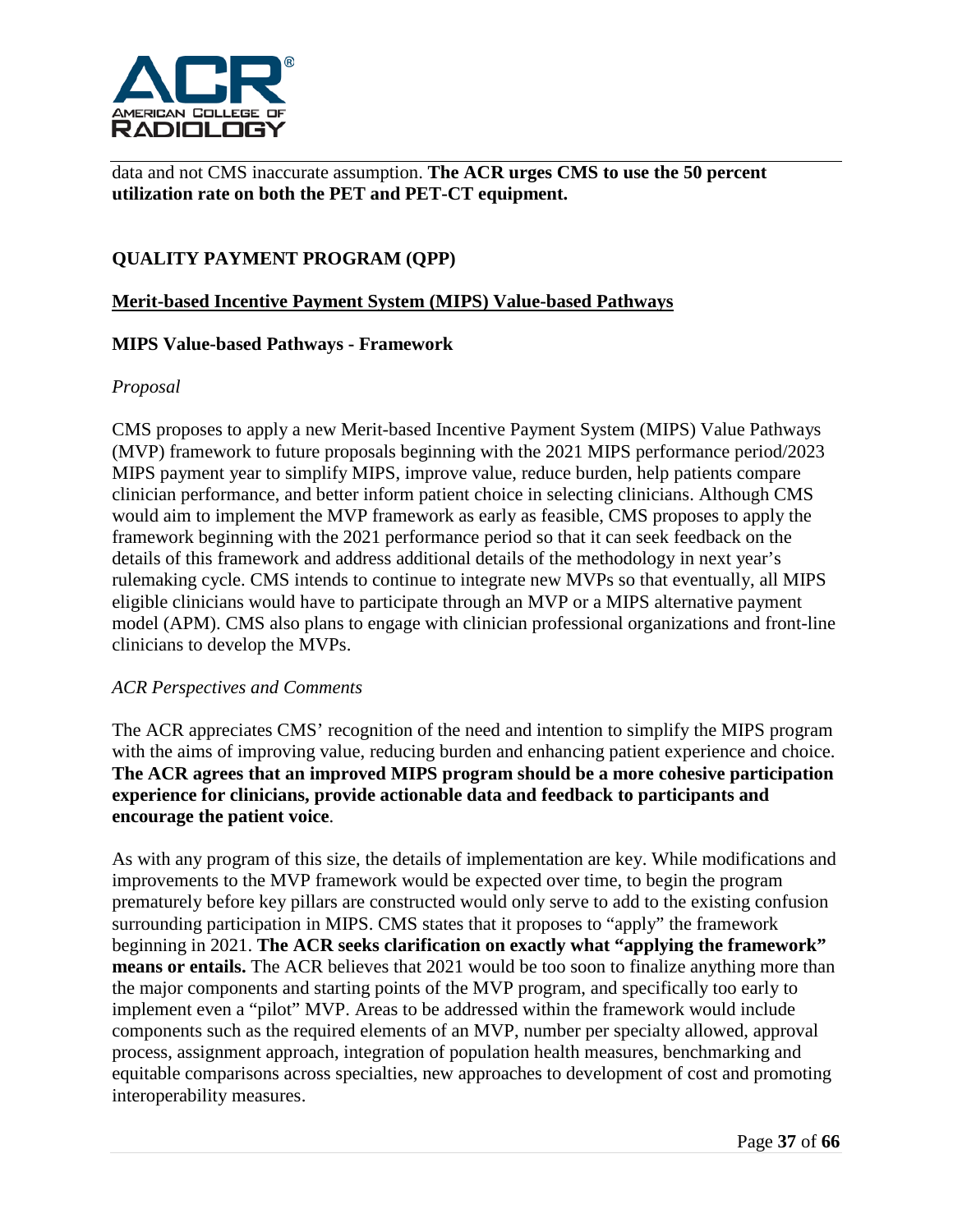

# **MVP Guiding Principles**

### *Proposal*

CMS requests public comments on the MVP guiding principles, as well as on how to best develop MVPs to allow for the development of better comparative data, reduce burden, and provide valuable information to patients and clinicians.

#### *ACR Perspectives and Comments*

**The ACR sees the idea of the MIPS Value Pathways theoretically as a move in the right direction, if use of MVPs can truly reduce burden and make participation in Quality Payment Programs (QPPs) more relevant and useful to both patients and clinicians.** We encourage CMS to continue brainstorming for a more holistic approach to the MIPS category requirements and participation that focuses on whether a condition, service or episode of care is delivered efficiently, effectively, timely and in a patient-centered manner and distancing the focus on a certain number of measures being reported and scored.

We also recognize that the MVP concepts and framework must incorporate some flexibility to account for variation in specialties' size, practice arrangements and uniqueness in care delivery that may make variant MVPs a necessity. For example, as in the current state of MIPS, there are modified requirements for "special status" clinicians such as non-patient facing or specialty type that adjust or reweight these clinicians' level of participation in the Cost, Improvement Activities (IA) and Promoting Interoperability (PI) categories. Considering these restrictions, if for MVPs CMS is statutorily able and open to developing and using innovative Cost (i.e. facility based imaging utilization metrics or adherence to imaging clinical decision support) or PI measures (not solely associated with certified EHR technology (CEHRT) but other health IT systems) then that may open the door for more meaningful participation in those categories for specialties like radiology.

Over the coming months, the ACR looks forward to an ongoing dialogue with CMS on the MVP framework and additional opportunities to provide input and suggestions beyond this RFI comment period.

## **MVP Assignment**

#### *Proposal*

CMS seeks feedback on the level of choice that should be provided to clinicians for MVP selection or selection of measures and activities within an MVP. Should clinicians and groups be able to self-select an MVP or should an MVP be assigned?

If assigned, CMS requests comments on the best way to assign an MVP – should it be based on place of service codes, specialty designation on Part B claims, or in the case of groups, should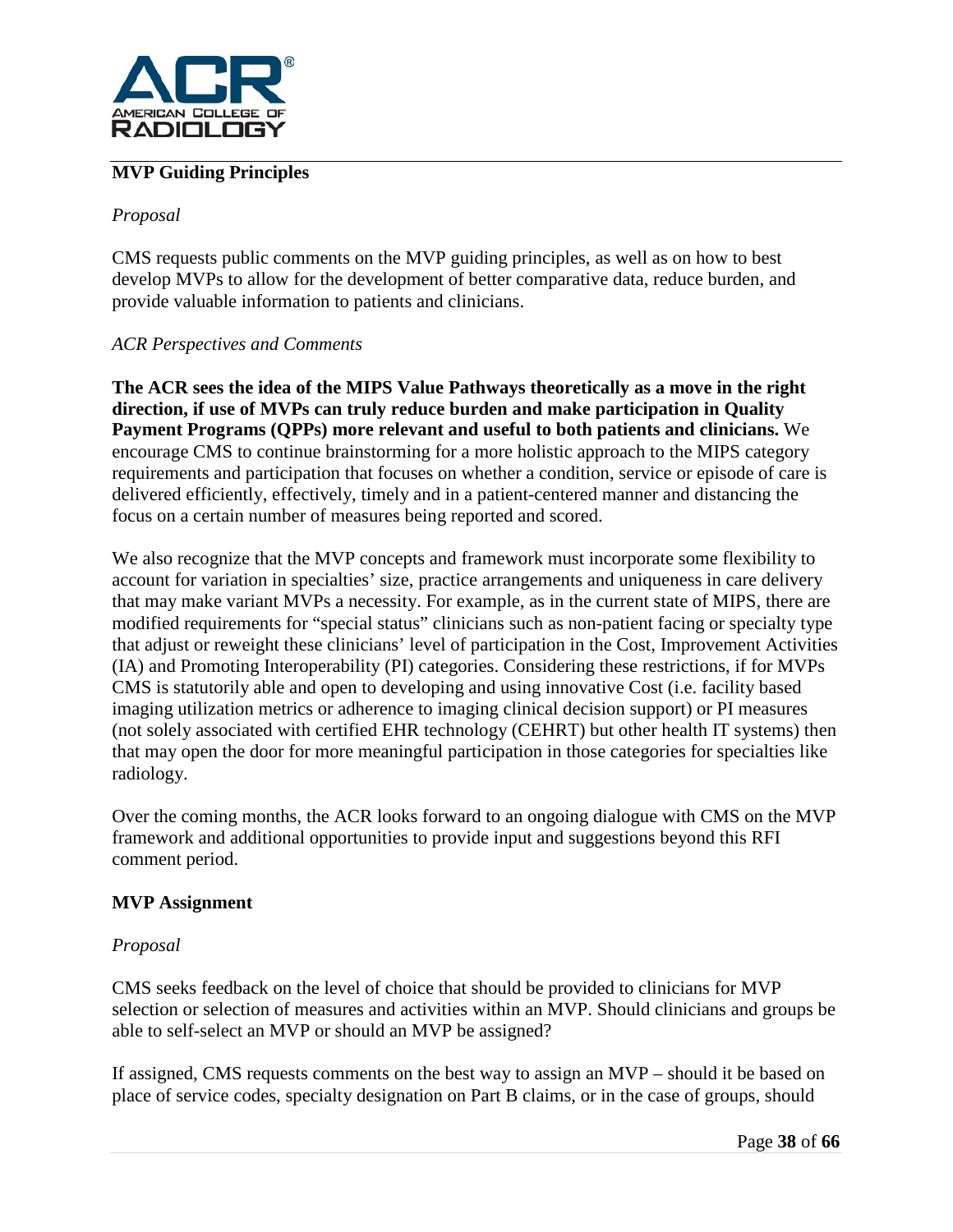

the assigned MVP(s) be based on the specialty designation of the majority of clinicians in the group, specific services, or other factors?

## *ACR Perspectives and Comments*

At this point in the creation of the MVP framework and MVP examples, **the ACR recommends that clinicians and groups should be able to self-select or opt-in to a specific MVP rather than being assigned to one by CMS based on default by specialty designation or previous MIPS participation.** While assignment would alleviate the burden of decision-making and choice on the part of the clinician, it also requires proactive awareness on the part of a clinician or group that there is a need to confirm the MVP to which they are assigned. Additionally, creating a universally fair and applicable method for automatic MVP assignment across specialties or clinician types would be challenging, similar to the attribution rules, which resulted in patients being attributed to radiologists under the Total per Capita Cost measure during field testing last year.

#### **Selection of Measures and Activities for MVPs**

## *Proposal*

CMS also seeks comment on circumstances when it should allow clinicians and groups to select an alternative MVP, rather than the one or more MVP(s) assigned. For quality measures, CMS seeks comment on whether it should initiate a "**Call for MVPs"** that aligns with policies developed for the Call for Measures and Measure Selection Processor or if CMS should use an approach similar to the process used to solicit recommendations for new specialty measure sets and revisions to existing specialty measure sets.

#### *ACR Perspectives and Comments*

A call for MVPs may be the most reasonable process by which to propose a pathway since CMS currently has mechanisms in place to support that approach. However, **the ACR has concerns and would caution CMS to thoughtfully consider and identify staff resources with which to ensure that the selection process is not prone to issues that have existed with the annual QCDR self-nomination process**. For instance, the methodology that CMS has used to determine which QCDR measures are accepted for the following reporting year has not been transparent, although the ACR recognizes that CMS is working to improve QCDR approval processes. The MVP and the QCDR measure selection process should be unambiguous and the standards for measure selection should be publicly available.

#### *Proposal*

CMS seeks feedback on what **criteria should be used for determining which measures and activities should be included in an MVP**, such as prioritizing outcome, high priority and patient-reported measures; **limiting the number of quality measures to four**; including only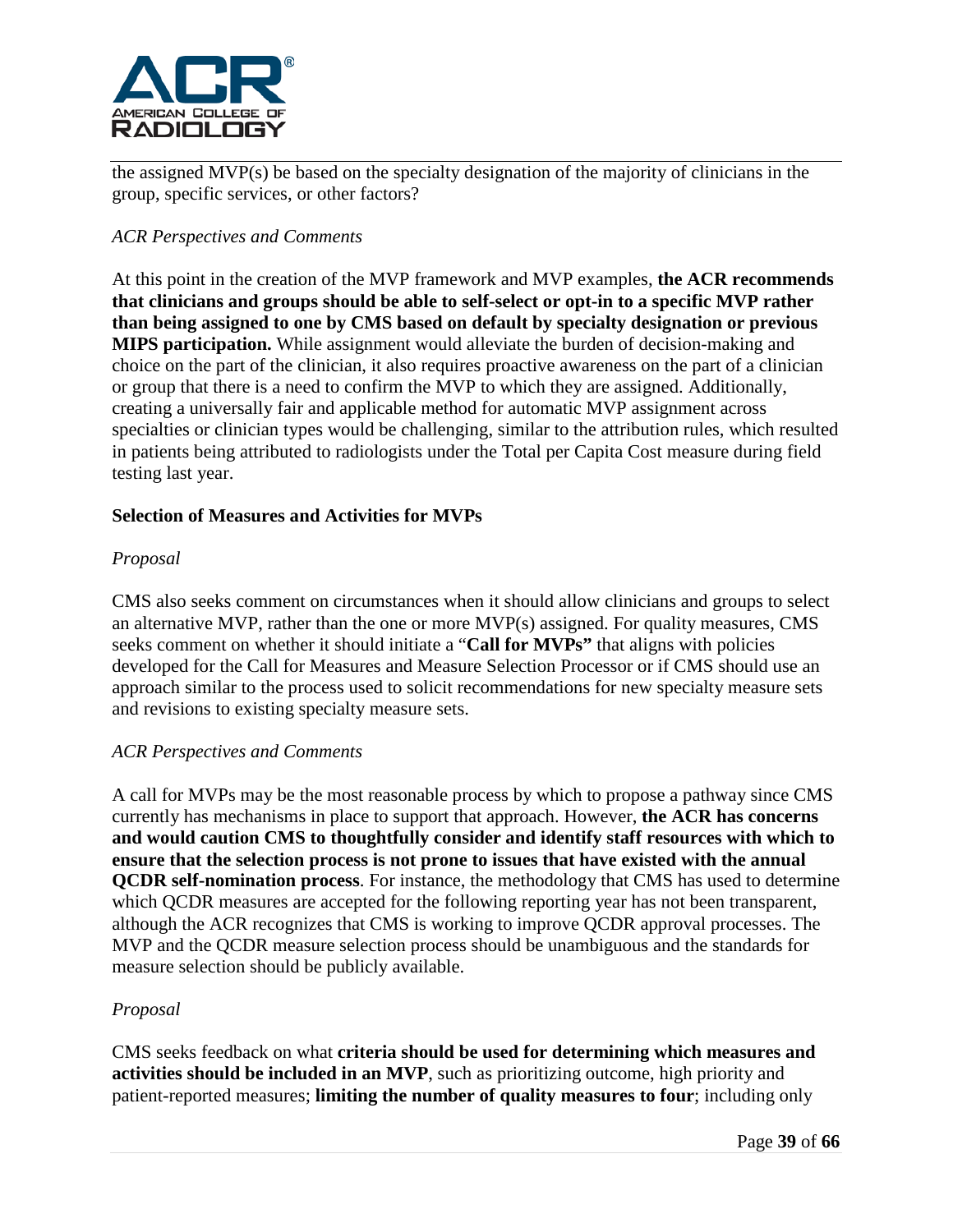

**cost measures that align with quality measures**; etc.? How should performance categories and associated measures and activities be linked (e.g., quality measures aligned with cost measures)?

## *ACR Perspectives and Comments*

Again, the ACR views part of the attractiveness of the MVP concept as a move away from the debatable arbitrary identification of a specific number of required quality measures. Yet we understand the need to be equitable in requirements across MVPs and it would be problematic to vary that number. The suggestion of four measures seems reasonable but would need to be analyzed further as the framework is solidified.

#### *Proposal*

CMS seeks input on how many improvement activities should be included in an MVP, how much flexibility should there be in selecting improvement activities, and to what extent should improvement activities in MVPs be specialty-specific or condition-focused versus focused on other areas relevant to the practice, such as patient experience and engagement, team-based care, and care coordination. For instance, should attestation to participation in a specialty accreditation program satisfy the improvement activities performance category requirements for an MVP? CMS is interested in exploring approaches to leverage participation in specialty accreditation programs, such as the American College of Surgeons' Commission on Cancer accreditation program, since these programs may promote the evaluation and improvement of clinical processes and care. Should this option be available for all MVPs or limited to specific MVPs, such as particular specialties for which accreditation programs are available? What criteria should we use to identify such programs?

#### *ACR Perspectives and Comments*

**The ACR believes that the selection of improvement activities (IA) for an MVP should allow for use of any IA in the approved CMS list.** However, the MVP "steward" should identify and describe how the selected IA's integrate or are related to the focus of the MVP. Additionally, a number of current IA's are cross-cutting and could be met through various specialty-relevant activities. For example, IA\_PSPA\_7, "Use of QCDR data for ongoing practice assessment and improvements," could be relevant to a myriad of specialty or condition-focused MVPs.

**We support CMS' idea to allow attestation of participation in a specialty accreditation program to satisfy the IA requirement for an MVP.** Currently, radiology practices can meet IA\_PSPA\_18 "Measurement and Improvement at the Practice and Panel Level" by achieving status as a Diagnostic Imaging Center of Excellence (DICOE) through the ACR [\(https://www.acraccreditation.org/Diagnostic-Imaging-Center-of-Excellence\)](https://www.acraccreditation.org/Diagnostic-Imaging-Center-of-Excellence).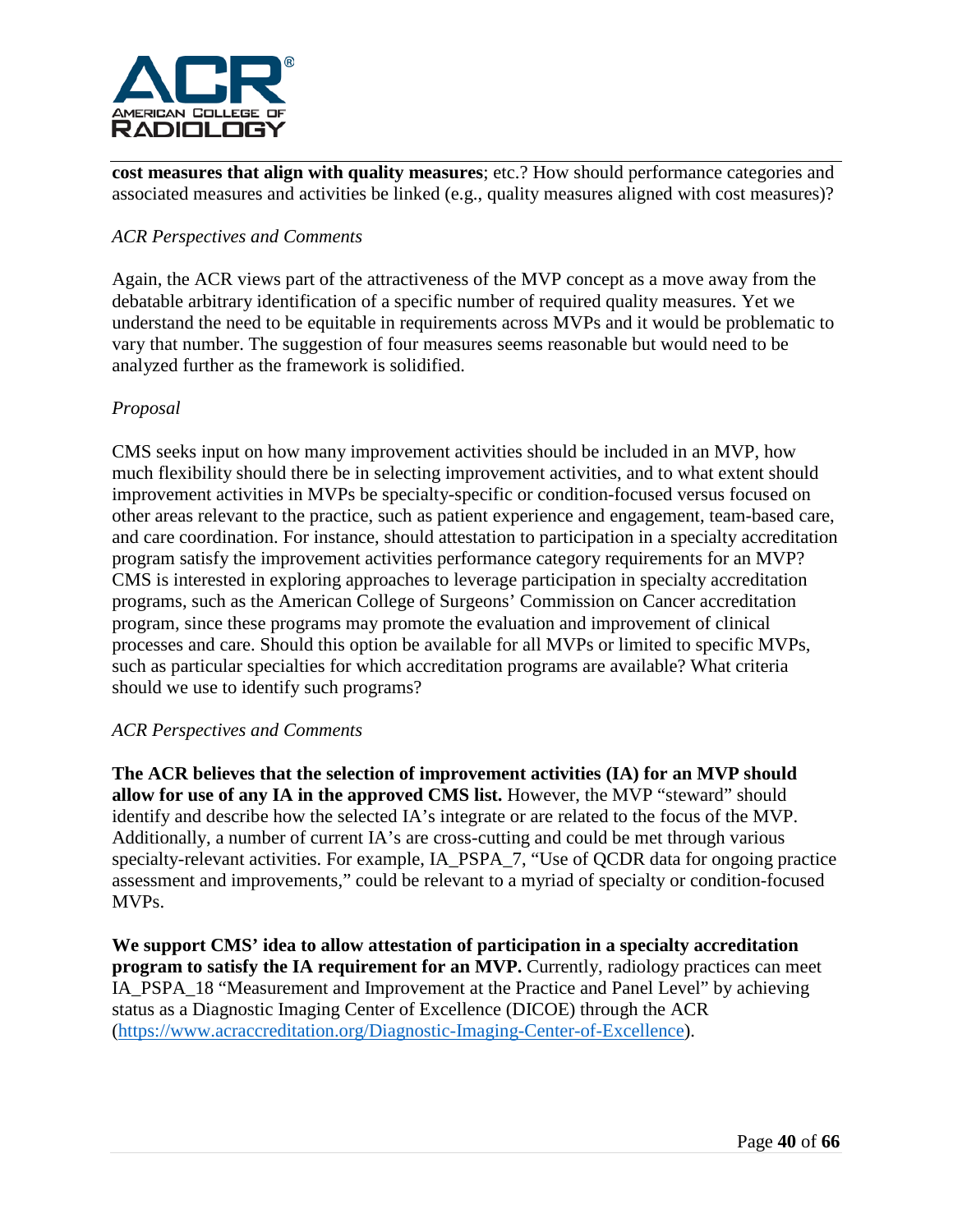

## **MVP Implementation**

## *Proposal*

CMS is interested in feedback on approaches to accelerate the development and implementation of MVPs, as well as any comments on the optimal timeline for transition. CMS intends to transition to MVPs beginning with the 2021 MIPS performance period/2023 MIPS payment year. What practice level operational considerations does it need to account for in the timeline for implementing MVPs?

## *ACR Perspectives and Comments*

MVP development will primarily be shouldered by specialty societies. **CMS should consider the impact that this will have on societies as they currently maintain activities and processes to support their members' success in the MIPS program, including measure development and QCDR operations and maintenance.** These are not small efforts. Member and staff volunteers who support these activities will potentially be pulled away to focus on MVP needs. Some societies may have more available resources than others, which could create inequities in MIPS program options across specialties.

## **MVP Collection of Quality Measures**

#### *Proposal*

CMS is requesting feedback on whether clinicians and groups should be required to use a certain collection type for quality measures (eCQMs, MIPS Clinical Quality Measures [MIPS CQMs], CMS Web Interface, or QCDR measures) in order to have a comparable data set in the MVPs. CMS would also like to know what clinicians' administrative burden would be for changing to a new, specific collection type for a measure, for example, changing from MIPS CQM to an eCQM.

## *ACR Perspectives and Comments*

**The ACR does not recommend limiting quality measures in an MVP to those of a certain collection type.** Relevant measures to an MVP may cross over collection types. Could a group or eligible clinician's performance on an individual measure in an MVP be compared against the benchmarks for that collection type as it is done now in MIPS? Additionally, we have some concerns about limiting MVP measures to certain collection types as small or rural practices may be able to participate in an MVP through continued use of claims measures. Allowing multiple MVP measures to be submitted via multiple collection types would be consistent with CMS policy allowing clinicians to report MIPS measures via multiple collection types.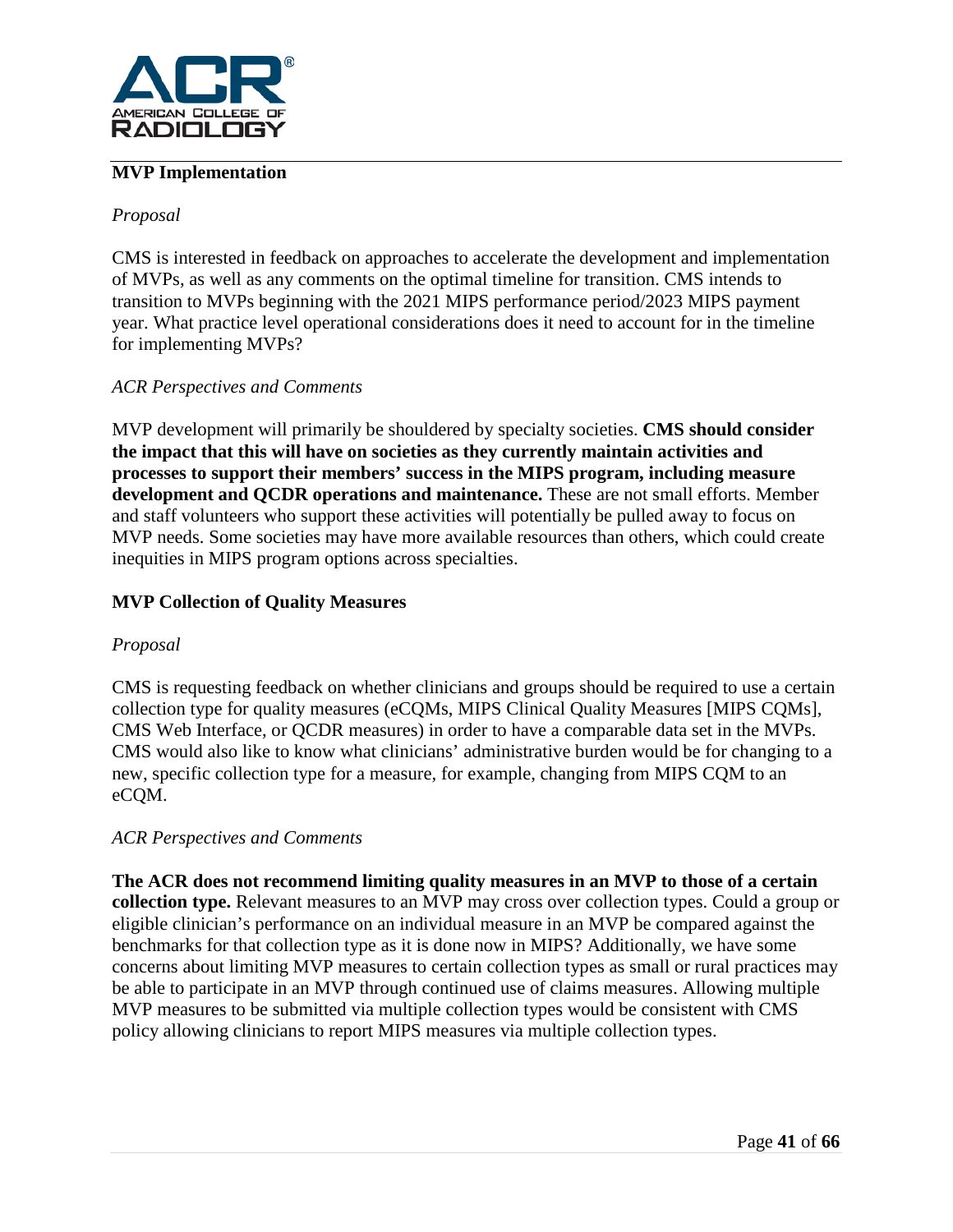

## **MVPs and Small Practices**

### *Proposal*

CMS requests the following comments on policies to support small practices:

- How should CMS structure the MVPs to provide flexibility for small and rural practices and reduce participation burden? What MVP-related policies could best assist small and/or rural groups when submitting measures and activities? Should CMS have alternate measures and activities submission requirements for small and/or rural practices? For example, should small and/or rural practices be allowed to report fewer measures and activities within an MVP? - How can CMS mitigate challenges small and/or rural practices have in reporting? What types of technical assistance would be most helpful to help small and/or rural practices to have

successful participation in MVPs?

- How can CMS reduce barriers to small and/or rural groups transitioning into APMs, such as lack of information on performance on quality and cost measures and limited resources? - What approaches could help small practices transition to MVPs?

#### *ACR Perspectives and Comments*

**We strongly recommend that CMS maintain all current policies that assist small and rural groups.**

## **MVPs and QCDRs**

#### *Proposal*

CMS requests comments on policies for how QCDR measures would be used in MVPs. Should QCDR measures be integrated into MVPs along with MIPS measures, or should they be limited to specific MVPs consisting of only QCDR measures? How does CMS continue to encourage clinicians to use QCDRs under MVPs?

#### *ACR Perspectives and Comments*

**The ACR believes that QCDR measures should be integrated into MVPs, not limited to specific MVPs consisting of only QCDR measures.** If QCDR measures are limited to QCDRonly MVPs, this could limit the number of clinicians who report these measures. This has the potential for unintended consequences; low-reported measures could seem invaluable. Many QCDRs also report MIPS CQMs, so a combination of those measure types could be submitted using a QCDR. Also, QCDR measures are, by definition, the most specialty-specific and should be the most well-suited measures for an episode-based, practice specific integrated assessment proposed for MVPs.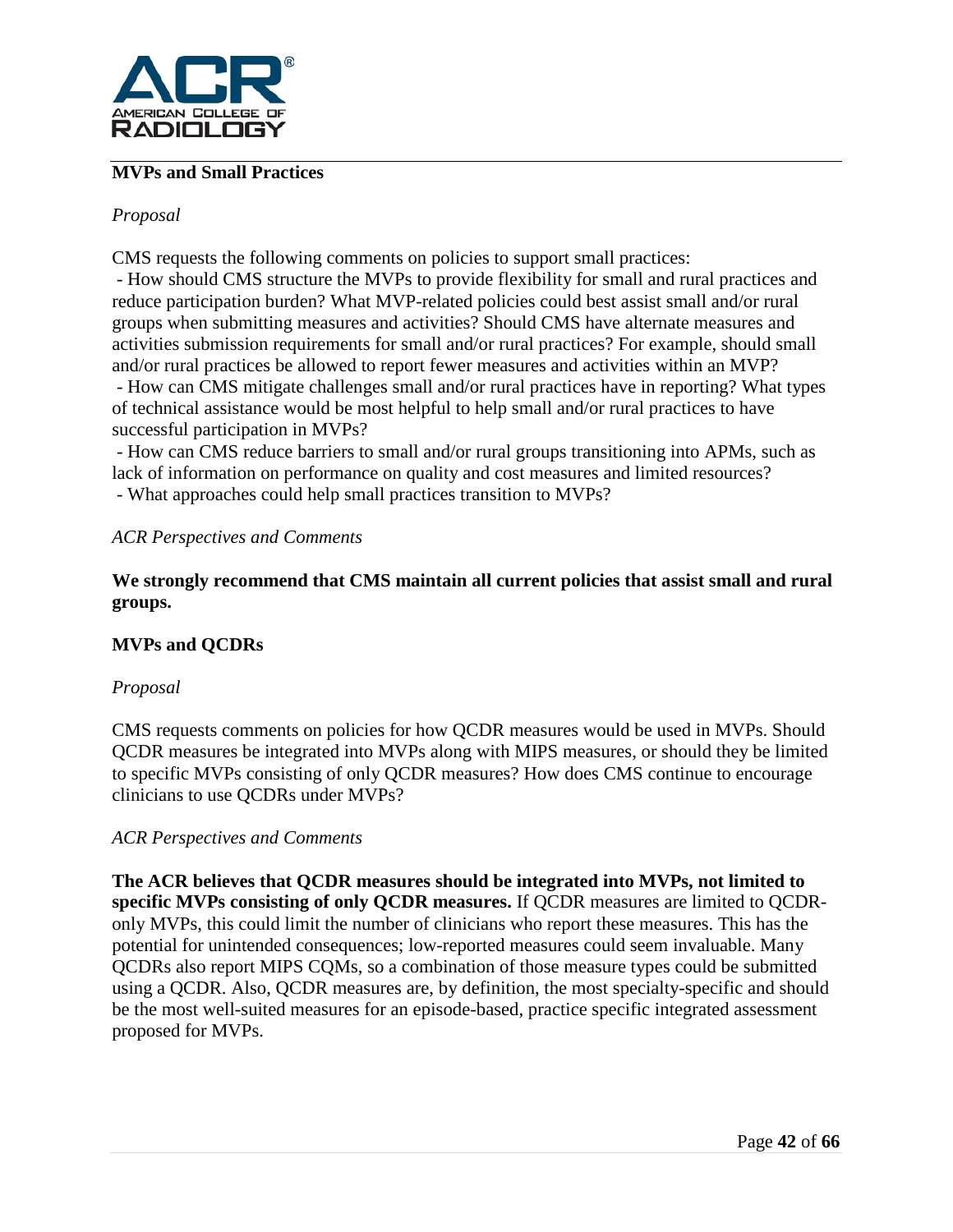

## **MVP Population Health Quality Measure Set**

#### *Proposal*

CMS plans to increase the use of global and population based administrative claims-based quality measures and outlines a proposal to add at least one additional administrative claimsbased quality measure starting in the 2021 MIPS performance period. CMS requests comments on the topics related to the use of a population health quality measure set, such as the following: what specific administrative claims-based quality measures CMS should consider; should administrative claims-based quality measures be used to replace some of the reporting requirements in the quality performance category; what other information or methods should be used to mitigate concerns about administrative claims-based quality measure reliability, applicability, and degree of actionable feedback for clinician performance improvement?

## *ACR Perspectives and Comments*

**The ACR has concerns about the feasibility of implementing administrative claims-based quality measures that would be attributable to all clinicians and groups in the MVP program.** This is currently an issue with the existing MIPS administrative claims quality and cost measures that are largely not applicable to radiologists. How would this play out in the MVP framework? For MVPs where there are no attributable measures, would the category scoring be adjusted to allow for this and provide an equitable scoring solution for such clinicians? The ACR also has questions about the level of transparency of the measure attribution and calculation that would be available, as well as enough detailed feedback on measure performance to allow improvement.

#### **Patient Reported Measures**

#### *Proposal*

CMS has requested public comments on enhancing the patient voice in the MVPs. Specifically, CMS requests information regarding when patient experience/satisfaction measurement tools or approaches to capturing information would be appropriate for inclusion in MVPs. Additionally, how could current commercial approaches for measuring the customer experience outside of the healthcare sector (for example, single measures of satisfaction or experience) be developed and incorporated into MVPs to capture patient experience and satisfaction information?

## *ACR Perspectives and Comments*

Many of these patient experience/satisfaction measures have already been deployed in the ACR's custom surveys to assess the experiences of patients regarding imaging procedures. **There should be pathways for surveys that fit proposed criteria to be approved for inclusion in MVPs beyond Consumer Assessment of Healthcare Provider and Systems (CAHPS).**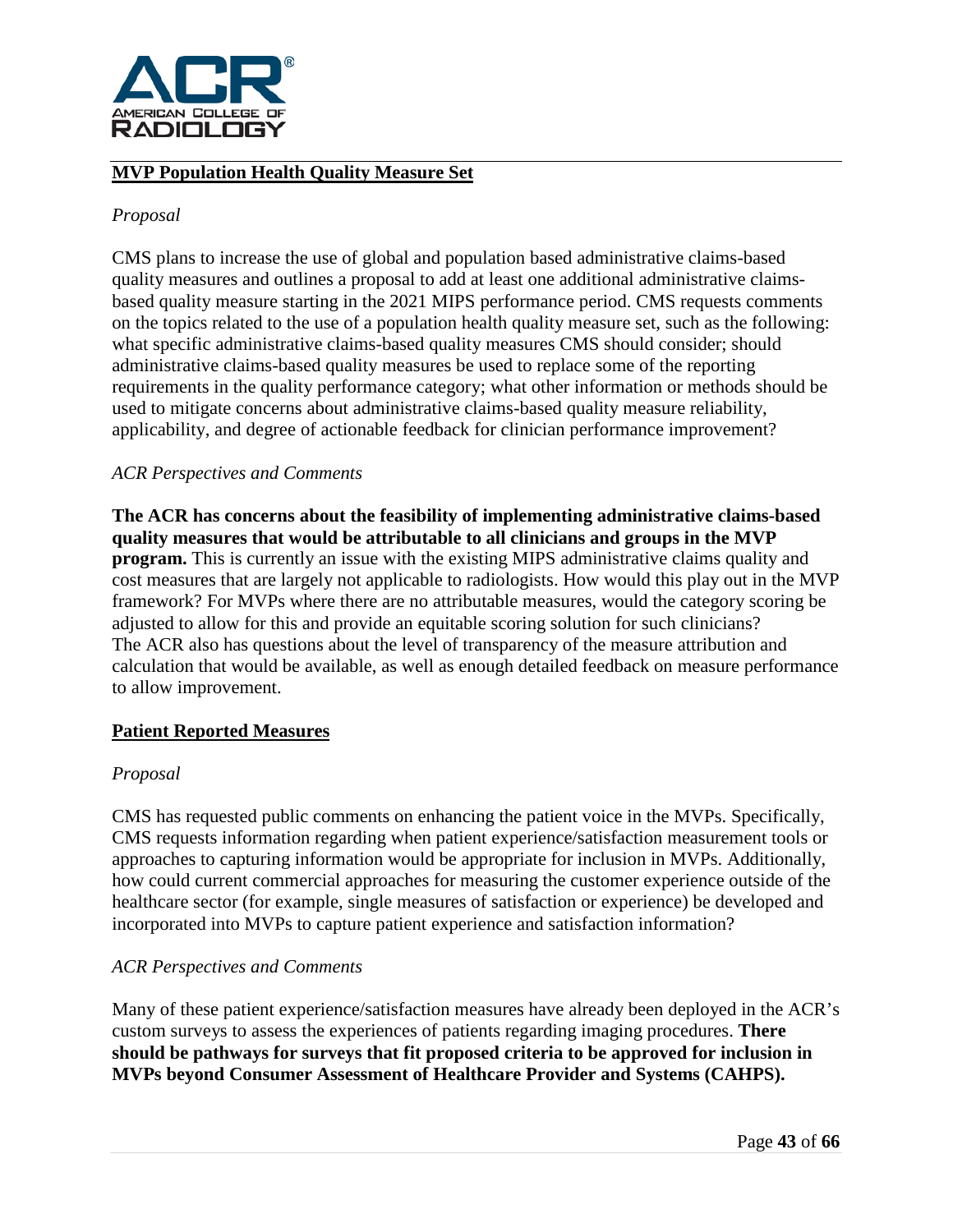

Development of CAHPS surveys are time-consuming and costly and may limit certain specialties from participating in patient experience/satisfaction measurements.

Patient feedback regarding experiences with care providers, with care experiences, or with disease/issue management is key to the management of outcomes and population health. Many stakeholders have and continue to solicit patient/customer/consumer feedback in order to provide meaningful paths to ensuring that a product, service, or experience meets or exceeds expectations and of which the patient/customer/consumer has a positive evaluation. Stakeholders include healthcare providers (hospitals, offices, physician groups) product/service providers (such as companies that provide equipment, medical devices, pharmaceuticals, health insurance providers, etc.) as well as regulators/legislators (CMS, etc.).

The following recommendations utilize types of questions commonly deployed in industry to assess customer/consumer/patient evaluation.

**For patient feedback to provide meaningful direction to the sponsor(s), it must be accurate and reliable**. This means that the data gathered must be representative of the population and the methodology must yield predictable data. Feedback can be retrospective, comprised of patients recalling an experience (with a hospital, physician, procedure, etc.); it may also be longitudinal, with patients providing expectations of an experience (the Pre-wave), and patients then providing their evaluation following the experience (the Post-wave). Feedback may also be prospective only, obtaining expectations and attitudes specific to an experience.

The ACR also suggests the following considerations regarding the sample. Defining the sample begins with defining the population one wishes to understand. For example, that definition can be as focused as patients who undergo a certain procedure at a certain place of service or it can be as general as average risk women who are aged 40 and older (e.g., identified as eligible for mammography screening).

If the goal is to quantify an experience among a sample of patients, one must ensure that the sample interviewed as part of a survey reflect the demographic/socio-economic characteristics of that population. Otherwise, the results may not be reflective of the population. Because of this, it may be difficult to provide information at the clinician level that would be meaningful for patients. The number in a sample, as a proportion of the population, will introduce an error range around the statistics produced, so it is necessary to ensure that any sample is a statistically stable base. Also, who responds/answers the survey may introduce bias, so it is imperative that the data representativeness is managed as part of the data collection.

The ACR suggests that you consider the following guidelines with regard to question composition. **Survey questions must be asked in an unbiased and balanced way and these questions should yield data that is analytically sound**. Additionally, ratio data is generally more powerful analytically than nominal data, while open-ended data can help characterize feedback but is of limited analytical usefulness.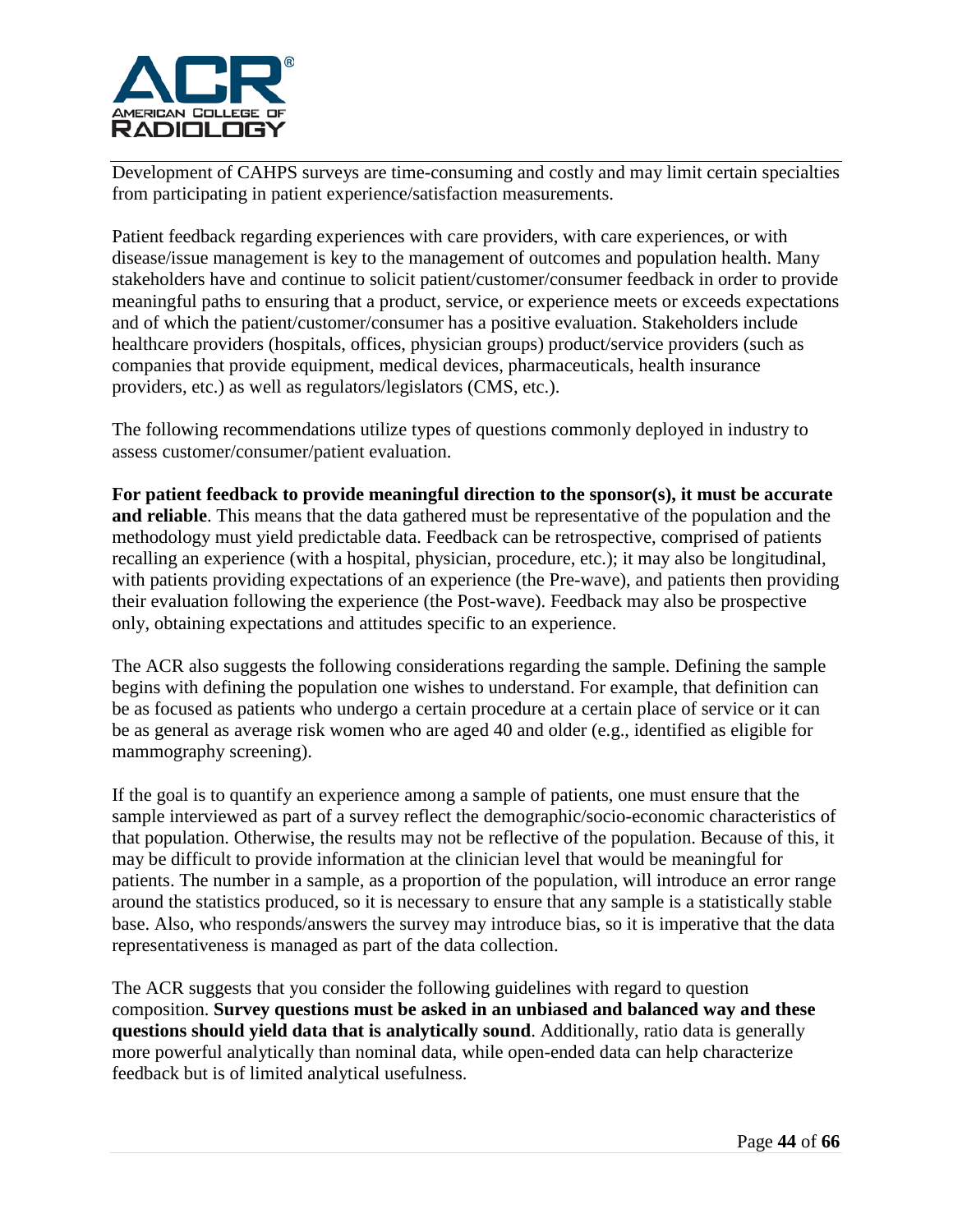

Customer/Patient Evaluation measures are typically measures to assess overall evaluation and/or satisfaction with an experience. It is important to utilize a Likert scale (versus an open-ended or binomial response) for greater analytic power. Examples of suggested evaluative questions include Overall Rating and Satisfaction types. Expectations questions are an additional form of evaluative measure wherein a sample population utilizes a scale to measure how well an experience met with expectations. This type of question is clearly important if there are ingoing assumptions about an experience and/or if there have been communications ahead of the experience that are meant to improve the overall experience.

Another vector of assessing experience, overall, and/or by specific aspects of the experience are questions describing the respondents' experience. For this measure, the rows or attributes could include phrases or sentences (e.g., sentences that relate to 'Overall appointment/exam/procedure' or 'the time I spent waiting for my exam/procedure/etc.'). An example of this question could be "Please think now about [your recent experience or aspect of that experience]. For each, please indicate how you would rate your experience, using the scale below."

- 5 Describes my experience extremely well
- 4 Describes my experience moderately well
- 3 Describes my experience adequately
- 2 Does not describe my experience very well
- 1 Does not describe my experience at all

Attributes that affect overall evaluation, such as perceptions of cost, quality, and care, follow-up can be assessed using satisfaction, expectations being met or not or describing experience.

While Likert scale data is the easiest to analyze, open-ended questions may also have value. Comments captured in open-ended questions often have insights not captured in the tightly defined questions with scales. Data from the open-ended questions could be aggregated over several years to define trends that may inform additional questions or areas of focus as part of an iterative process to improve patient experience surveys.

#### *Proposal*

CMS is seeking input on what approaches should be taken to get reliable performance information for patients using patient reported data, in particular at the individual clinician level. Given the current Tax Identification Number (TIN) reporting structure, are there recommendations for ensuring clinician level specific information into MVPs? Should clinicians be incentivized to report patient experience measures at the individual clinician level to facilitate patients making informed decisions when selecting clinician, and if so, how?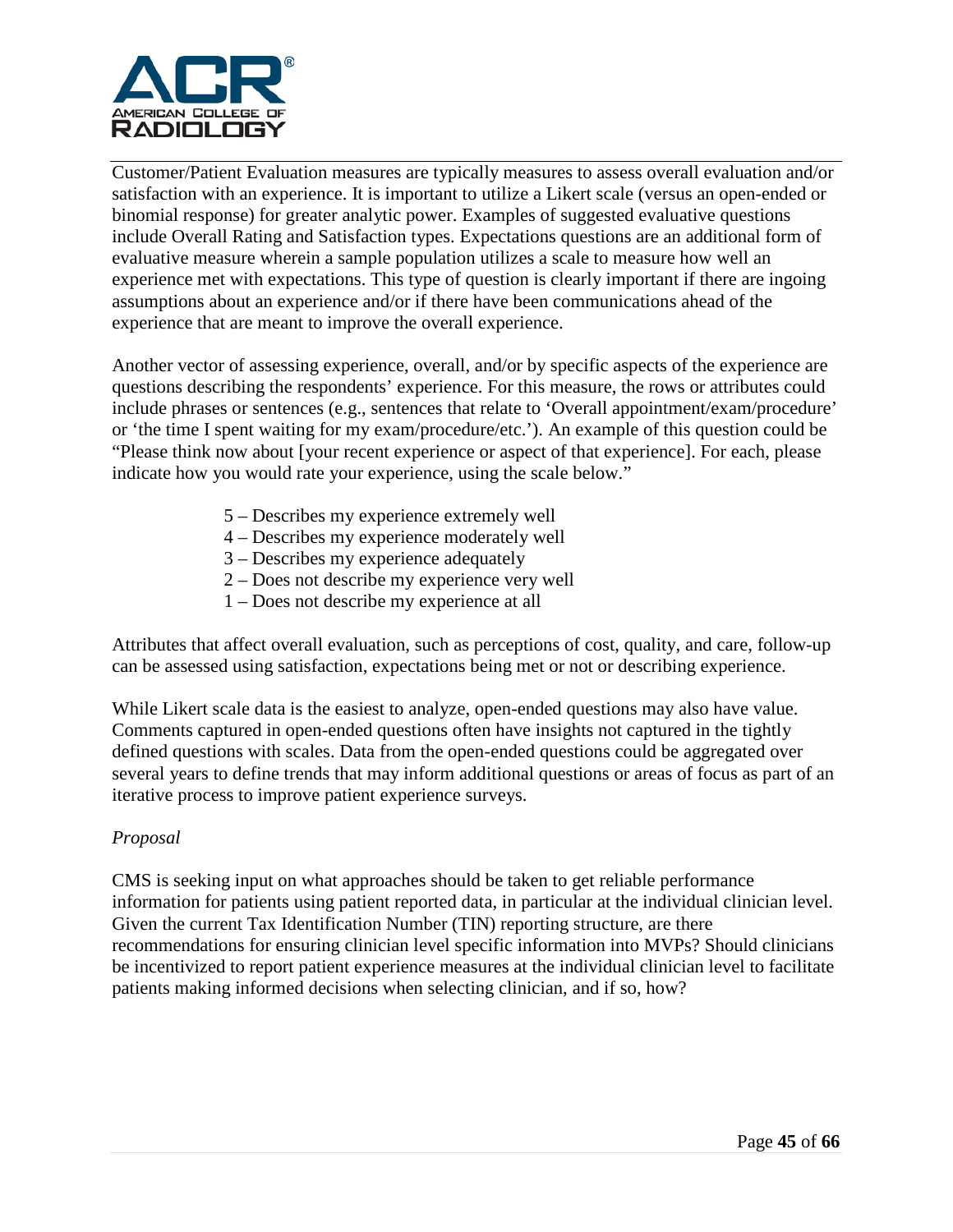

## *ACR Comments and Perspectives*

For particular specialties such as radiology, it may be challenging to implement this given variability in volume of surveys at the individual clinician level. It may be less relevant for patients to have information regarding imaging services at the clinician level.

## **MVP as Permanent MIPS Participation Solution**

## *Proposal*

CMS is proposing to apply a new MVPs framework to future proposals beginning with the 2021 MIPS Performance Year. MVPs would utilize sets of measures and activities that incorporate a foundation of promoting interoperability and administrative claims-based population health measures and layered with specialty/condition specific clinical quality measures to create both more uniformity and simplicity in measure reporting. The MVP framework will also connect quality, cost, and improvement activities performance categories to drive toward value; integrate the voice of patients; and reduce clinician barriers to movement into Advanced APMs. Further, the MVP framework would reduce the number of performance measures and activities clinicians may select.

#### *ACR Comments and Perspectives*

To summarize the ACR's initial thoughts on the viability of MIPS Value Pathways, we believe, in concept, MVPs could accomplish CMS' goals for reducing burden and adjusting QPP-MIPS participation to make it more relevant and useful to both patients and clinicians. We do encourage CMS to continue working toward finalizing details of the MVP framework as a more holistic approach to the MIPS category requirements with a primary focus on delivery of care in an efficient, effective, timely, and patient-centered manner, while distancing the focus on a specific number of measures being reported and scored.

To reiterate, we also recognize that the MVP concepts and framework must incorporate some flexibility to account for variation in specialties' size, practice arrangements and uniqueness in care delivery that may make variant MVPs a necessity. Additionally, the ACR believes it necessary and strongly recommends that in its continued planning and conceptualization of MVPs that CMS maintain an option for MIPS participation in its current form. This is most important in order for specialties such as radiology to meaningfully participate in MIPS when they may not fit into an MVP framework due to potential lack of applicability of certain currently proposed elements. Further, it is important when running these systems in parallel to maintain equity or parity for MVP participation and MIPS participation, such as in terms of clinical reporting burden, likelihood of a score or improvement. The newer measures might be more advantageous to use.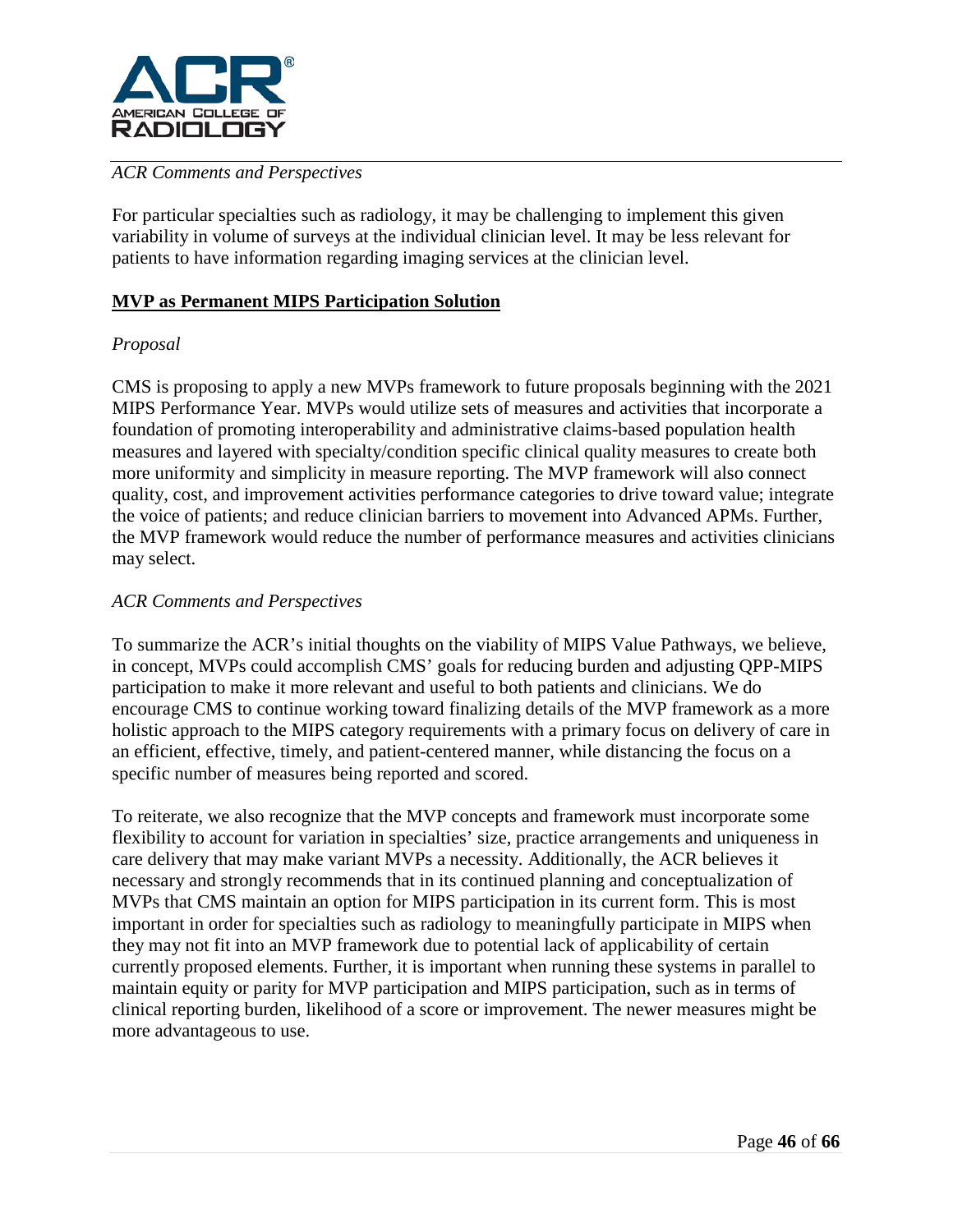

Again, we appreciate CMS' goal of simplifying the program and applaud its efforts to date with the MVP concept and framework. We look forward to continued opportunities for input and feedback to CMS over the coming months.

## **MIPS: Quality Performance Category**

## **Quality Category Weighting**

## *Proposal*

CMS proposes at  $\S 414.1330(b)(4)$  that the quality category will comprise 40 percent of a clinician's final score for the 2020 MIPS performance year/2022 payment year. CMS proposes at § 414.1330(b)(5) that quality will comprise 35 percent of a clinician's final score for the 2021 performance year/2023 payment year; and CMS proposes at § 414.1330(b)(6) that quality will comprise 30 percent of clinician's final score for the 2022 performance year/2024 payment year.

#### *ACR Perspective and Comments*

**The ACR believes that the gradual decrease in the quality category weight is fair for clinicians in light of the statutory requirements under which CMS must operate.**

#### **Data Completeness**

#### *Proposal*

CMS proposes to increase the data completeness criteria to 70 percent for the 2020 performance year. CMS is also seeking comment on whether they should increase the data completeness threshold for quality measures that are extremely topped out.

#### *ACR Perspectives and Comments*

**The ACR opposes increasing the data completeness threshold to 70 percent for all measures in the MIPS program. Achieving a 70 percent data completeness threshold would be particularly difficult and burdensome for many radiology groups.** Most practices rely on the hospital(s) for which the group provides services to assist in data extraction from hospital systems for MIPS measure reporting. In many cases, the hospital does not have the same sense of urgency or motivation to build extraction methodology to enable data collection and reporting as does the radiology group. Such a request might be put in the hospital's IT work queue, but frequently the hospital places a higher level of priority on its own needs rather than the group's, and the radiology group's MIPS request may repeatedly be re-prioritized down the work list. This issue can be exacerbated based on the number of hospitals where a group practices. The more facilities with which a group works, the harder it could become to attain a 70 percent completeness rate across all sites that a TIN practices. This is even more burdensome for small and rural practices that may cover multiple hospitals in a wide geographic area. Additionally, if a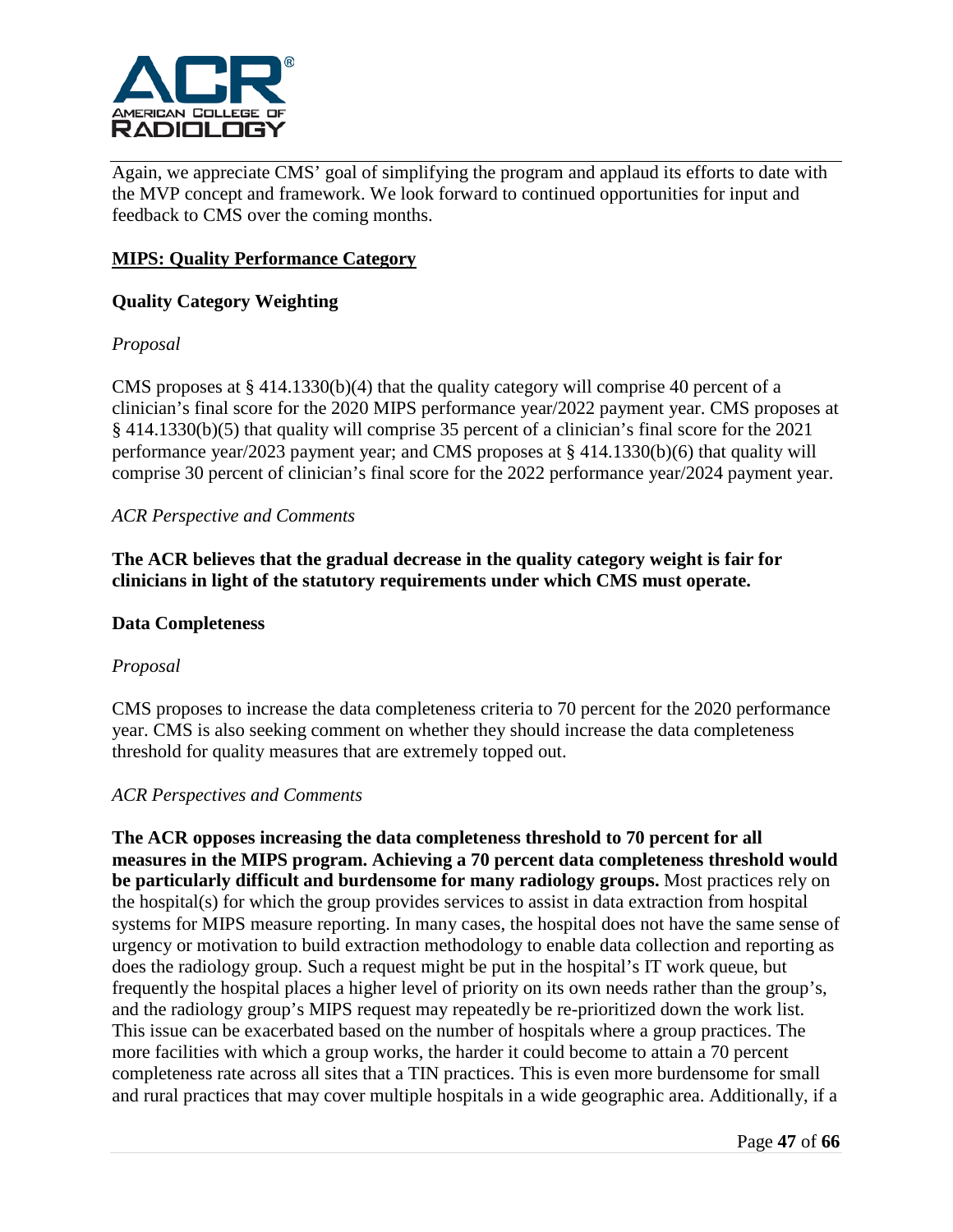

group begins providing services to a new hospital during the reporting year it can be difficult and burdensome to develop new processes at that facility for reporting that year. That in itself could prevent a group from meeting a 70 percent threshold.

Until there is more homogenous alignment across CMS physician and hospital quality reporting programs, disparate motivations for measure reporting will exist. **Because of these typical circumstances for a radiology group, the ACR urges CMS to keep the threshold at 60 percent.**

## **Data Completeness for Topped Out Measures**

#### *Proposal*

CMS seeks comment on whether they should increase the data completeness threshold for extremely topped out quality measures that are retained in the program due to limited availability of measures for a specific specialty and potential alternative solutions in addressing extremely topped out measures.

#### *ACR Perspectives and Comments*

## **The ACR sees the benefit of raising the data completeness threshold for topped out measures if point caps are removed and the measures are maintained in MIPS.**

This is an overlapping issue with the ACR's concerns with CMS' proposals for measure removal, as discussed in our comment document on that topic. To summarize those comments here, CMS topped out measure scoring and removal policies disproportionately impact radiology, which has the highest percentage (95 percent) among all specialties of topped out measures, with only a single non-topped out measure remaining for program year 2020. This asymmetry disproportionately impairs radiologists' MIPS flexibility and is anticipated to progress in ensuing years.

#### **Removal of Quality Measures**

#### *Proposal*

CMS proposes to add another criterion for quality measure removal if a quality measure is not available for MIPS quality reporting by all MIPS eligible clinicians. This action would target MIPS measure stewards that refuse to allow third party intermediaries, such as QCDRs and qualified registries, to use those measures for MIPS eligible clinicians. CMS is also interested in what factors should be considered in delaying the removal of measures.

CMS also seeks comment on whether it should delay the removal of a specific quality measure by a year and why.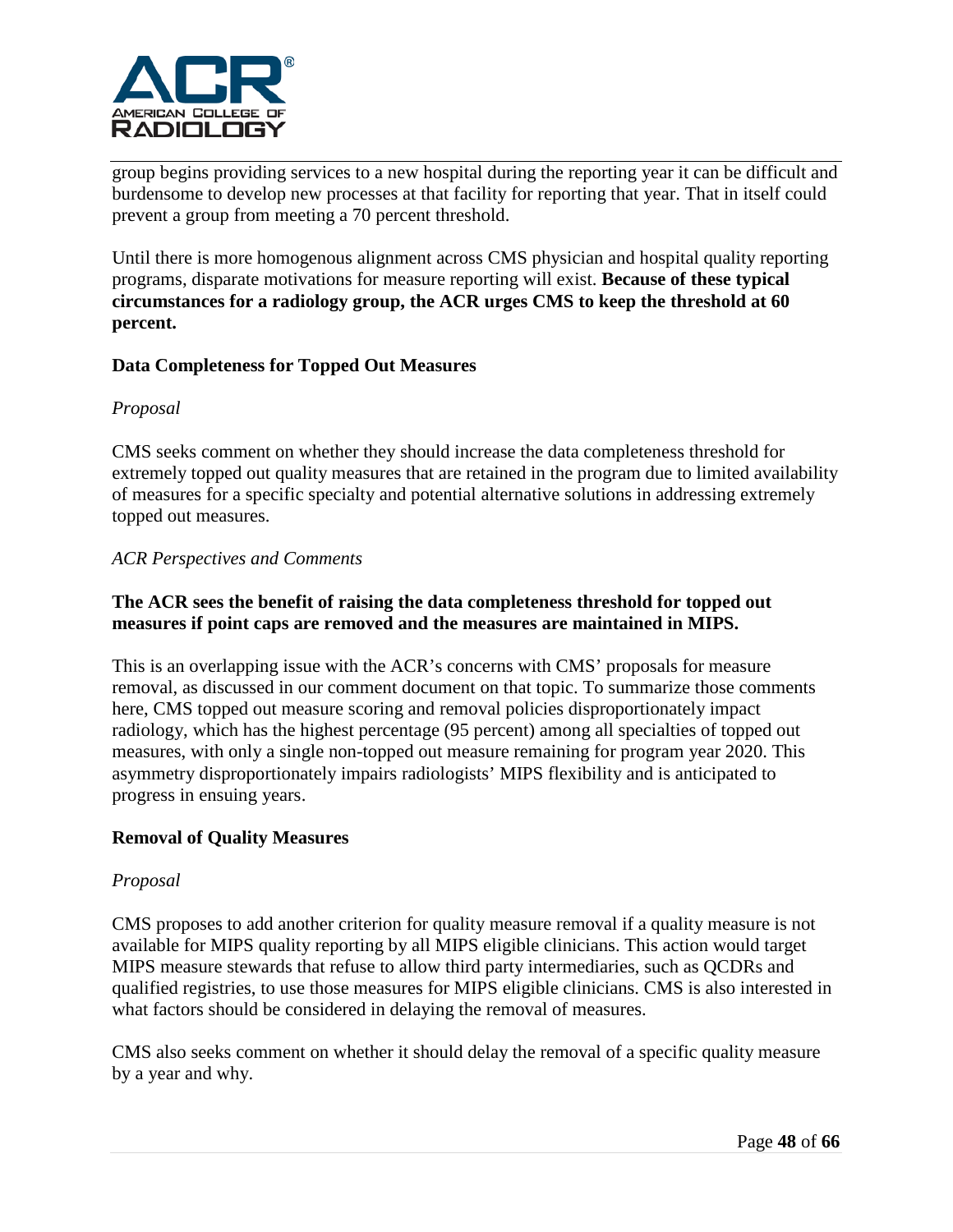

#### *ACR Perspective and Comments*

**The ACR agrees that MIPS quality measures should be available for all clinicians to report, regardless of their submission method**. This prevents selection bias and allows clinicians to have more measures to report on if they are using a third party intermediary.**We suggest delaying the removal of measures if the measure can be related to an improvement activity or potentially cost, particularly with the proposed MVP framework that CMS is proposing.** 

## **Quality Measures Proposed for Removal**

## *Proposal*

CMS has indicated their intent to remove several measures that are relevant to radiology, including the following:

**Measure #146: Radiology: Inappropriate Use of "Probably Benign" Assessment Category in Mammography Screening** - CMS proposes to remove this measure because it is considered standard of care.

**Measure #225: Radiology: Reminder System for Screening Mammograms** - This measure is proposed for removal because CMS considers this a structure measure and not a patient outcome measure.

**Measure #361: Optimizing Patient Exposure to Ionizing Radiation: Reporting to a Radiation Dose Index Registry** - CMS proposes to remove this measure because they do not consider the quality action to be directly related to patient outcomes.

**Measure #362: Optimizing Patient Exposure to Ionizing Radiation: Computed Tomography (CT) Images Available for Patient Follow-Up and Comparison Purposes** - CMS proposes to remove this measure for the same rationale as #361.

#### *ACR Perspective and Comments*

**Availability of specialty specific measures for diagnostic radiology is in a critical state. 95 percent of radiology measures are topped out and 4 are proposed for removal in 2020 (146, 225, 361 and 362), with two removed in 2019 (359, 360).** Please see Table 1 below for a complete list of radiology measures by status.

**Table 1**-Summary of MIPS Quality measures associated with diagnostic radiology (data from Journal of American College of Radiology paper in press Jan 2020 - *The Quality Measure Crunch: How CMS Topped Out Scoring and Removal Policies Disproportionately Disadvantage Radiologists*.)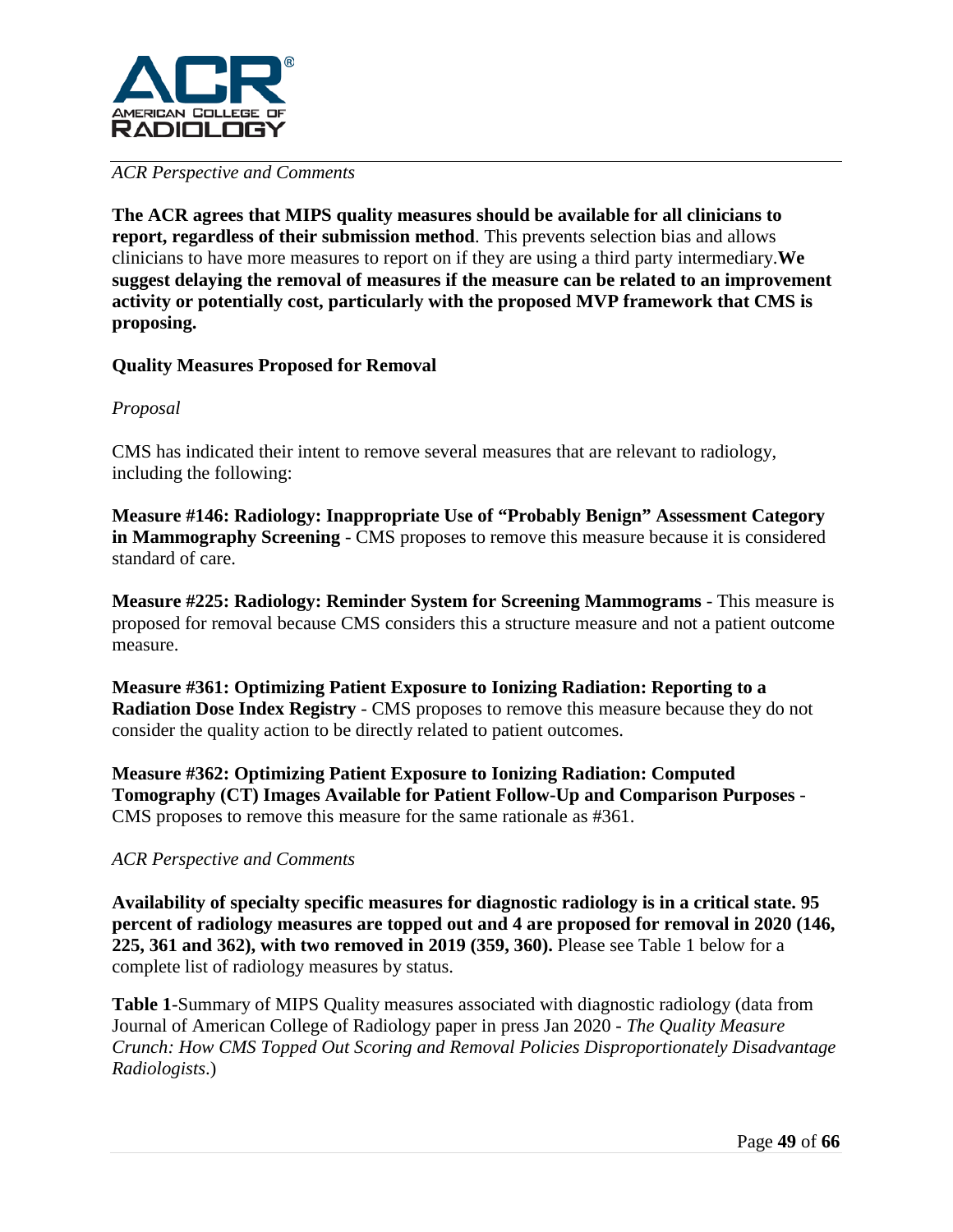

| ID   | <b>Name</b>                                   |                   | <b>Benchmark</b> | Avg  | <b>SD</b>         | <b>Topped out</b> | <b>Topped out</b> | Capped         |
|------|-----------------------------------------------|-------------------|------------------|------|-------------------|-------------------|-------------------|----------------|
|      |                                               | <b>Collection</b> |                  |      |                   | in 2018           | in 2019           | in 2019        |
|      |                                               | type              |                  |      |                   |                   |                   |                |
| 145! | Radiology: Exposure                           | Claims            | Y                | 81.9 | 26.5              | No                | Yes               | N <sub>o</sub> |
|      | Dose or Time                                  |                   |                  |      |                   |                   |                   |                |
|      | Reported for                                  |                   |                  |      |                   |                   |                   |                |
|      | Procedures Using                              |                   |                  |      |                   |                   |                   |                |
|      | Fluoroscopy<br>Radiology: Exposure            | Registry          | $\mathbf Y$      | 85.1 | 24.9              | <b>No</b>         | Yes               | N <sub>o</sub> |
| 145! | Dose or Time                                  |                   |                  |      |                   |                   |                   |                |
|      | Reported for                                  |                   |                  |      |                   |                   |                   |                |
|      | Procedures Using                              |                   |                  |      |                   |                   |                   |                |
|      | Fluoroscopy                                   |                   |                  |      |                   |                   |                   |                |
| 146! | Radiology:                                    | Claims            | Y                | 0.3  | 1.2               | Yes               | Yes               | Yes            |
|      | Inappropriate Use of                          |                   |                  |      |                   |                   |                   |                |
|      | "Probably Benign"                             |                   |                  |      |                   |                   |                   |                |
|      | <b>Assessment Category</b>                    |                   |                  |      |                   |                   |                   |                |
|      | in Screening                                  |                   |                  |      |                   |                   |                   |                |
|      | Mammograms                                    |                   |                  |      |                   |                   |                   |                |
| 146! | Radiology:                                    | Registry          | Y                | 0.5  | 3.5               | Yes               | Yes               | Yes            |
|      | Inappropriate Use of                          |                   |                  |      |                   |                   |                   |                |
|      | "Probably Benign"                             |                   |                  |      |                   |                   |                   |                |
|      | <b>Assessment Category</b>                    |                   |                  |      |                   |                   |                   |                |
|      | in Screening                                  |                   |                  |      |                   |                   |                   |                |
|      | Mammograms                                    |                   |                  |      |                   |                   |                   |                |
| 147! | Nuclear Medicine:                             | Claims            | Y                | 86.2 | 22.3              | N <sub>o</sub>    | Yes               | N <sub>o</sub> |
|      | Correlation with                              |                   |                  |      |                   |                   |                   |                |
|      | <b>Existing Imaging</b>                       |                   |                  |      |                   |                   |                   |                |
|      | Studies for All                               |                   |                  |      |                   |                   |                   |                |
|      | Patients Undergoing                           |                   |                  |      |                   |                   |                   |                |
| 147! | <b>Bone Scintigraphy</b><br>Nuclear Medicine: | Registry          | $\mathbf Y$      | 94.1 | 13.7              | Yes               | Yes               | Yes            |
|      | Correlation with                              |                   |                  |      |                   |                   |                   |                |
|      | <b>Existing Imaging</b>                       |                   |                  |      |                   |                   |                   |                |
|      | Studies for All                               |                   |                  |      |                   |                   |                   |                |
|      | Patients Undergoing                           |                   |                  |      |                   |                   |                   |                |
|      | <b>Bone Scintigraphy</b>                      |                   |                  |      |                   |                   |                   |                |
| 195  | Radiology: Stenosis                           | Claims            | Y                | 92.7 | 16.1              | Yes               | Yes               | Yes            |
|      | Measurement in                                |                   |                  |      |                   |                   |                   |                |
|      | Carotid Imaging                               |                   |                  |      |                   |                   |                   |                |
|      | Reports                                       |                   |                  |      |                   |                   |                   |                |
| 195  | Radiology: Stenosis                           | Registry          | $\mathbf Y$      | 96.6 | $\overline{10.7}$ | Yes               | Yes               | Yes            |
|      | Measurement in                                |                   |                  |      |                   |                   |                   |                |
|      | Carotid Imaging                               |                   |                  |      |                   |                   |                   |                |
|      | Reports                                       |                   |                  |      |                   |                   |                   |                |
| 225  | Radiology: Reminder                           | Claims            | $\mathbf Y$      | 94.3 | 19.3              | No                | Yes               | Yes            |
|      | <b>System for Screening</b>                   |                   |                  |      |                   |                   |                   |                |
|      | Mammograms                                    |                   |                  |      |                   |                   |                   |                |
| 225  | Radiology: Reminder                           | Registry          | $\mathbf Y$      | 97.4 | 13.8              | Yes               | Yes               | No             |
|      | <b>System for Screening</b><br>Mammograms     |                   |                  |      |                   |                   |                   |                |
|      |                                               |                   |                  |      |                   |                   |                   |                |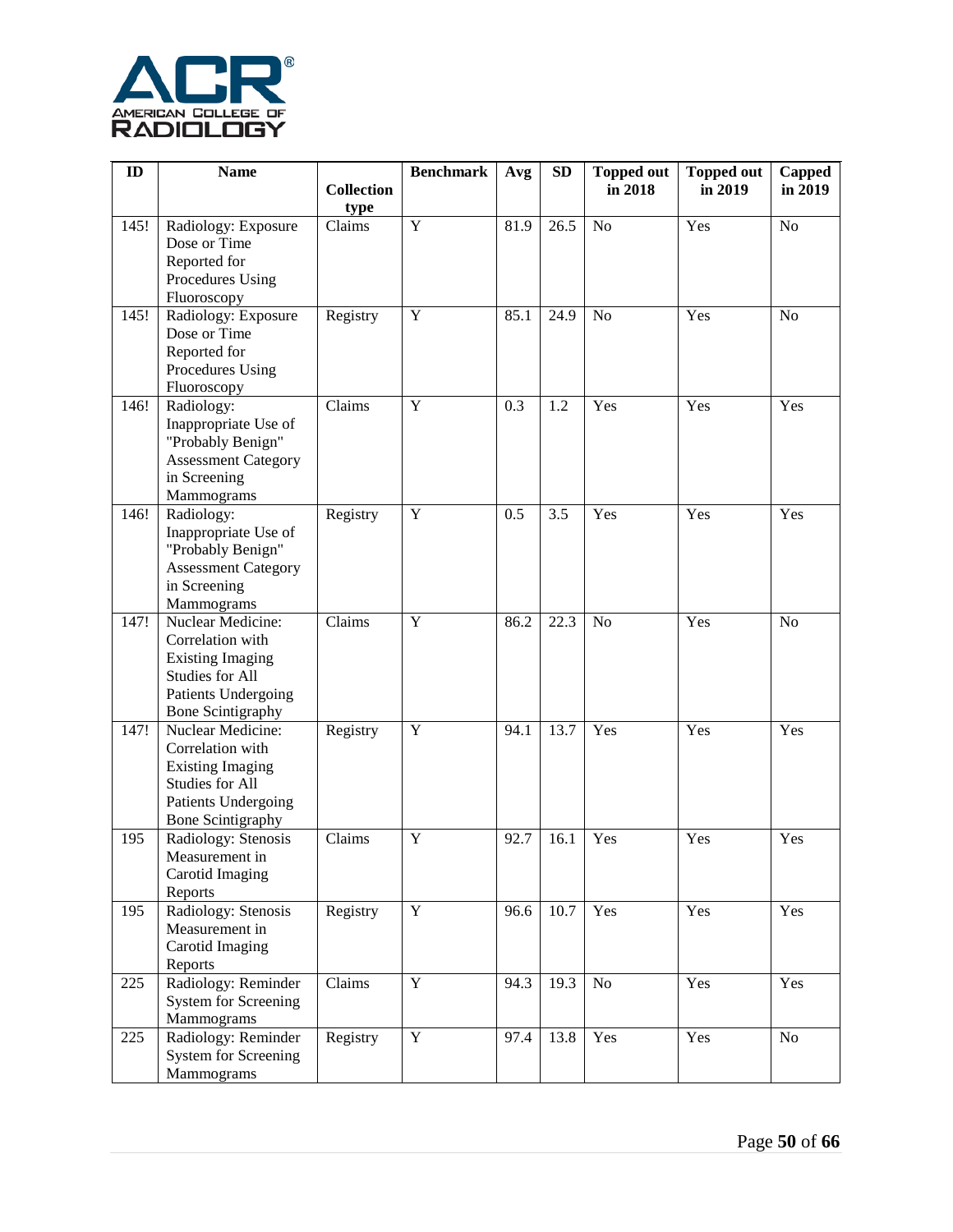

| 360! | <b>Optimizing Patient</b><br>Exposure to Ionizing<br>Radiation: Count of<br><b>Potential High Dose</b><br><b>Radiation Imaging</b><br><b>Studies: Computed</b><br>Tomography (CT) and<br>Cardiac Nuclear<br><b>Medicine Studies</b> | Registry | $\mathbf Y$    | 75.9 | 34.1 | $-$            | Yes | N <sub>o</sub> |
|------|-------------------------------------------------------------------------------------------------------------------------------------------------------------------------------------------------------------------------------------|----------|----------------|------|------|----------------|-----|----------------|
| 361! | <b>Optimizing Patient</b><br><b>Exposure to Ionizing</b><br>Radiation: Reporting<br>to a Radiation Dose<br><b>Index Registry</b>                                                                                                    | Registry | $\mathbf Y$    | 96.5 | 14.3 | $-$            | Yes | N <sub>o</sub> |
| 362! | <b>Optimizing Patient</b><br><b>Exposure to Ionizing</b><br>Radiation: Computed<br>Tomography (CT)<br>Images Available for<br>Patient Follow-up and<br>Comparison                                                                   | Registry | $\mathbf Y$    | 94.4 | 21.9 | $\mathbf{u}$   | Yes | N <sub>o</sub> |
| 364! | <b>Optimizing Patient</b><br>Exposure to Ionizing<br>Radiation:<br>Appropriateness:<br>Follow-up CT<br>Imaging for<br><b>Incidentally Detected</b><br><b>Pulmonary Nodules</b><br>According to<br>Recommended<br>Guidelines         | Registry | $\mathbf Y$    | 84.6 | 25.3 | $-$            | Yes | N <sub>o</sub> |
| 405! | Appropriate Follow-<br>up Imaging for<br><b>Incidental Abdominal</b><br>Lesions                                                                                                                                                     | Claims   | $\mathbf Y$    | 7.8  | 16.7 | N <sub>o</sub> | Yes | N <sub>o</sub> |
| 405! | Appropriate Follow-<br>up Imaging for<br>Incidental Abdominal<br>Lesions                                                                                                                                                            | Registry | $\mathbf Y$    | 5.8  | 9.8  | N <sub>o</sub> | Yes | N <sub>o</sub> |
| 406! | Appropriate Follow-<br>up Imaging for<br><b>Incidental Thyroid</b><br>Nodules in Patients                                                                                                                                           | Claims   | $\mathbf Y$    | 31.2 | 34.7 | N <sub>o</sub> | No  | No             |
| 406! | Appropriate Follow-<br>up Imaging for<br><b>Incidental Thyroid</b><br>Nodules in Patients                                                                                                                                           | Registry | $\overline{Y}$ | 9.4  | 18.2 | No             | Yes | No             |
| 436! | Radiation<br>Consideration for<br><b>Adult CT: Utilization</b><br>of Dose Lowering<br>Techniques                                                                                                                                    | Claims   | $\mathbf Y$    | 88.4 | 23.3 | N <sub>o</sub> | Yes | No             |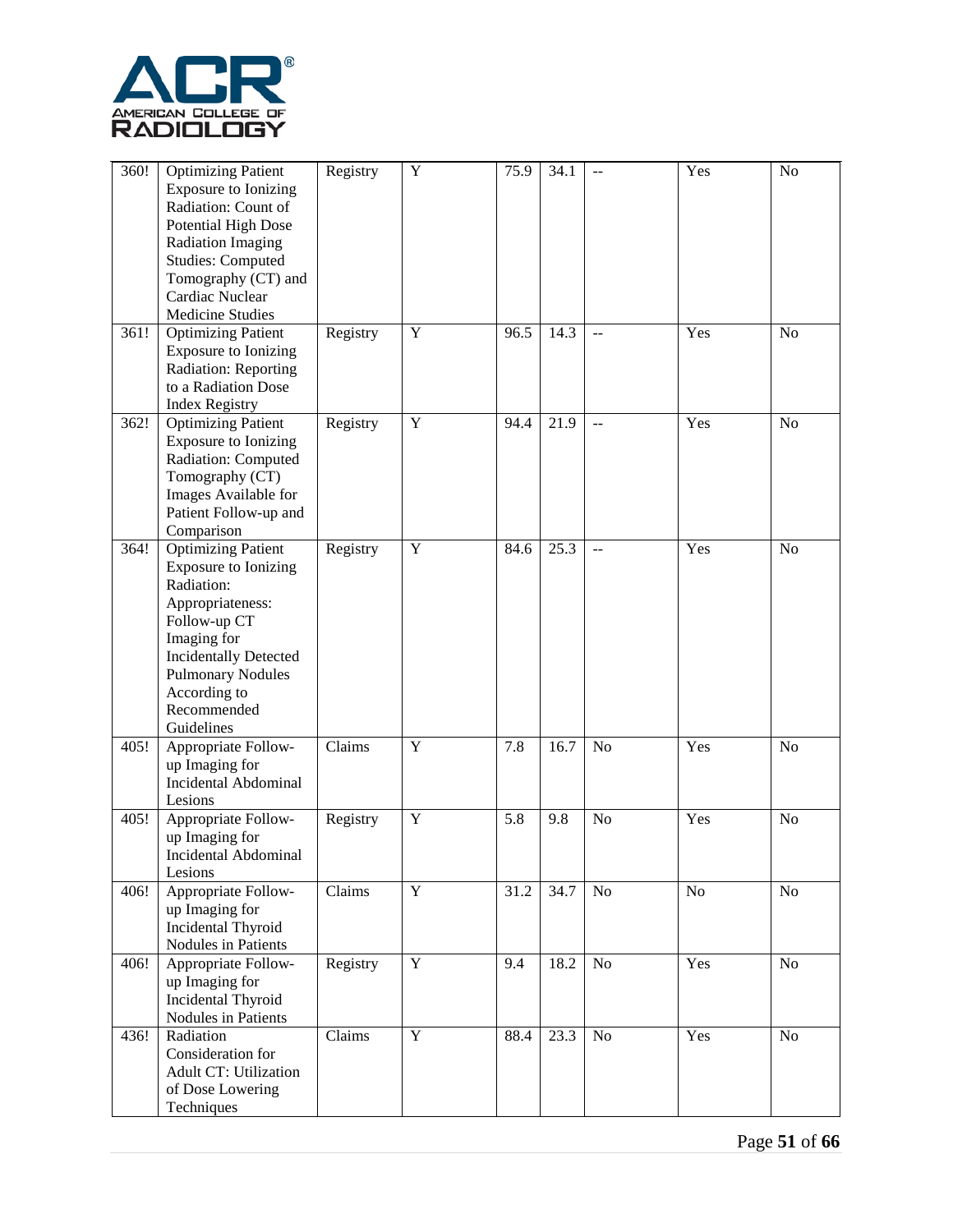

| 436! | Radiation                    | Registry | 92 | 20.2 | N <sub>0</sub> | Yes | N <sub>o</sub> |
|------|------------------------------|----------|----|------|----------------|-----|----------------|
|      | Consideration for            |          |    |      |                |     |                |
|      | <b>Adult CT: Utilization</b> |          |    |      |                |     |                |
|      | of Dose Lowering             |          |    |      |                |     |                |
|      | <b>Techniques</b>            |          |    |      |                |     |                |

! High priority measures

Against this backdrop, many high-performing measures are still showing a low adoption rate among radiologists, thus a reason for the high performance score may be a result of a small pool of high performing individuals choosing to report certain measures. This would skew the average score and mask the actual performance gap more than if the measure was reported across a larger number of practices, including those with worse performances on the measures in question. Please see Table 2 below for reporting trends through 2016 for radiology measures. Seven of 13 measures have a reporting rate less than 50 percent, one has under 70 percent; the remaining 5 were part of a measures group until 2017, thus the reporting rate information is not comparable.

**Table 2**-Diagnostic Radiology Measures Reporting Trends and Performance Scores used for 2019 Performance Year Benchmarking (QPP reporting rates not available)

| Measure<br><b>Number</b> | <b>Measure Description</b>                                                         | 2013<br><b>Eligible</b> to<br>Report | 2014<br>Eligible to<br>Report | 2015<br>Eligible to<br>Report | 2016<br>Eligible to<br>Report | 2013<br>Reporting<br>Rate | 2014<br>Reporting<br>Rate* | 2015<br>Reporting<br>Rate* | 2016<br>Reporting<br>Rate* | Ave Perf<br>score for<br>2019 BM<br>(C, R) |
|--------------------------|------------------------------------------------------------------------------------|--------------------------------------|-------------------------------|-------------------------------|-------------------------------|---------------------------|----------------------------|----------------------------|----------------------------|--------------------------------------------|
| 145                      | <b>Exposure Time</b><br>Reported for<br>Procedures<br>Using<br>Fluoroscopy         | 90,020                               | 68,044                        | 88,549                        | 125,493                       | 19.5%                     | 25.5%                      | 21.9%                      | 15.7%                      | 81.9/85.1                                  |
| 146                      | Inappropriate<br>Use of "Probably<br>Benign"<br>(inverse)                          | 19,286                               | 16,274                        | 22.142                        | 25,328                        | 57.8%                     | 66.4%                      | 52.6%                      | 47.9%                      | 0.3/0.5                                    |
| 147                      | Correlation with<br><b>Existing Imaging</b><br><b>Studies Bone</b><br>Scintigraphy | 15,185                               | 13.197                        | 15,204                        | 16.612                        | 65.4%                     | 76.7%                      | 70.6%                      | 67.9%                      | 86.2/94.1                                  |
| 195                      | <b>Stenosis</b><br>Measurement in<br>Carotid Imaging<br>Reports                    | 53,084                               | 43,438                        | 49,002                        | 59,440                        | 31.5%                     | 39.0%                      | 38.7%                      | 35.4%                      | 92.7/96.6                                  |
| 225                      | Radiology:<br>Reminder<br>System for<br>Screening<br>Mammograms                    | 21,678                               | 17,725                        | 22,150                        | 25,330                        | 41.7%                     | 55.5%                      | 48.9%                      | 46.4%                      | 94.3/97.4                                  |
| 360                      | Count of<br>Potential High<br>Dose Radiation<br><b>Imaging Studies:</b>            | N/A                                  | 57                            | $\overline{\phantom{a}}$ .    | 10                            | N/A                       | 100.0%                     | $\overline{\phantom{a}}$   | 100.0%                     | 75.9/96.5                                  |
| 361                      | Reporting to a<br><b>Radiation Dose</b><br><b>Index Registry</b>                   | N/A                                  | $\overline{\phantom{a}}$      | $\overline{a}$                | $\overline{\phantom{a}}$      | N/A                       | $\overline{\phantom{a}}$   | $\overline{\phantom{a}}$   | $\overline{a}$             | $-296.5$                                   |
| 362                      | $(CT)$ Images<br>Available for<br>Follow-up and<br>Comparison<br>Purposes          | N/A                                  | 63                            | 94                            | 10 <sup>2</sup>               | N/A                       | 100.0%                     | 100.0%                     | 100.0%                     | $-.794.4$                                  |
| 363                      | Search for Prior<br>Computed<br>Tomography<br>(CT) Studies                         | N/A                                  | 63                            | 55                            | 6                             | N/A                       | 100.0%                     | 100.0%                     | 100.0%                     | Removed<br>in 2017                         |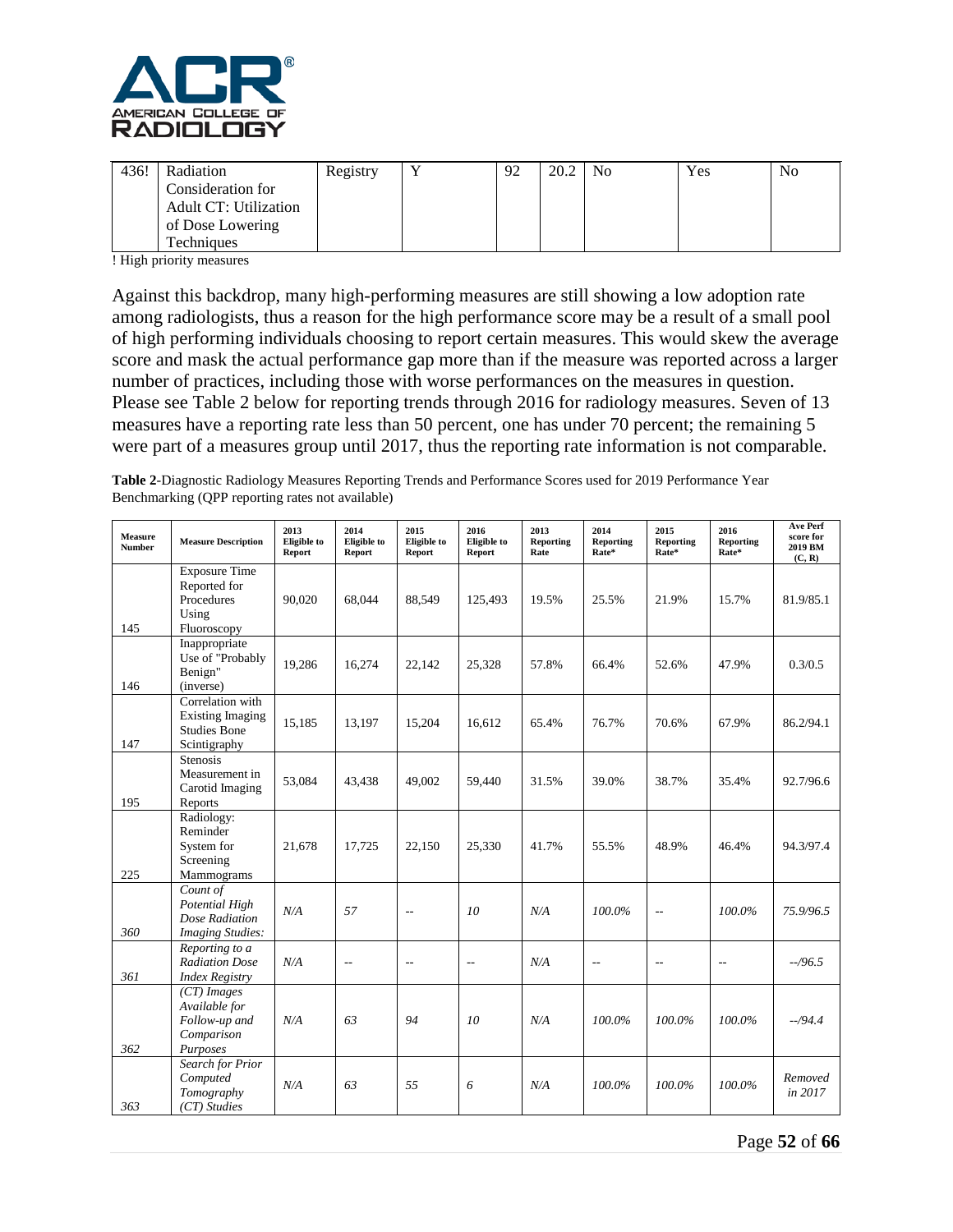

| 364  | Appropriateness:<br>Follow-up CT<br>Imaging for<br>Incidentally<br>Detected<br>Pulmonary<br><b>Nodules</b> | N/A | 63  | .56 | 6      | N/A | $100.0\%$ | 100.0% | $100.0\%$ | $-784.6$  |
|------|------------------------------------------------------------------------------------------------------------|-----|-----|-----|--------|-----|-----------|--------|-----------|-----------|
| 405  | Appropriate<br>Follow-up<br>Imaging for<br>Incidental<br>Abdominal<br>Lesions (inverse)                    | N/A | N/A | N/A | 75,336 | N/A | N/A       | N/A    | 19.0%     | 7.8/5.8   |
| 406! | Appropriate<br>Follow-up<br>Imaging for<br>Incidental<br><b>Thyroid Nodules</b><br>(inverse)               | N/A | N/A | N/A | 60,911 | N/A | N/A       | N/A    | 23.4%     | 31.2/9.4  |
| 436  | Utilization of<br>Dose Lowering<br>Techniques in<br>CT                                                     | N/A | N/A | N/A | 66,921 | N/A | N/A       | N/A    | 32.0%     | 88.4/92.0 |

\* Measures groups were available these years. This limited reporting requirement to 20 cases but for all measures in the measures group. Only reportable through a registry. The following measures were in the OPEIR measure group: 360, 361, 362, 363, 364 those years. Reporting rate for the measures in the measure group is not representative of the percent of radiologists who was eligible to report these measures. Not enough information available to determine CMS' methodology for calculating the reporting rate for measures groups.

! Only measure not topped out and only for claims reporting. All measures except 195 and 225 are high priority or outcome.

The newer radiology measures (405, 406 and 364) and several interventional radiology measures (i.e. 409, 421) have low reporting rates, in part due to difficulty in data collection where extraction from the radiology report is required – also a data completeness issue. And yet these measures are considered topped out. Technology that supports easier extraction of data (structured report tools, natural language processing) is quickly evolving, thus it is likely that reporting these measures may be on the rise; it is premature to remove these since increased reporting may result in a greater variation in performance.

CMS' rationale for removing some measures (i.e. 361 and 362) is that the measures are process/structural or not directly related to patient outcome. This is especially problematic for radiology in that imaging services are typically provided at an early stage of the care process, and process measures support care improvement across the care continuum. Additionally, both of these measures were part of the Optimizing Patient Exposure to Ionizing Radiation Physician Quality Reporting System (PQRS) specialty measures group until MIPS began in 2017. The performance data on which these have been assessed is largely based on the limited number of cases (20) required to be reported when using a measures group. This skews the actual performance gap toward higher scores from higher performing groups.

Two measures (146 and 225) proposed for removal are specific to radiologists performing screening mammography. Removal of the two breast imaging measures would leave many groups/eligible clinicians (ECs) who only have a case mix relative to these mammography measures (typical in community and rural settings) without any practice-relevant measures to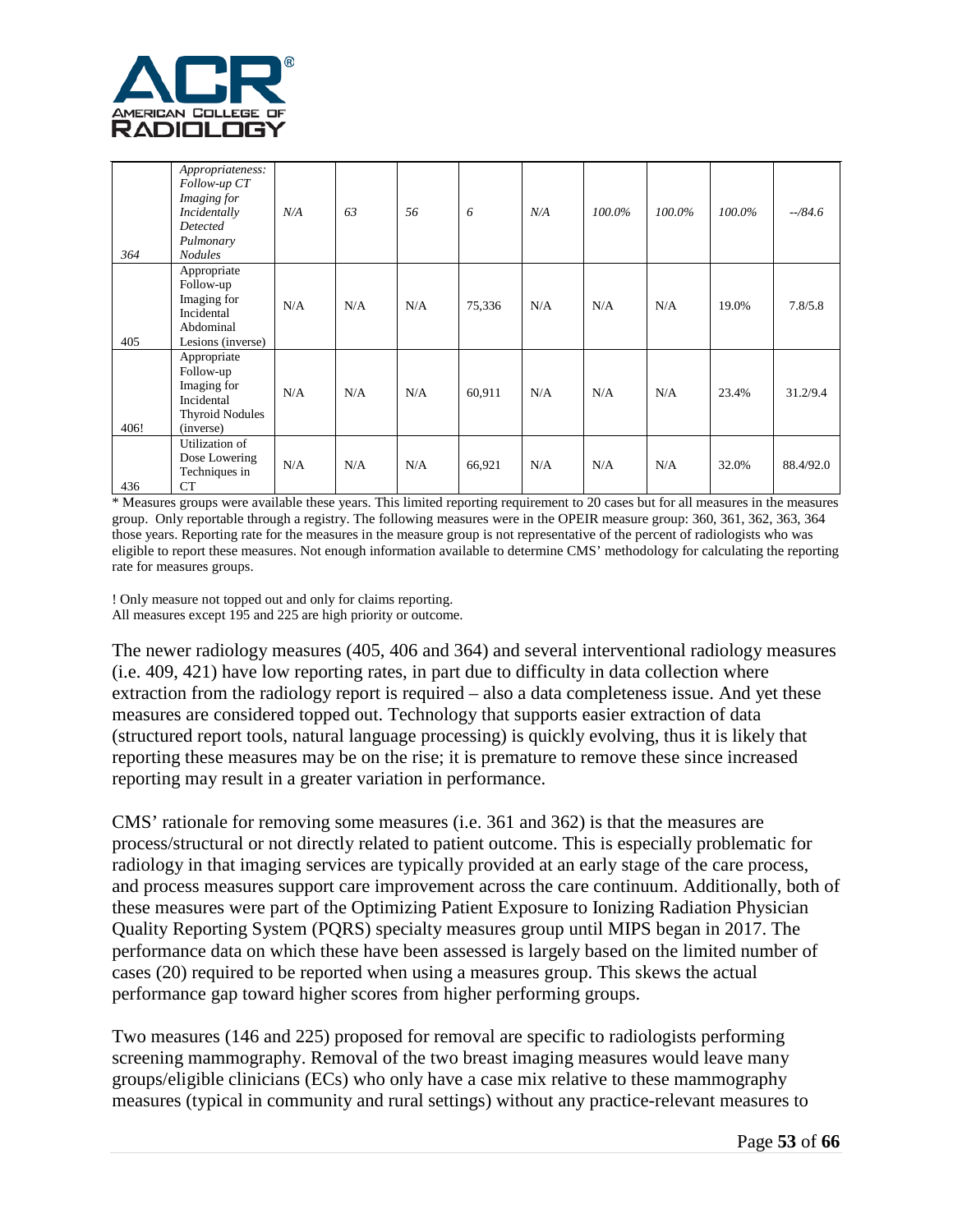

report. This would mean independent mammography practices' participation in MIPS would be limited to Improvement Activities, since these practices are in effect exempt from Promoting Interoperability and Cost categories. Additionally, breast cancer screening may be ideal as an initial concept for a radiology MIPS Value Pathway (MVP). The ACR has seen breast cancer screening as one area most feasible in a bundled payment framework due to a distinct episode of care (screening event to one year out/positive diagnosis).<sup>5</sup>

With the potential for a screening mammography MVP, it would be premature to remove both 146 and 225 from MIPS in 2020 and important to keep breast imagers engaged in MIPS until such time an MVP could be designed, rather than having the measures in one year, out the next and potentially back into the program. While the performance scores for these measures are very high, 1) the number of eligible radiologists who report them is less than 50 percent of those who could, based on available CMS data through 2016; 2) 146 is a process measure that indicates radiologists are using standardized lexicon and guideline-based recommendations appropriately/225 ensures care coordination and follow up with a patient to stay on track with recommended screening intervals; and 3) the attractiveness of MVPs includes the ability to evaluate care provided at a more macroscopic level where hopefully "topped out" status of measures does not have as significant of an impact. Process measures such as these remain important and would be vital in an MVP.

The above discussion illustrates the effect of removing two radiology measures in 2020. Perhaps more concerning is the trajectory for virtually the rest of currently available measures to radiologists. As mentioned above, 95 percent of radiology measures are currently topped out with only one remaining as not topped out and only for claims reporting (406). All but two of the topped out/proposed for removal measures are high priority or outcome (only 195 and 225 are not). See Table 1 above (! indicating high priority measures). If only topped out/capped measures are available to radiologists, and with no high priority measures available, even the highest scoring performers will receive a score lower than maximum of 60 points in the Quality category. And, since the Quality is the most heavily weighted category for radiologists' final score (typically 85 percent of most radiologists' final score due to reweighting from PI and Cost), the difference between 7 and 10 points on each of the 6 required quality measures will result in a significantly lower quality category score, a significantly lower final score and resulting in payment adjustment disparities or inequity across specialties.

The ACR is very actively developing new measures that could be implemented first in our Qualified Clinical Data Registry (QCDR) (7 new proposed with our 2020 self-nomination), with the goal of eventual implementation as CQMs. However, it is a years-long process to do so. Additionally, even as new radiology measures are added to MIPS, the lack of initial years' benchmarks limits the number of MIPS points that radiologists could obtain.

**\_\_\_\_\_\_\_\_\_\_\_\_\_\_\_\_\_\_\_\_\_\_\_\_\_\_\_\_\_\_\_\_\_**

<sup>5</sup> Hughes DR, Jiang M, McGinty G, Shetty SK, Duszak R. An empirical framework for breast screening bundled payments. J Am Coll Radiol 2017;14:17-23 e1.; and Digital Breast Tomosynthesis Implementation: Considerations for Emerging Breast Cancer Screening Bundled Payment Models Fleming, Margaret M. et al. J Am Coll Radiol, Volume 16, Issue 7, 902 – 907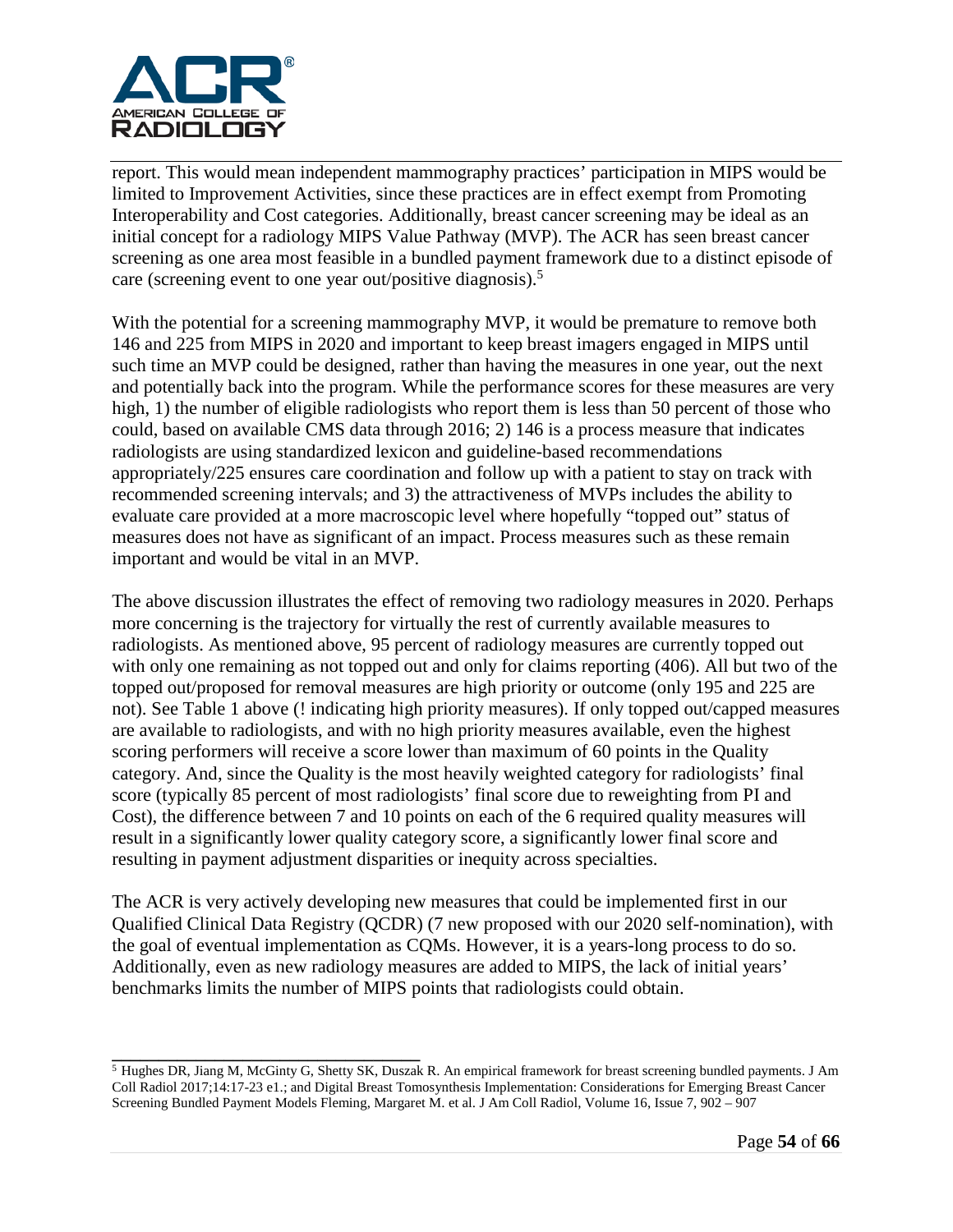

**The ACR highly recommends that CMS not cap measures unless a specialty has at least 6 non-capped measures they can report.** With the projected timeline of removal of topped out measures, as CMS removes radiology measures in coming years, more and more radiologists are likely to not have six quality measures to report. **We also suggest delaying the removal of measures if the measure can be related to an improvement activity or potentially a cost measure,** in consideration of their potential use within the proposed MVP framework. **Additionally, we suggest that CMS take into consideration the measure reporting rate (uptake, not data completeness) and not mark a measure as topped out unless a certain percentage of reporting is met, perhaps 50 percent.** 

#### **Call for Measures**

#### *Proposal*

CMS proposes that beginning with the 2020 Call for Measures process, MIPS quality measure stewards would be required to link their MIPS quality measures to existing and related cost measures and improvement activities, as applicable and feasible. MIPS quality measure stewards would be required to provide a rationale as to how they believe their measure correlates to other performance category measures and activities as a part of the Call for Measures process.

CMS also seeks comment as to whether it should consider realigning the MIPS quality measure update cycle with that of the eCQM annual update process.

#### *ACR Perspective and Comments*

**The ACR believes that linking new quality measures with improvement activities and/or cost measures is a useful concept, but urges CMS not to make it a mandatory practice.** There could be measures that represent a high quality action, but might not be able to be linked to another category. It could become a deterrent rather than an improvement. Additionally, it may be difficult to link all specialty-specific quality measures to cost measures in the case where there are no or limited cost measures attributable to a specialty. Potentially, measure stewards could identify how a quality measure might relate to cost efficiency without necessarily linking it to a specific existing cost measure.

#### **Performance Threshold**

#### *Proposal*

CMS proposes to raise the performance threshold to 45 points for 2020 and 60 for 2021 (from 30 points in 2019) with the exceptional performance bonus threshold set to 80 points for 2020 and 85 for 2021.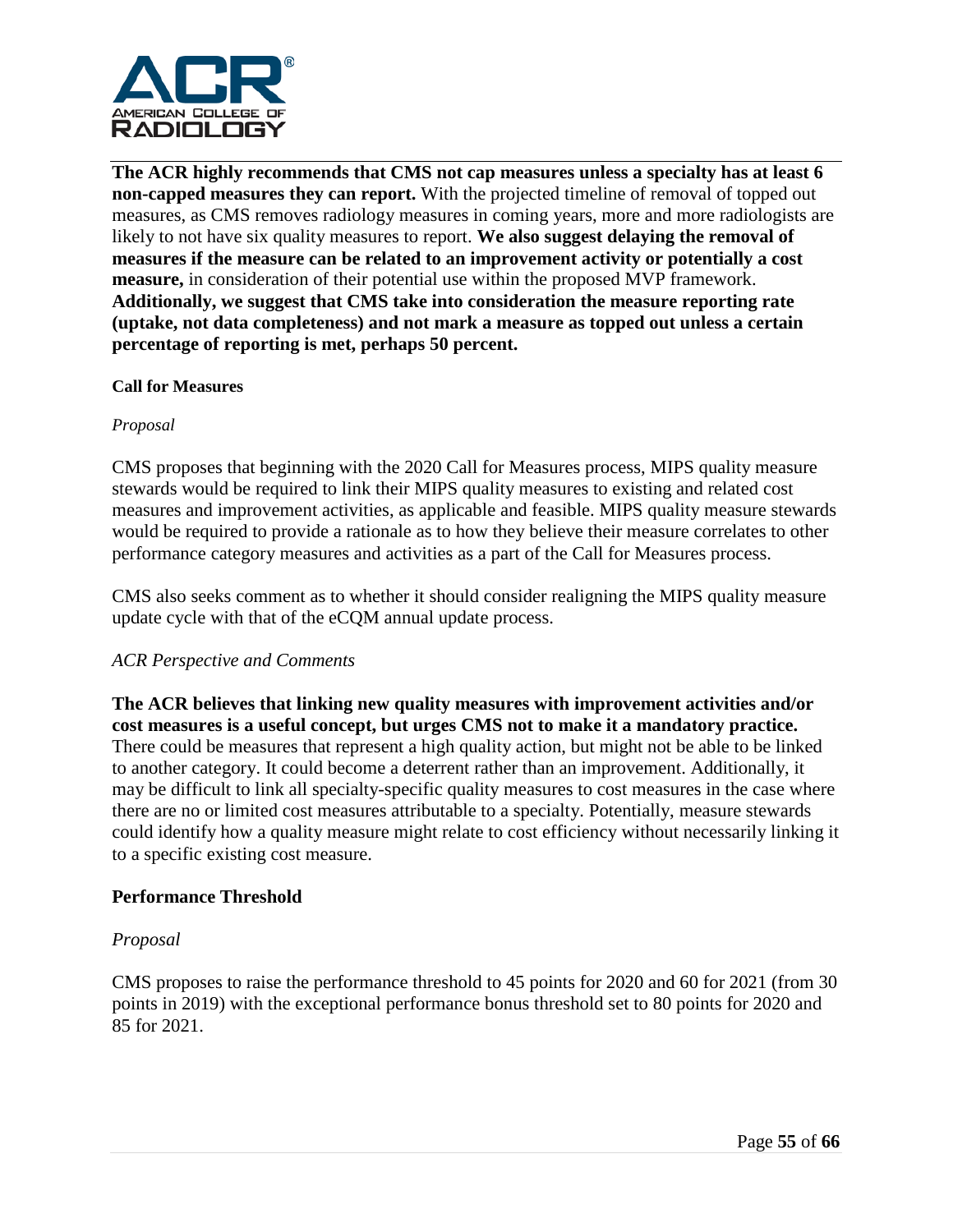

### *ACR Perspectives and Comments*

**The ACR agrees with raising the performance threshold to 45 points for 2020 and 60 for 2021 but disagrees with setting an exceptional bonus threshold beyond 80 points for 2021. The ACR suggests setting the exceptional bonus threshold year-by-year, based on the results from the previous performance year, rather than setting an arbitrary threshold for a future program year.** The removal of quality measures affects clinician's performance in the program, and it would be more equitable to see how performance scores average out for each program year before setting a threshold.

## **MIPS: Promoting Interoperability Performance Category**

## **Promoting Interoperability: Automatic Reweighting of Non-Patient Facing Groups** *Proposals*

CMS proposes to re-establish automatic reweighting of the Promoting Interoperability category for "non-patient facing" groups (75 percent or more eligible clinicians in the associated TIN are non-patient facing).

#### *ACR Perspectives and Comments*

**The ACR supports automatic reweighting from the Promoting Interoperability category for any group/virtual group that meets the non-patient facing definition under §414.1305.**  These groups have been automatically reweighted in all previous MIPS performance years, and an unfortunate drafting error in the 2019 PFS final rule would have inappropriately disallowed this methodology. If left uncorrected, this error would have created an undue regulatory burden for non-patient facing groups/virtual groups. **Therefore, the ACR supports modifications to §414.1380(c)(2)(iii) to address the 2019 error and explicitly clarify that non-patient facing groups (as defined under §414.1305) will continue to be automatically reweighted from the Promoting Interoperability category of MIPS as in the previous years of the program**.

#### **Promoting Interoperability: Hospital-Based Groups/Virtual Definition**

#### *Proposals*

Beginning with the 2020 performance year, CMS proposes to revise the definition of a "hospitalbased MIPS eligible clinician" at § 414.1305 to include groups and virtual groups, provided that more than 75 percent of the NPIs billing under the group's TIN or virtual group's TINs, as applicable, meet the definition of a hospital-based individual MIPS eligible clinician during the MIPS determination period.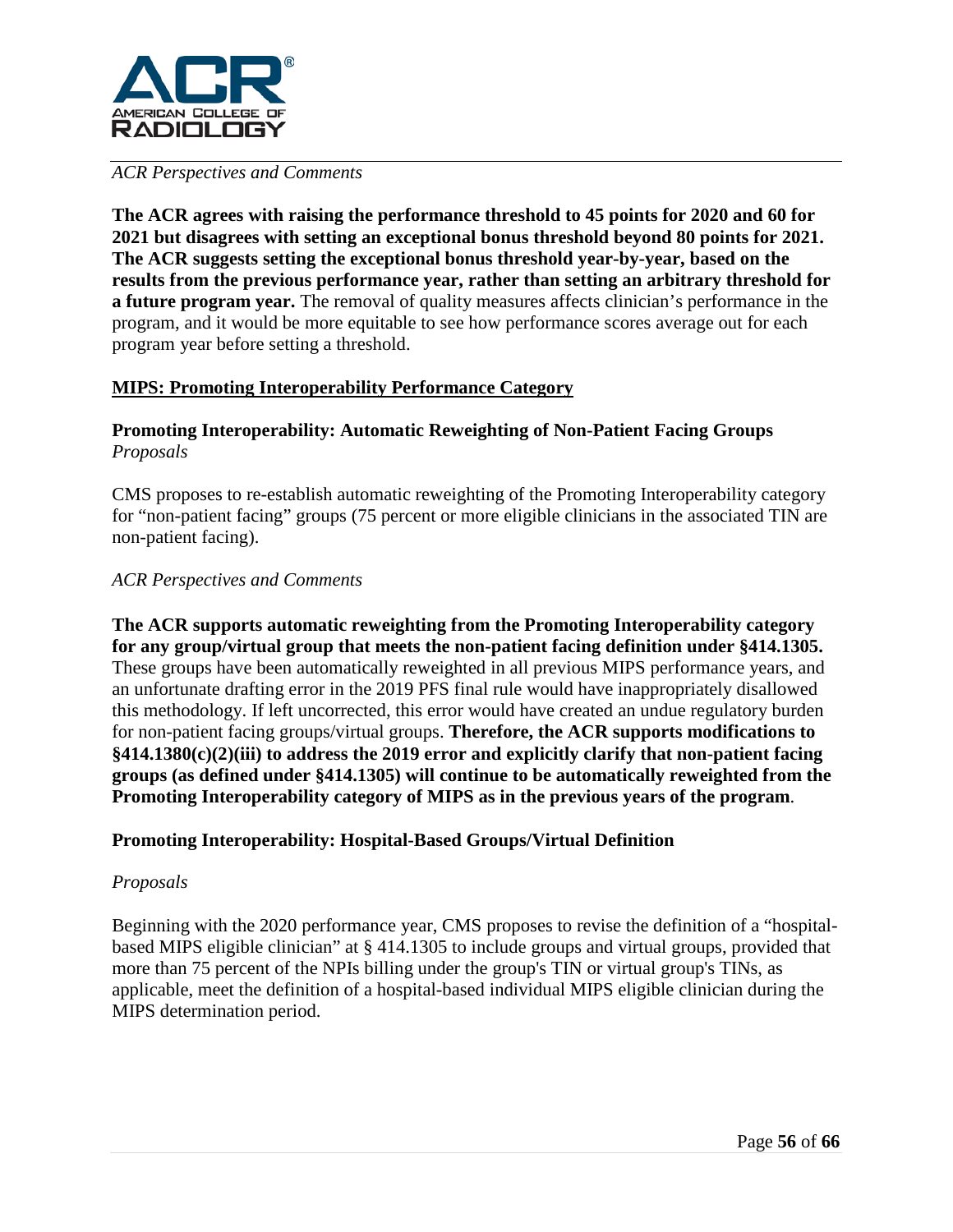

## *ACR Perspectives and Comments*

**The ACR supports CMS' proposal to modify the "hospital-based MIPS eligible clinician" definition at §414.1305** to allow groups/virtual groups with greater than 75 percent hospitalbased NPIs in the associated TIN(s) to obtain the "hospital-based" special status. Doing so would more appropriately align the various special statuses in the program and allow for variability in predominantly hospital-located groups/virtual groups. **However, the ACR recommends that this revised methodology be effective with the current (2019) MIPS performance year to maximize flexibility and reduce clinician burden.** 

**Promoting Interoperability: Request for Information (RFI) on the Provider to Patient Exchange Objective**

## *Proposals*

CMS requests information from stakeholders on the Promoting Interoperability "Provider to Patient Exchange" objective and various related considerations.

## *ACR Perspectives and Comments*

**The ACR recommends that CMS work with specialty societies to implement appropriate health information exchange activities (for example, imaging sharing without physical media) as optional alternatives to MIPS Promoting Interoperability compliance requirements.** These alternative data-sharing activities could use FDA-regulated medical devices and other specialized IT solutions not currently certified under ONC's certification program, and thus the "certified EHR technology (CEHRT)" definition under §414.1305 should also be modified to allow these solutions to be deemed CEHRT by CMS.

## **MIPS: Improvement Activities (IAs) Performance Category**

## **IA Requirements**

#### *Proposal*

CMS proposes to increase the minimum number of clinicians in a group or virtual group who are required to perform an improvement activity to 50 percent beginning with the 2020 performance year and future years. CMS also proposes that at least 50 percent of a group's NPIs must perform the same activity for the same continuous 90 days in the performance period beginning with the 2020 performance year.

#### *ACR Perspective and Comments*

Although ACR agrees with CMS' intention to raise the group reporting rate for improvement activities, **ACR believes that 50 percent may be too drastic of an increase**. We believe there is also an opportunity to designate some IAs as applicable to an entire group while some could be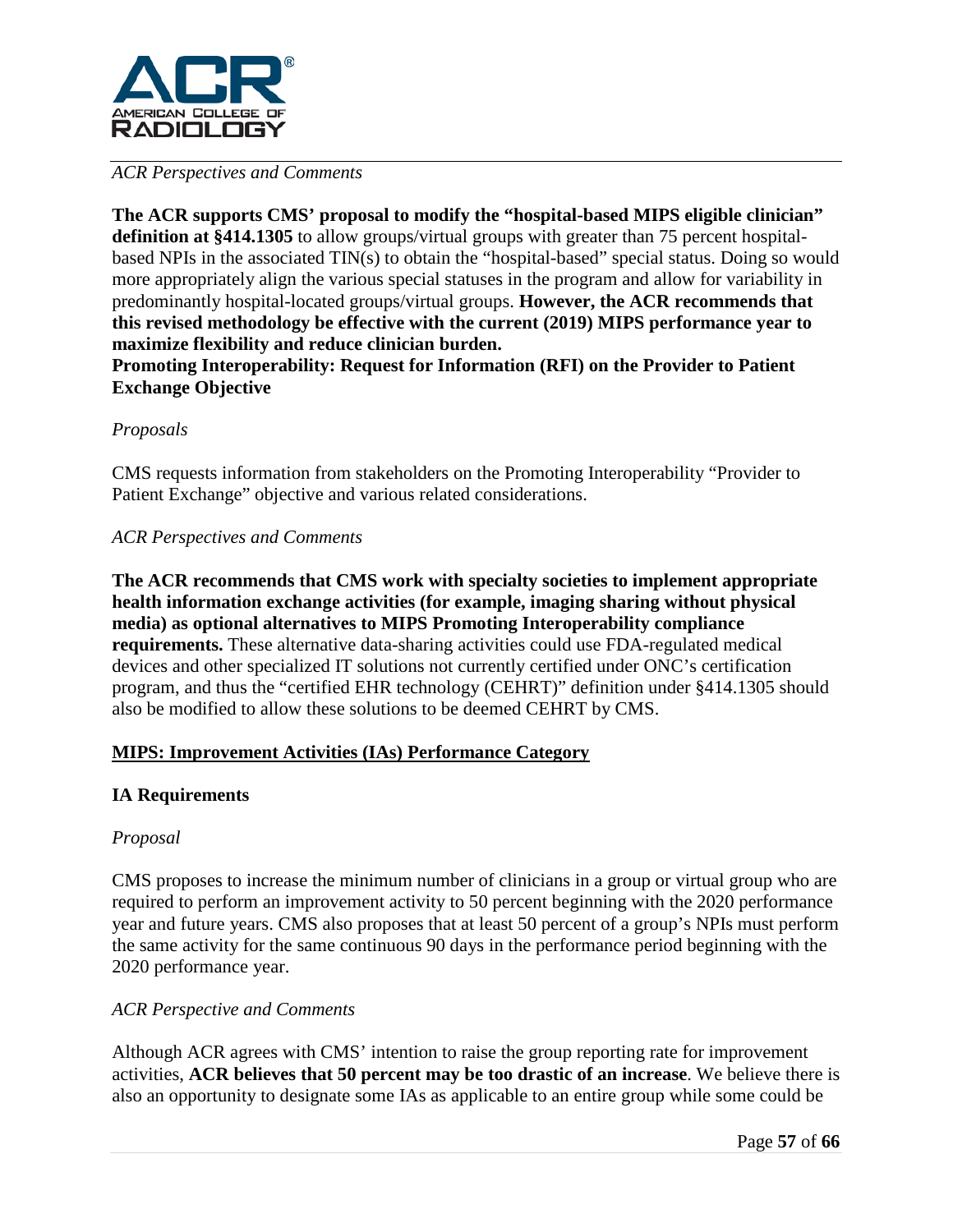

designated as specific to an individual. **With many IAs, there is ambiguity regarding how to quantify physician participation, and establishing a 50 percent participation requirement could create some confusion.** Implementing a percentage requirement also somewhat underestimates the role and impact of a lead quality improvement clinician in a group. Their work typically affects all clinicians in the group. A percentage requirement will increase the documentation burden by requiring roll call at meetings and tracking participant's involvement. A single clinician can achieve the same goal for an entire group. However, if a participation threshold must be set, we would advise something lower than 50 percent, perhaps between 10 percent and 25 percent.

## **MIPS: Cost Performance Category**

## **Total Per Capita Cost (TPCC) Measure**

#### *Proposal*

CMS proposes the following changes to the Total Per Capita Cost (TPCC) measure: Changing the attribution methodology to more accurately identify a beneficiary's primary care relationships, changing the attribution methodology to more accurately identify clinicians who provide primary care services, by the addition of service category exclusions and specialty exclusions; changing the risk adjustment methodology to determine a beneficiary's risk score for each beneficiary-month using diagnostic data from the year prior to that month rather than calculating one risk score for the entire performance period using diagnostic data from the previous year; add an institutional risk model to improve risk adjustment for clinicians treating institutionalized beneficiaries; and changing the measure to evaluate beneficiaries' costs on a monthly basis rather than an annual basis.

#### *ACR Perspective and Comments*

**The ACR strongly agrees with CMS' decision to include diagnostic and interventional radiology specialty exclusions in the revised TPCC measure.** The ACR appreciates the extensive review of this measure and feels that the revised measure will more accurately represent primary care relationships.

#### **Medicare Spending Per Beneficiary Measure (MSPB)**

#### *Proposal*

CMS proposes the following changes to Medicare Spending Per Beneficiary (MSPB): Changing the attribution methodology to distinguish between medical episodes (where the index admission has a medical Medicare Severity Diagnosis Related Group (MS-DRG) and surgical episodes (where the index admission has a surgical MS-DRG), to add service exclusions to remove costs that are unlikely to be influenced by the clinician's care decisions, and to modify the measure title from Medicare Spending Per Beneficiary (MSPB) to Medicare Spending Per Beneficiary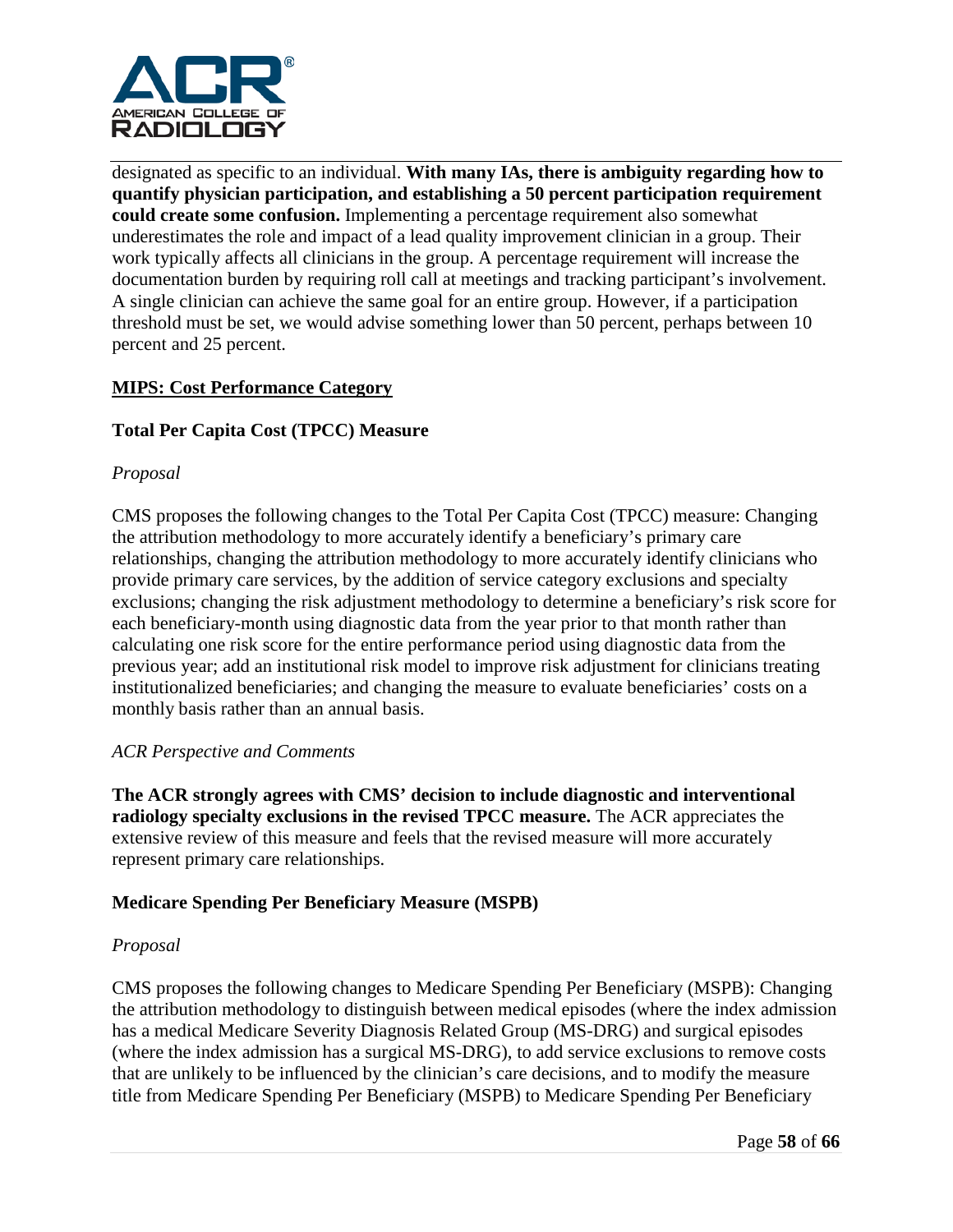

clinician (MSPB clinician) to distinguish it from measures with similar names in use in other CMS programs.

### *ACR Perspective and Comments*

**The ACR supports the measure name change to differentiate the previous MSPB measure from the new proposed measure**. This will make benchmarks and reports easier to understand when comparing measures. The ACR appreciates the proposed service exclusions that remove unnecessary costs.

## **MIPS: Qualified Clinical Data Registry (QCDR)**

#### **QCDR Performance Category Submission**

#### *Proposal*

CMS proposes to amend  $\S$  414.1400(a)(2) to state that beginning with the 2021 performance period and for all future years, for the MIPS performance categories identified in the regulation, QCDRs and qualified registries must be able to submit data for each category, and Health IT vendors must be able to submit data for at least one category. CMS solicits feedback on the benefits and burdens of this proposal, including whether the requirement to support all three identified categories of MIPS performance data should extend to health IT vendors.

#### *ACR Perspective and Comments*

**ACR supports CMS' proposal to require QCDRs to submit data for each performance category, but we acknowledge that supporting all MIPS performance categories may be burdensome for certain QCDRs.** CMS has also given MIPS-eligible clinicians the ability to report using multiple collection types, so in the event that a QCDR does not support all categories, their clinician users would still have the opportunity to report the remaining categories using other mechanisms. While this rule would not negatively affect ACR's QCDR, we would like to defer to the consensus.

#### **Self-Nomination – Educational Services**

#### *Proposal*

CMS proposes to add  $\S$  414.1400(b)(2)(iii) that beginning with the 2023 MIPS payment year (2021 performance year), the QCDRs must foster services to clinicians and groups to improve the quality of care provided to patients by providing educational services in quality improvement and leading quality improvement initiatives. CMS would require QCDRs to describe the quality improvement services they intend to support in their self-nomination for CMS review and approval. CMS intends on including the QCDR's approved quality improvement services in the qualified posting for each approved QCDR.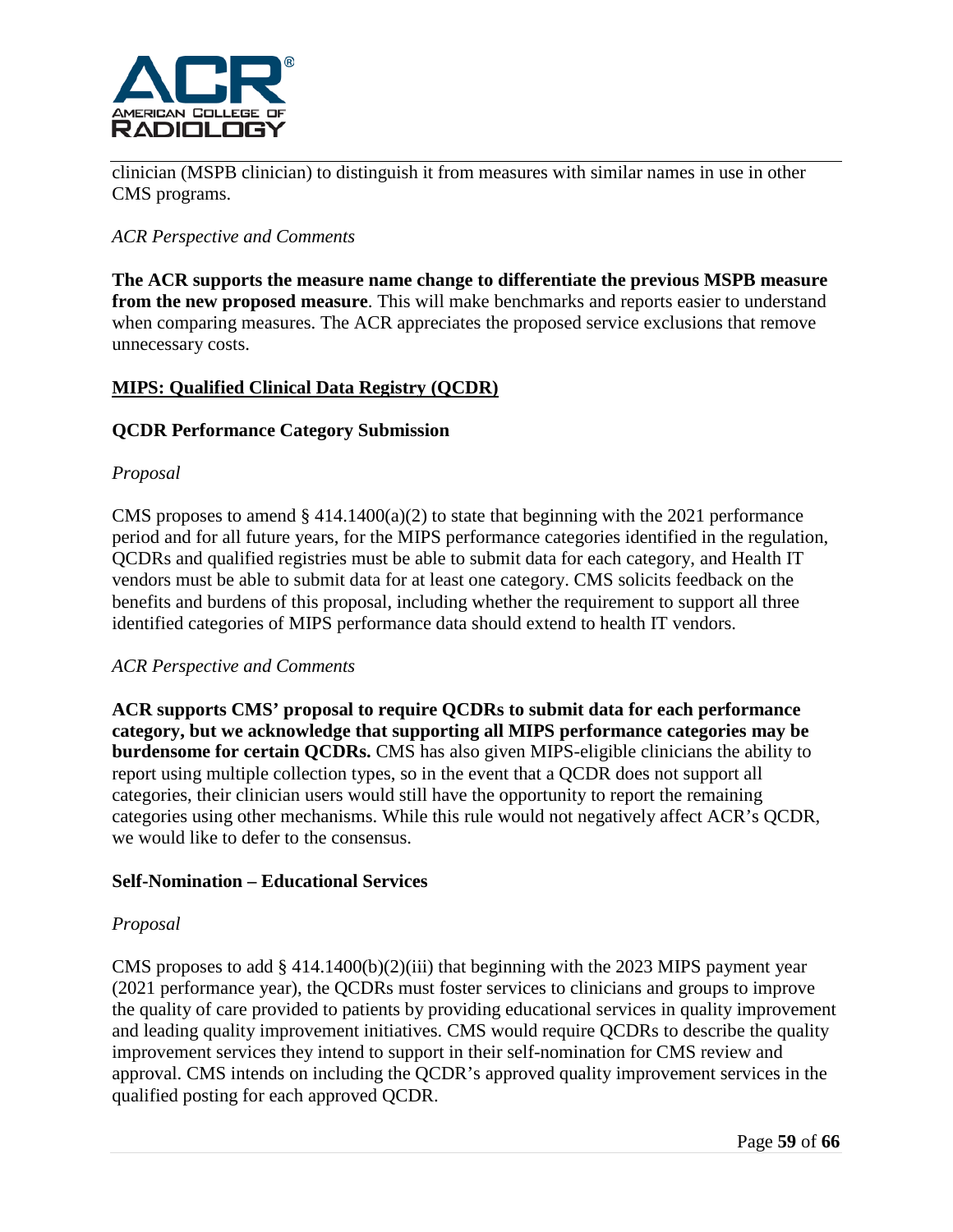

## *ACR Perspective and Comments*

The ACR appreciates CMS' recognition of the value in aligning quality improvement initiatives and resources with participation and feedback that clinicians receive from a QCDR. The integration of structured quality improvement templates or projects, educational resources and a learning community space is a short- and long-term goal that ACR has identified for the National Radiology Data Registry (NRDR). **However, we believe that it is premature to implement this as a requirement for QCDR approval at this time, and particularly infeasible to do so as early as 2021.**

The processes and resources required to develop these sorts of products and services within a specialty society are likely to a great extent the responsibility of staff not directly involved in QCDR activities. In that situation, such development efforts would require budgeting, planning and coordinating across staff or departmental areas that may not already be in place. It also requires involvement from physician/clinician volunteers to direct and guide activity development.

# **QCDR Measure Approval**

## *Proposal*

Beginning with the 2020 performance period, CMS proposes that in considering whether to approve a measure, it may consider the extent to which a QCDR measure is available to MIPS eligible clinicians reporting through QCDRs other than the owner of the QCDR measure for purposes of MIPS. Under this proposal, CMS has the discretion to not approve a QCDR measure if it concludes that such measure is not available to MIPS eligible clinicians, groups, and virtual groups reporting through other QCDRs.

#### *ACR Perspective and Comments*

**The ACR strongly opposes this proposal because it undermines QCDR measure ownership and development**. As noted in our comments on the CY 2019 Quality Payment Program Proposed Rule, we strongly opposed CMS' proposal to require QCDRs to license their QCDR measures to CMS without charge and allowing the Agency to make them freely available to other QCDRs. CMS decided not to finalize this policy, likely due in large part to receipt of substantial negative feedback. Now CMS' current proposal to consider the availability of measures to other (non-owner) QCDRs as a condition of measure approval appears as a backdoor effort to accomplish the same mandatory licensing policy that CMS proposed (but did not finalize) last year. The outcome would be the same as with the CMS 2019 proposal, in that it would remove a QCDR's right to control the use of their measures, place conditions on use of the measure by other QCDRs or to collect a reasonable royalty from other qualified QCDRs that wish to use them.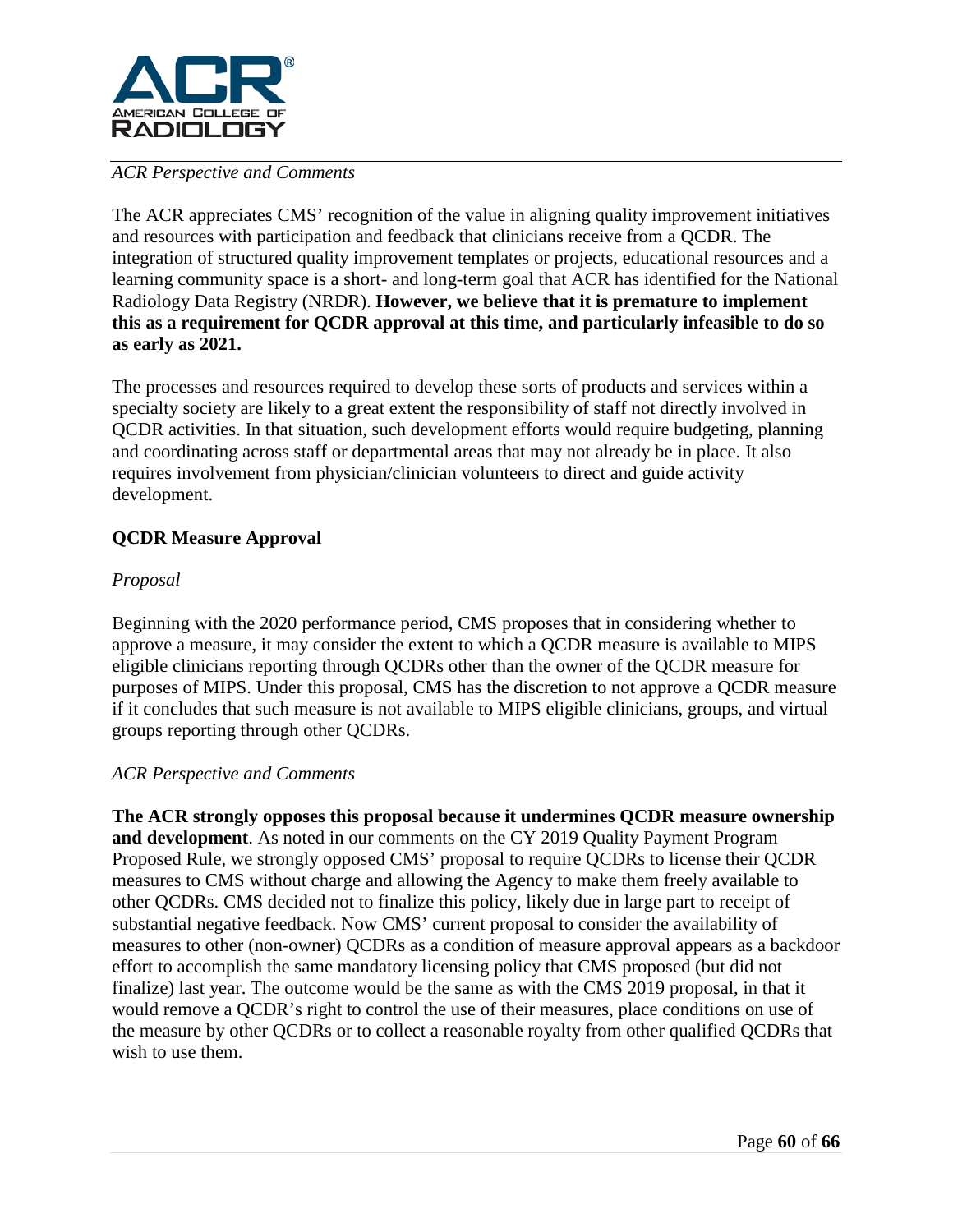

**Accordingly, we urge CMS to not adopt its proposal to withhold measure approval based on the extent to which a QCDR makes its measures available to other QCDRs.** At a minimum, it should elaborate on what criteria it would use to determine whether a measure is truly unavailable for reporting through other QCDRs. Additionally, CMS should provide an opportunity for QCDR measure owners to respond to allegations of unavailability before this is allowed to be a consideration in the measure approval process.

## **Linking QCDR Measures to Cost Measures, Improvement Activities or an MVP**

## *Proposal*

CMS proposes that, beginning with the 2021 performance period, QCDRs must "link their QCDR measures to the following at the time of self-nomination: (i) Cost measure, (ii) improvement activity, (iii) an MVP.

## *ACR Perspective and Comments*

**The ACR believes that this proposal would cause additional burden on QCDRs at a time when CMS has made a number of other proposals for additional QCDR requirements.** It is also premature to require such a linkage with MVPs when the concept and framework for MVPs is in its infancy.

Additionally, CMS has not provided guidance to QCDRs regarding how they should "identify a linkage" between all three items. Moreover, we are concerned that this proposal is effectively equating health care costs to quality. We do, however, appreciate CMS' recognition that not all measures may have a direct link. We agree with CMS that an exception should exist in cases where a QCDR measure lacks a clear link to a cost measure, improvement activity, or an MVP. Even though CMS does recognize that not all measures may have a direct link we do not support this proposal at this time. We agree with CMS that an exception should exist in cases where a QCDR measure lacks a clear link to a cost measure, improvement activity, or an MVP.

## **QCDR Feedback**

#### *Proposal*

CMS proposes a change so that QCDRs structure feedback in a similar manner. CMS proposes a new paragraph at § 414.1400(b)(2)(iv), beginning with the 2023 MIPS payment year [2021 performance year], to require that QCDRs provide performance feedback to their clinicians and groups at least 4 times a year, and provide specific feedback to their clinicians and groups on how they compare to other clinicians who have submitted data on a given measure within the QCDR. Exceptions to this requirement may occur if the QCDR does not receive the data from their clinician until the end of the performance period. CMS solicits comment on other exceptions that may be necessary under this requirement.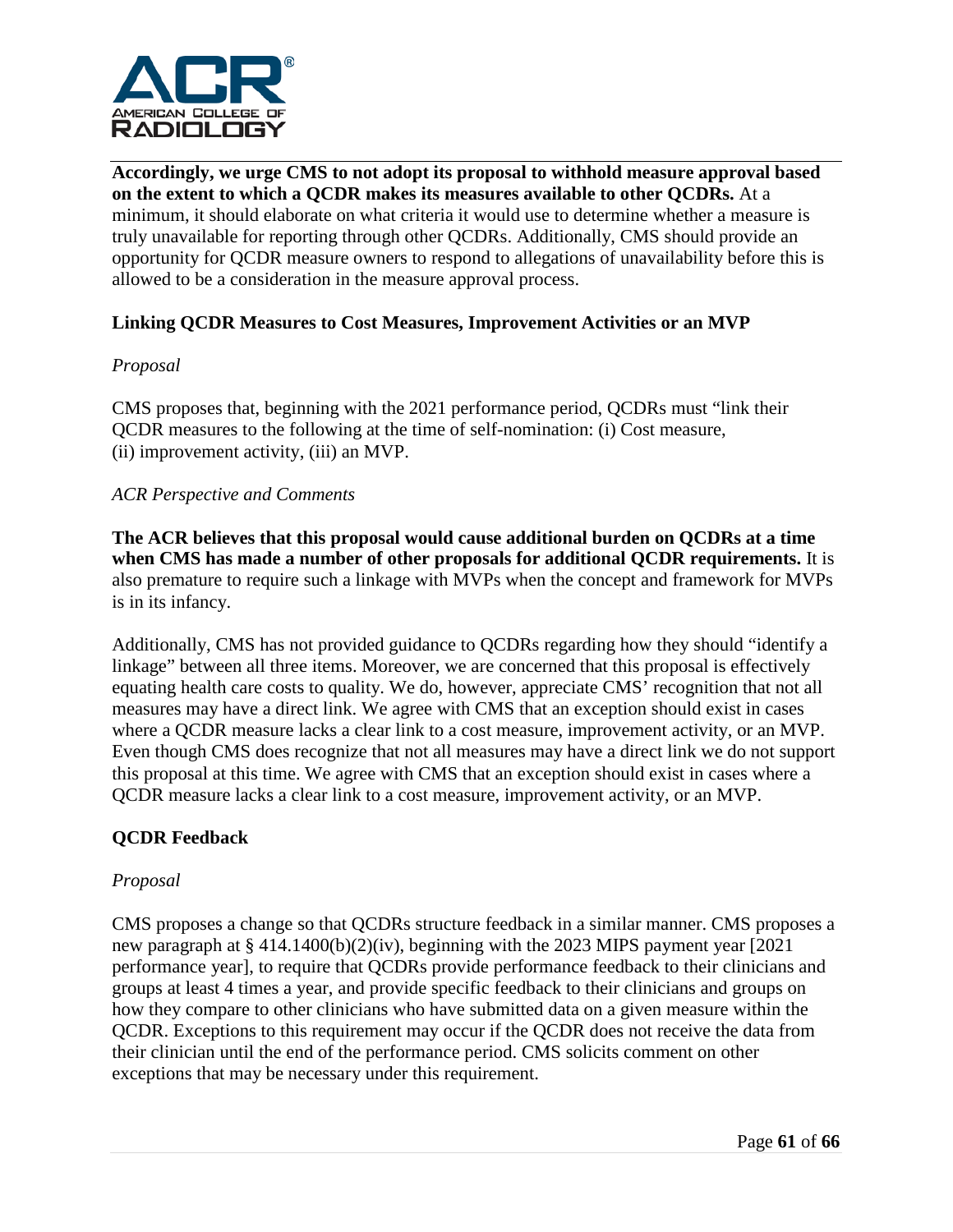

#### *ACR Perspective and Comments*

**The ACR supports CMS' proposal to require QCDRs to provide specific feedback to their clinicians and groups on how they compare to other clinicians who have submitted data on a given measure within the QCDR at least 4 times a year.** We agree that there should be an exception if the QCDR does not receive the data from their clinician until the end of the performance period. However, we also suggest that participants who are enrolled in the QCDR but who have not yet submitted data could still receive a comparative feedback report for registry performance as a whole. This would at least give the participants an idea of the performance rates to which they would be compared and also may serve as encouragement to submit data as soon as possible.

## **Clinician Submission to QCDRs**

#### *Proposal*

CMS seeks comment for future rulemaking on whether it should require MIPS eligible clinicians, groups, and virtual groups who utilize a QCDR to submit data throughout the performance period, and prior to the close of the performance period (i.e., December 31). CMS also seeks comment for future rulemaking on whether clinicians and groups can ubmit their data starting April 1 to ensure that the QCDR is providing feedback to the clinician or group during the performance period. This would allow QCDRs some time to provide enhanced and actionable feedback to MIPS eligible clinicians prior to the data submission deadline.

#### *ACR Perspective and Comments*

The ACR agrees with the requirement of data submission prior to the close of the performance period, **but would like to suggest that clinicians be required to submit data by January 31 rather than December 31.** Imposing a requirement that all data need to be submitted by the last day of the performance period might be too burdensome for the clinician, especially if they are struggling with obtaining their data from their institution. We feel that providing an extra month of time might be a better way to ease clinician groups into becoming more actionable with data submission. We also seek clarification on what CMS means by "throughout the performance period." Practically speaking, when a new performance year begins, many groups who use our QCDR are unable to begin submitting data immediately.

Along these same lines, **ACR disagrees with the suggestion of April 1 as a deadline for clinicians to begin submitting MIPS data to QCDRs.** Many of our users experience difficulty in transitioning to a new year of MIPS reporting, and in many cases it takes several months for them to begin submitting data with regularity, particularly for new sites or when reporting data for an additional National Radiology Data Registry (NRDR) database. ACR also has many users who elect to submit via QCDR later in the year after weighing submission mechanism options, and it is not clear how this sort of rule might affect users like them.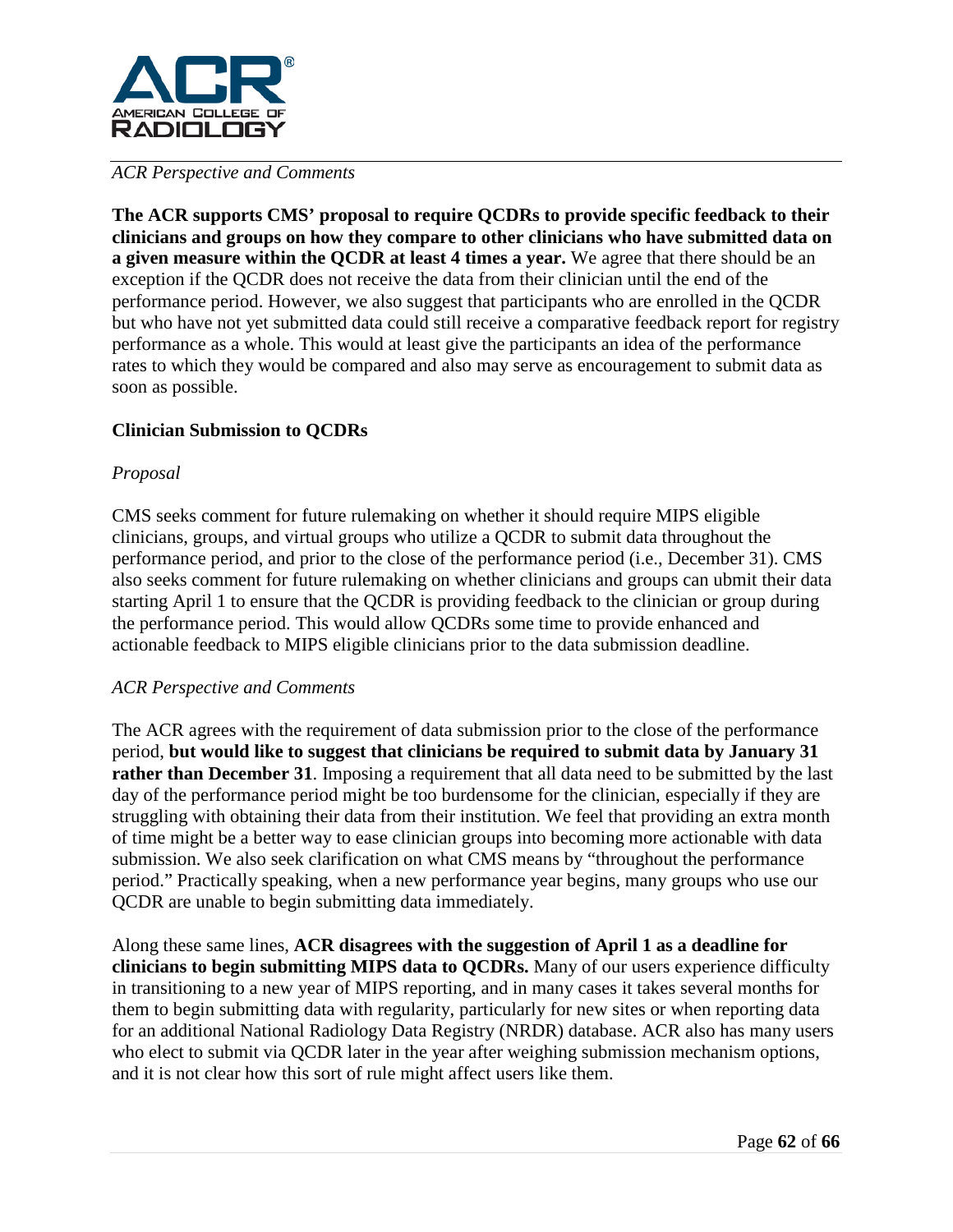

## **QCDR Measure Testing and Data Collection Self-Nomination Requirements**

## *Proposal*

CMS proposes, at  $\S 414.1400(b)(3)(v)(C)$ , that beginning with the 2021 performance period, all QCDR measures must be fully developed and tested, with complete testing results at the clinician level, prior to submitting the QCDR measure at the time of self-nomination. Additionally, CMS proposes that for a QCDR measure to be considered for use in the program, beginning with the 2021 performance period and future years, that QCDRs are required to collect data on a QCDR measure, prior to submitting the QCDR measure for CMS consideration during the self-nomination period. The data collected must demonstrate whether the QCDR measure is valid and reflects an important clinical concept(s). CMS suggests and strongly encourages QCDRs collect data for 12 months prior to self-nomination.

## *ACR Perspective and Comments*

The ACR recognizes the value in collecting performance and test data on new measures as early as possible and understands that doing so might more definitively indicate the readiness and feasibility of those measures.

**However, the ACR believes that the requirement to collect data for 12 months prior to selfnomination of a measure is an unrealistic and unduly burdensome deadline for QCDRs**. Implementing new measures before they are available for MIPS credit greatly reduces the likelihood that clinicians or groups will submit data on them. A few early adopters may be interested in doing so but that provides only limited data with which to calculate a performance gap. It is also similar to new MIPS CQMs where reporting rates may be low for one or two reporting cycles until practices gain experience with how to code for or collect data for the new measure.

Perhaps a testing/provisional status might be feasible, in which CMS would allow credit of some sort for reporting such measures, such as a base 3-5 points or fully meeting improvement activity requirements.

## **MIPS: Targeted Review**

#### **Third Party Intermediaries**

## *Proposal*

CMS proposes to revise  $\S 414.1385(a)(1)$  to state that a MIPS eligible clinician or group (including their designated support staff), or a third party intermediary as defined at § 414.1305 (e.g., a qualified registry, health IT vendor, or QCDR), may submit a request for a targeted review.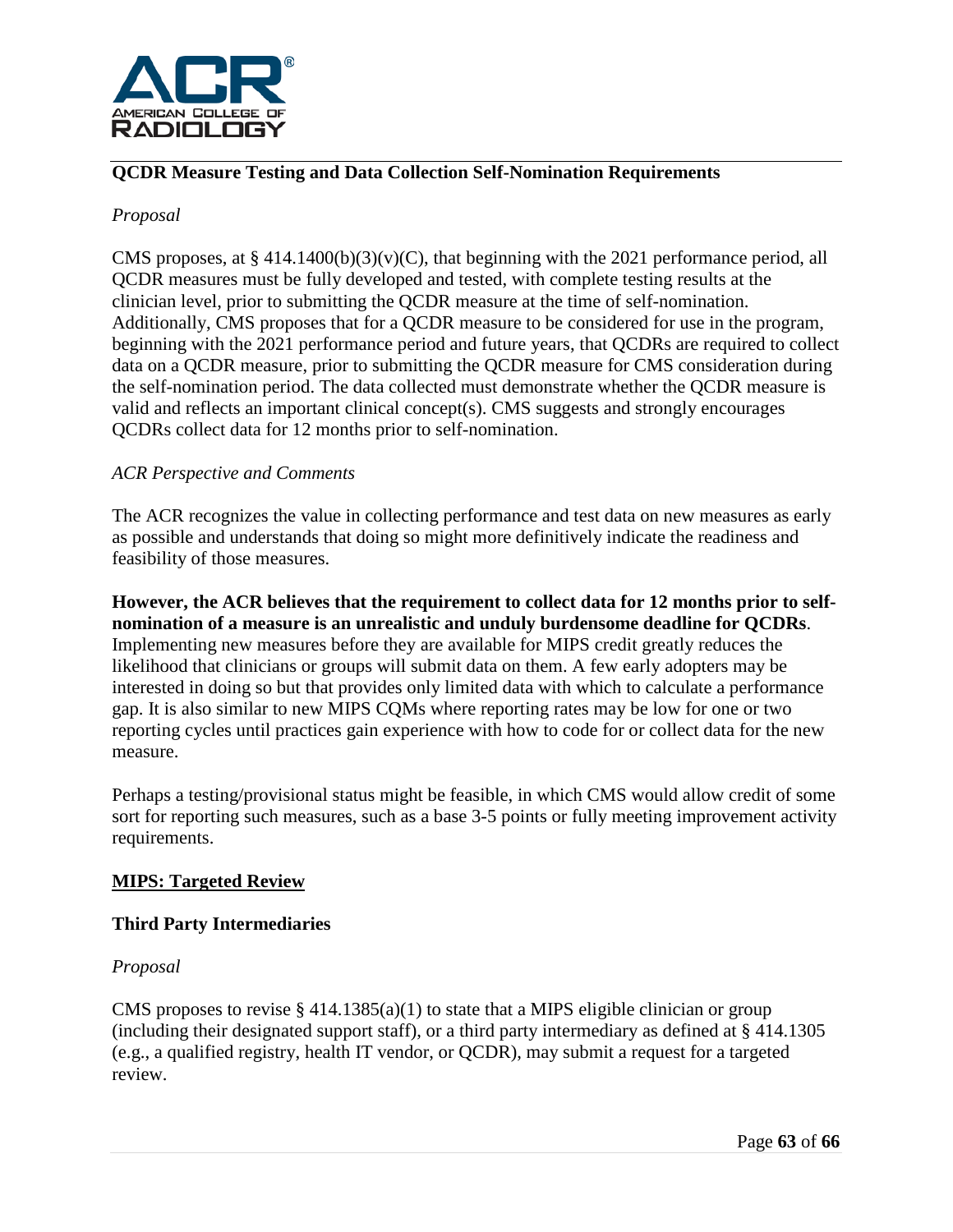

## *ACR Perspective and Comments*

**The ACR strongly agrees with this proposal.** Particularly with QCDR measures, the third party intermediary may have more knowledge on how the measure score was miscalculated and what verbiage to provide in the targeted review. This would be beneficial both to CMS and to the clinician.

## **Submission Period**

## *Proposal*

CMS proposes to revise  $\S 414.1385(a)(2)$  to state that all requests for targeted review must be submitted during a 60-day period that begins on the day CMS makes available the MIPS payment adjustment factors, and to state that the targeted review request submission period may be extended as specified by CMS. This change would apply beginning with the 2019 performance period.

## *ACR Perspective and Comments*

**The ACR agrees with this proposal.** 60 days is a reasonable amount of time to submit a targeted review.

#### **Documentation**

#### *Proposal*

To align with policies regarding the auditing of entities submitting MIPS data, CMS also proposes to add § 414.1385(a)(8) to state that documentation submitted for a targeted review must be retained by the submitter for 6 years from the end of the MIPS performance period.

#### *ACR Perspective and Comments*

**The ACR supports this proposal.** It is important for the submitter to maintain records of their MIPS data to ensure the most accurate targeted review.

#### **Medicare Shared Savings Program (MSSP)**

#### **Alignment of MSSP Quality Score and MIPS Quality Score**

#### *Proposal*

CMS is soliciting comments on how to potentially align the Medicare Shared Savings Program (MSSP) quality reporting requirements and scoring methodology more closely with the MIPS quality reporting requirements and scoring methodology. First, CMS is requesting comments on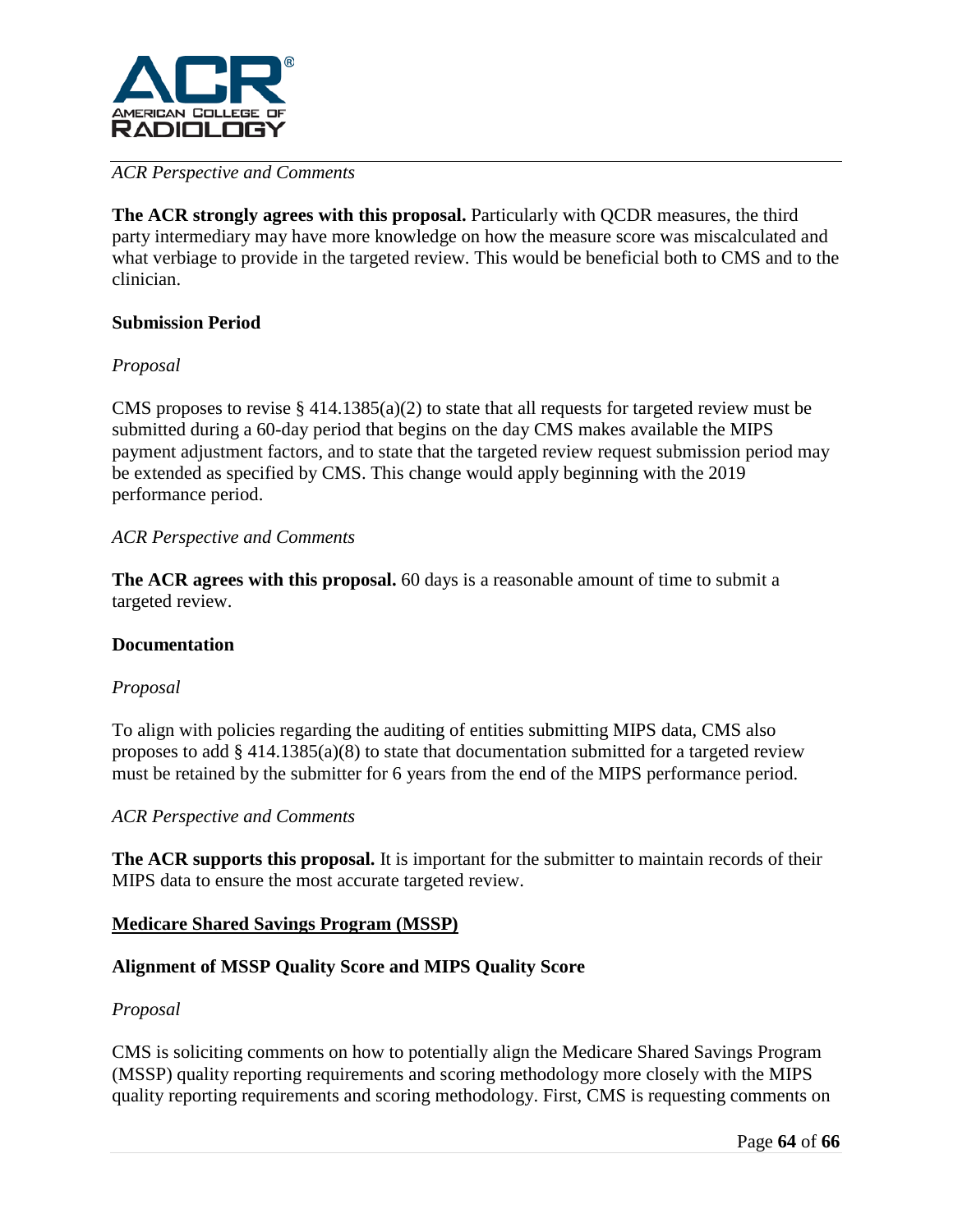

replacing the MSSP quality score with the MIPS quality performance category score, for Accountable Care Organizations (ACOs) in MSSP tracks (or payment models within a track) that do not meet the definition of an Advanced APM (currently, Track 1 and BASIC Track Levels A, B, C and D). CMS also welcomes comment on the approach of using the MIPS quality performance category score to assess quality performance for purposes of the MSSP quality performance standard for ACOs that are in tracks (or payment models within a track) that qualify as Advanced Alternate Payment Models (APMs). CMS also welcomes comment on potential alternative approaches for scoring MSSP quality performance in a way that more closely aligns with MIPS.

## *ACR Perspective and Comments*

**We support the CMS proposal to simplify the process** for providers participating in MSSP or those providers in advanced APMs not meeting criteria to be a QP by using MIPS quality scores as the MSSP quality performance score. We believe this step reduces the complexity and burden of reporting.

#### **Physician Compare**

## **Physician Compare Final Scores**

#### *Proposal*

CMS is proposing to begin reporting MIPS eligible physicians' overall MIPS final scores and individual performance category scores on the Physician Compare website, as well as aggregate MIPS data showing the range of overall MIPS performance scores and individual category scores.

#### *ACR Perspective and Comments*

**ACR approves of CMS' efforts to improve Physician Compare, but we have concerns about including cost data as part of the Physician Compare scoring rubric, especially because that data could be misinterpreted by patients.** CMS' method for calculating cost performance, while meaningful to physicians, may not be well understood by patients. We believe Physician Compare should place the highest emphasis on quality of care, with cost being secondary.

#### **Establishing a Value Indicator**

#### *Proposal*

CMS is also seeking comments on whether to establish a "value indicator" for MIPS-eligible physicians whose information is published on the Physician Compare website. This would